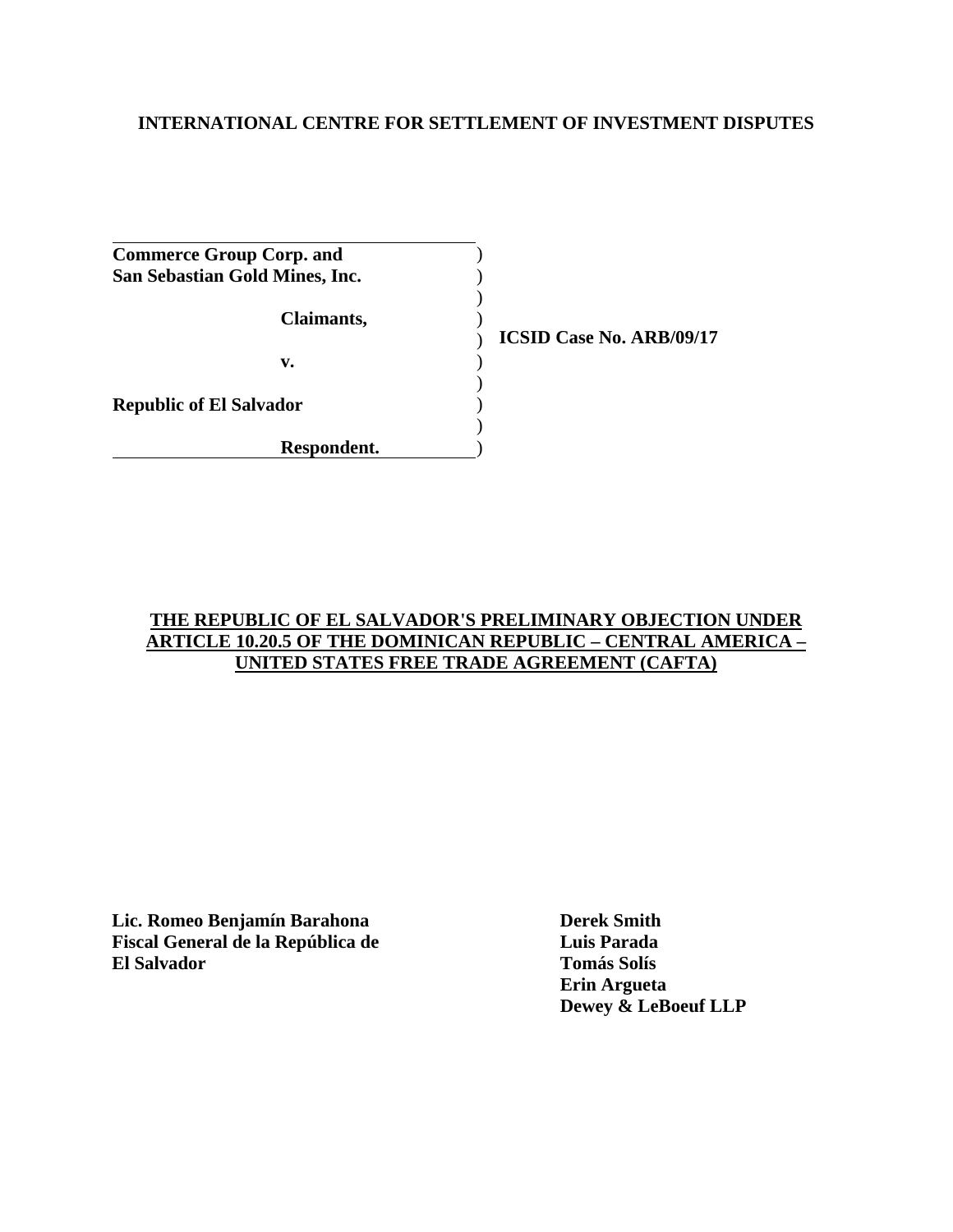# **TABLE OF CONTENTS**

| I.  |                                                                            |    |                                                                                                                                      |     |
|-----|----------------------------------------------------------------------------|----|--------------------------------------------------------------------------------------------------------------------------------------|-----|
| ΙΙ. | Claimants' Violation of the Waivers Compels Dismissal of this Arbitration5 |    |                                                                                                                                      |     |
|     | A.                                                                         |    |                                                                                                                                      |     |
|     | <b>B.</b>                                                                  |    | Claimants Waived Any Right to Initiate or Continue Any Proceeding with                                                               |     |
|     | $\mathcal{C}$ .                                                            |    |                                                                                                                                      |     |
|     |                                                                            | 1. |                                                                                                                                      |     |
|     |                                                                            | 2. | The relevant <i>measures</i> in this arbitration are the revocations of the                                                          |     |
|     |                                                                            | 3. | The same <i>measures</i> are the basis of the domestic judicial                                                                      |     |
|     |                                                                            | 4. | Claimants were required to request termination of the domestic<br>judicial proceedings before initiating arbitration under CAFTA but |     |
|     |                                                                            | 5. | Claimants cannot avoid the conclusion that they violated the                                                                         |     |
|     |                                                                            | 6. | The domestic judicial proceedings do not fall within the exception                                                                   |     |
|     | D.                                                                         |    | The Result of Claimants' Violation of Their Waivers Is Lack of Consent17                                                             |     |
|     |                                                                            | 1. |                                                                                                                                      |     |
|     |                                                                            | 2. |                                                                                                                                      |     |
|     | Ε.                                                                         |    |                                                                                                                                      |     |
|     |                                                                            | 1. | Lack of consent deprives ICSID of jurisdiction and the Tribunal of                                                                   | .21 |
|     |                                                                            | 2. | There is no consent and, therefore, no jurisdiction and competence                                                                   |     |
|     | F.                                                                         |    | Claimants Refused to Take Advantage of Opportunities to Correct the                                                                  |     |
|     |                                                                            | 1. | Claimants missed the opportunities to preserve their claims24                                                                        |     |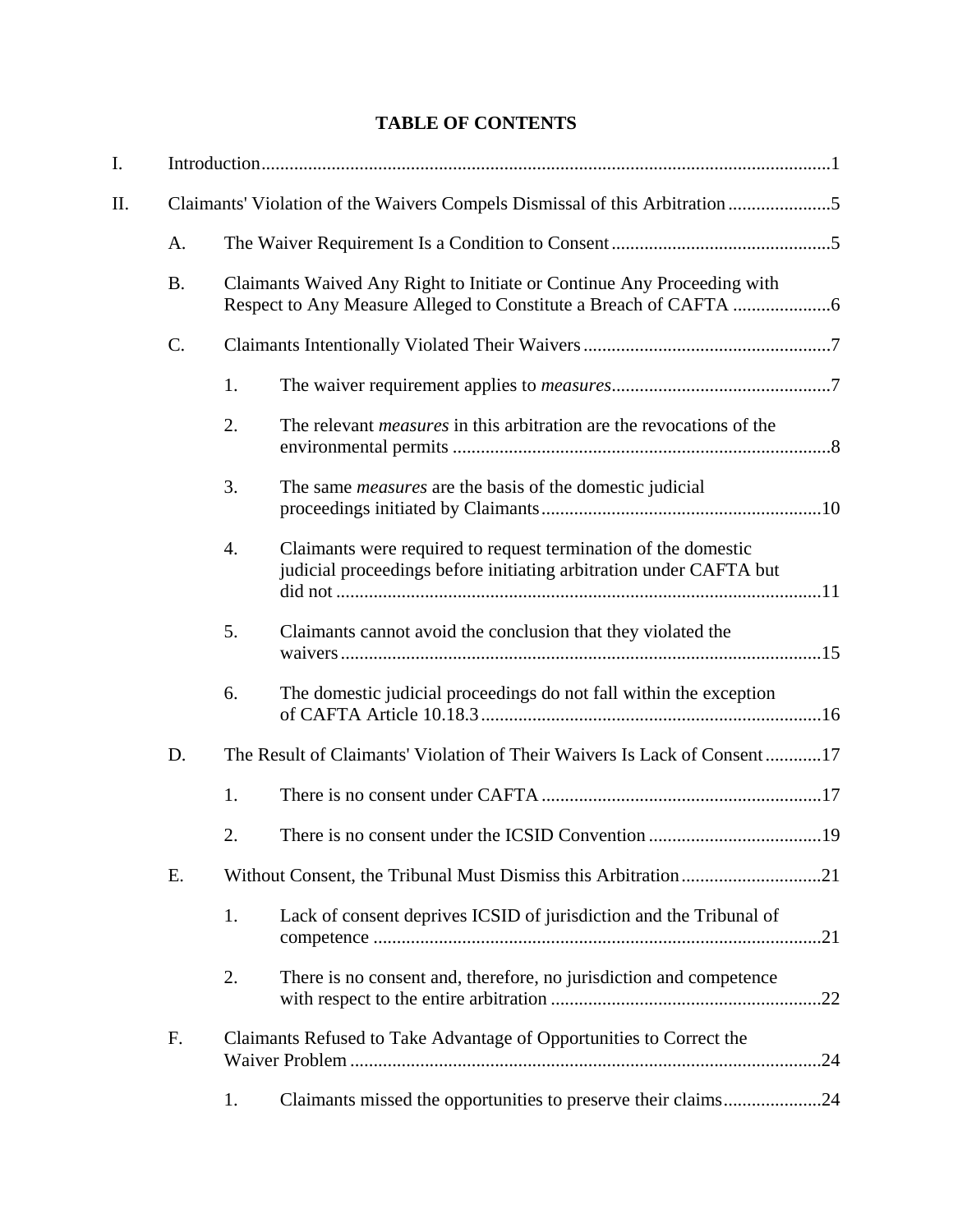|      |                 | 2. | Claimants' ability or inability to resubmit their claims is immaterial |  |
|------|-----------------|----|------------------------------------------------------------------------|--|
|      |                 | 3. |                                                                        |  |
| III. |                 |    |                                                                        |  |
| IV.  |                 |    |                                                                        |  |
| V.   |                 |    |                                                                        |  |
| VI.  |                 |    |                                                                        |  |
|      | A.              |    | The Republic Reserves its Right to Request Security for Costs33        |  |
|      | <b>B.</b>       |    |                                                                        |  |
|      | $\mathcal{C}$ . |    | The Republic Reserves its Rights to File Additional Preliminary        |  |
| VII. |                 |    |                                                                        |  |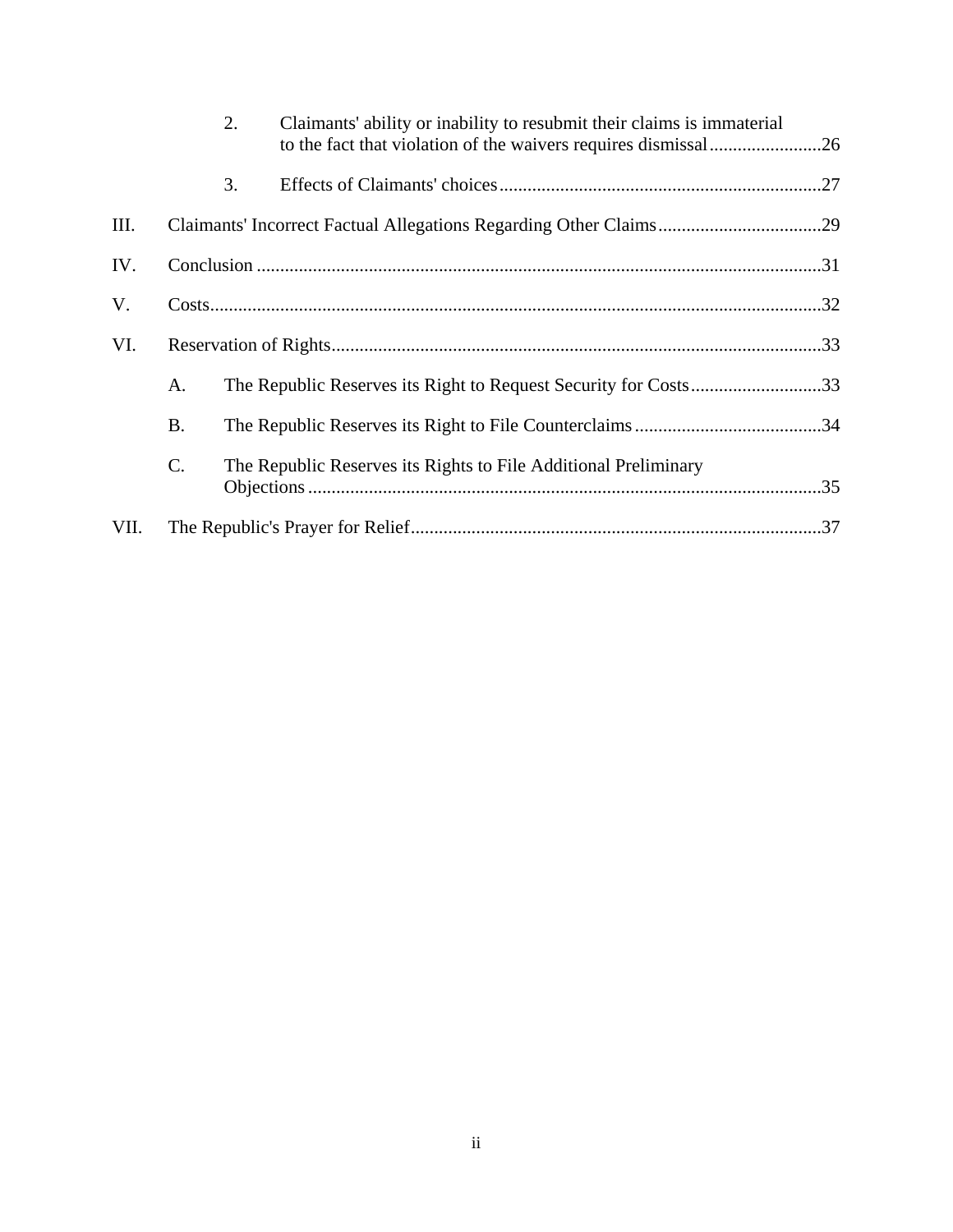# **TABLE OF AUTHORITIES**

# **TREATIES**

| The Dominican Republic-Central America-United States Free Trade Agreement, |  |
|----------------------------------------------------------------------------|--|
|                                                                            |  |

# **CASES**

| Burlington Resources, Inc. v. Republic of Ecuador, ICSID Case No. ARB/08/5, Decision on                                                                                                                                                                                       |
|-------------------------------------------------------------------------------------------------------------------------------------------------------------------------------------------------------------------------------------------------------------------------------|
| Cementownia "Nowa Huta" S.A. v. Republic of Turkey, ICSID Case No. ARB(AF)06/2, Award,                                                                                                                                                                                        |
| International Thunderbird Gaming Corporation v. The United Mexican States, UNCITRAL,                                                                                                                                                                                          |
| LG&E Energy Corp., LG&E Capital Corp. and LG&E International Inc. v. Argentine Republic,<br>ICSID Case No. ARB/02/1, Decision of the Arbitral Tribunal on Objections to Jurisdiction,                                                                                         |
| Mobil Corporation, Venezuela Holdings, B.V., Mobil Cerro Negro Holding, Ltd., Mobil<br>Venezolana de Petróleos Holdings, Inc., Mobil Cerro Negro, Ltd., and Mobil Venezolana de<br>Petróleos, Inc. v. Bolivarian Republic of Venezuela, ICSID Case No. ARB/07/27, Decision on |
| Phoenix Action, Ltd. v. The Czech Republic, ICSID Case No. ARB/06/5, Award, Apr. 15, 2009                                                                                                                                                                                     |
| Plama Consortium Limited v. Republic of Bulgaria, ICSID Case No. ARB/03/24, Decision on                                                                                                                                                                                       |
| Railroad Development Corporation v. Republic of Guatemala, ICSID Case No. ARB/07/23,<br>Decision on Objection to Jurisdiction under CAFTA Article 10.20.5, Nov. 17, 2008  passim                                                                                              |
| Railroad Development Corporation v. Republic of Guatemala, ICSID Case No. ARB/07/23,                                                                                                                                                                                          |
| The Loewen Group, Inc. and Raymond L. Loewen v. The United States of America, ICSID Case<br>No. ARB(AF)/98/3, Decision on hearing of Respondent's objection to competence and                                                                                                 |
| Waste Management, Inc. v. United Mexican States, ICSID Case No. ARB(AF)/00/3 ["Waste<br><i>Management II"</i> ], Decision of the Tribunal on Mexico's Preliminary Objection concerning the                                                                                    |
| Waste Management, Inc. v. United Mexican States, ICSID Case No. ARB(AF)/98/2, ["Waste                                                                                                                                                                                         |
| Wintershall Aktiengesellschaft v. Argentine Republic, ICSID Case No. ARB/04/14, Award, Dec.                                                                                                                                                                                   |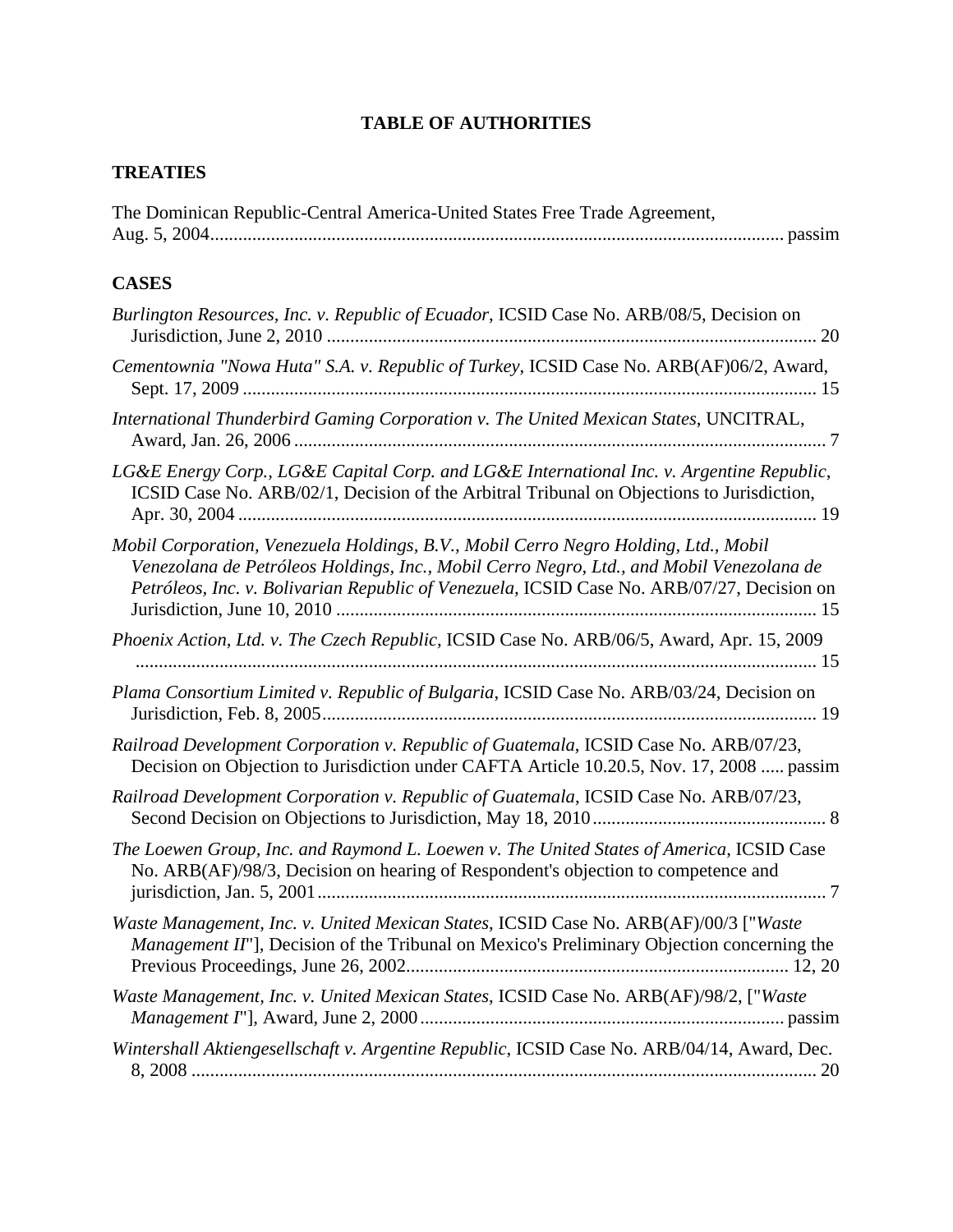# **LAWS**

| Mining Law of El Salvador, Legislative Decree No. 544, Dec. 14, 1995, published in the Official   |  |
|---------------------------------------------------------------------------------------------------|--|
| Gazette No. 16, Book 330 of Jan. 24, 1996, <i>amended by Legislative Decree No.</i> 475, July 11, |  |
|                                                                                                   |  |

Regulations of the Mining Law of El Salvador and its Amendments, Legislative Decree No. 47, June 20, 2003, published in the Official Gazette No. 125, Book 359 of July 8, 2003 ............. 30

## **OTHER AUTHORITIES**

| Methanex Corporation v. United States of America, Memorial on Jurisdiction and Admissibility                                                                                       |
|------------------------------------------------------------------------------------------------------------------------------------------------------------------------------------|
| Railroad Development Corporation v. The Republic of Guatemala, ICSID Case No. ARB/07/23,<br>Respondent's Reply on Jurisdiction Regarding Claimant's Failure to Comply with CAFTA   |
| Report of the Executive Directors on the Convention on the Settlement of Investment Disputes                                                                                       |
| TCW Group, Inc., Dominican Energy Holdings, L.P. v. The Dominican Republic, Respondent's                                                                                           |
| Tembec Inc., Tembec Investments Inc. and Tembec Industries Inc. v. United States of America,<br>Objection to Jurisdiction of Respondent United States of America, Feb. 4, 2005  12 |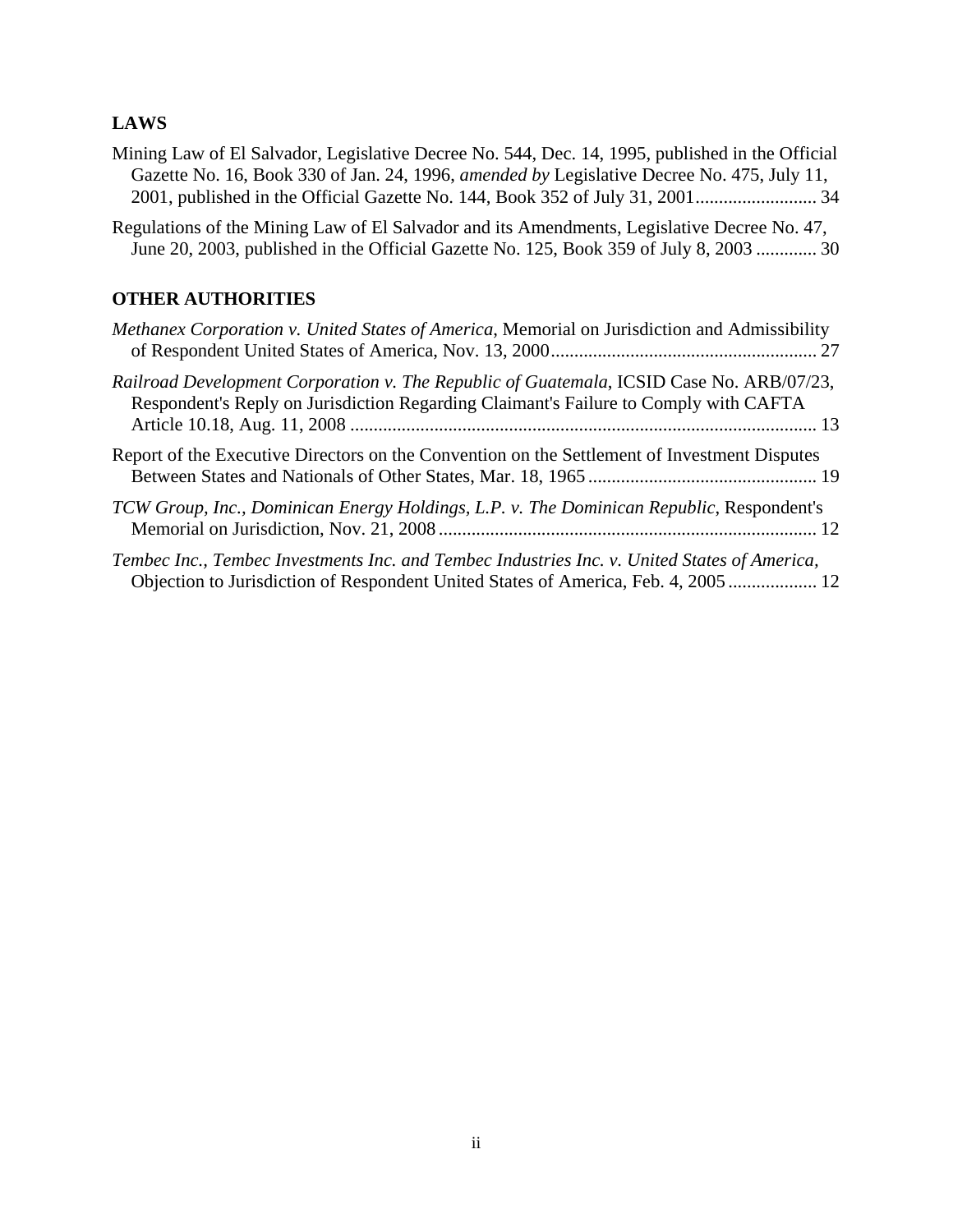#### **I. INTRODUCTION**

1. The Republic of El Salvador is filing this Preliminary Objection under the expedited procedure of the Dominican Republic – Central America – United States Free Trade Agreement ("CAFTA"), to dismiss this arbitration because of lack of consent.

2. As a condition to the Republic's consent to submit disputes to international arbitration, CAFTA Article 10.18.2(b) required Claimants to waive any right to initiate or continue before any court in El Salvador, among other dispute settlement procedures, *any proceeding* with respect to *any measure* alleged to constitute a breach of CAFTA.

3. Although Claimants included waivers with their Notice of Arbitration, Claimants simultaneously violated the waivers by maintaining judicial proceedings before the Supreme Court of El Salvador related to the same measures Claimants allege are breaches of CAFTA.

4. Claimants' violation of the waivers invalidated the waivers and as a result there is no consent by the Republic to submit this dispute to arbitration. Without the Republic's consent, there is no jurisdiction and this Tribunal lacks competence with regard to this arbitration.

5. Claimants' violation of the waivers was not accidental but plainly intentional and thus evidences a deliberate attempt to benefit from waivers with which Claimants had no intention of complying. In patent violation of their express waivers, Claimants chose to maintain two sets of proceedings related to the same measures to maximize the probability of obtaining a favorable result.

6. CAFTA was already in force when Claimants were notified of the revocation of the environmental permits—the measures Claimants allege constitute the principal breaches of CAFTA in this arbitration—in September 2006. Claimants thus had the option to initiate a proceeding with respect to those measures in international arbitration under CAFTA or before the courts of El Salvador. CAFTA's waiver provision prohibited Claimants from doing both at the same time.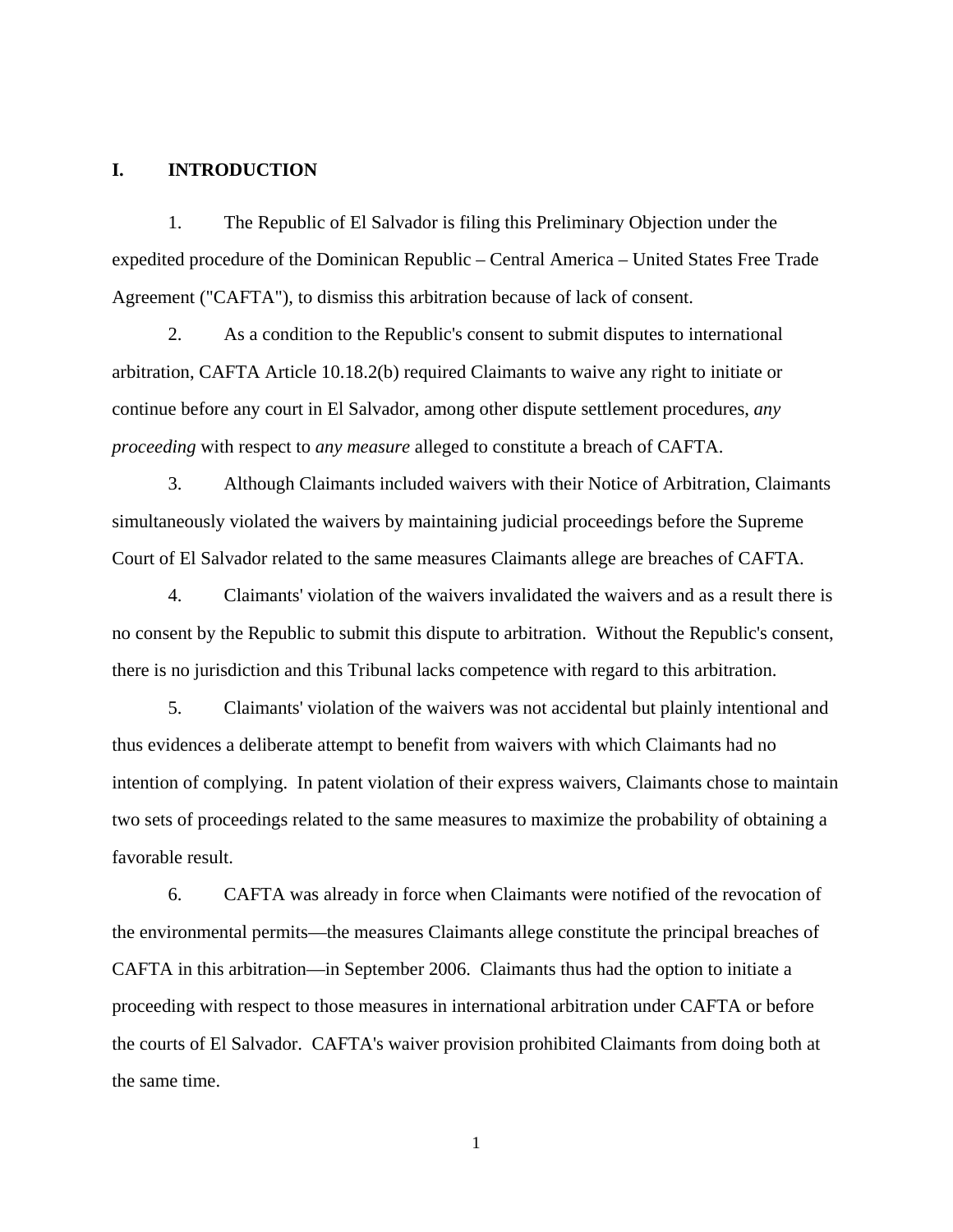7. Claimants chose to submit the dispute to the Supreme Court of El Salvador in December 2006. Because CAFTA prohibits claimants from continuing any proceeding related to the same measures if they choose to initiate CAFTA arbitration, any arbitration filed by Claimants under CAFTA would be invalid so long as the judicial proceedings before the Supreme Court of El Salvador were still pending at the time of filing the Notice of Arbitration.

8. This prohibition created a problem for Claimants. By July 2009, the judicial proceedings Claimants initiated in El Salvador were still pending. The briefing had just ended in June 2009 and the cases entered the deliberation phase during which the Supreme Court must consider the evidence, decide the cases, and publish the judgments, a process that lasts a number of months under the normal practice of the Supreme Court. But Claimants faced the end of the three-year period allowed under CAFTA Article 10.18.1 to initiate international arbitration under CAFTA after first acquiring knowledge of the alleged breach of CAFTA and that they had incurred loss or damage.

9. Claimants decided to initiate CAFTA arbitration by submitting the Notice of Arbitration on July 2, 2009, two months before the three-year limit under CAFTA ended on September 13, 2009. That decision by itself would not have been a problem. The problem is that Claimants submitted the Notice of Arbitration to ICSID without first requesting termination of the judicial proceedings in El Salvador. Claimants' actions thus invalidated their waivers and prevented El Salvador's consent to arbitration under CAFTA from being perfected. As a result, the required consent to arbitration does not exist in this case.

10. Claimants' conduct in violation of the waivers could not have been inadvertent. First, the violation was manifest in the Notice of Arbitration. Paragraph 22 of the Notice of Arbitration made reference to the judicial proceedings initiated by Claimants in El Salvador with regard to the same measures that are the subject of the CAFTA arbitration described in the preceding paragraph 21, and stated that the domestic judicial proceedings had not yet been resolved.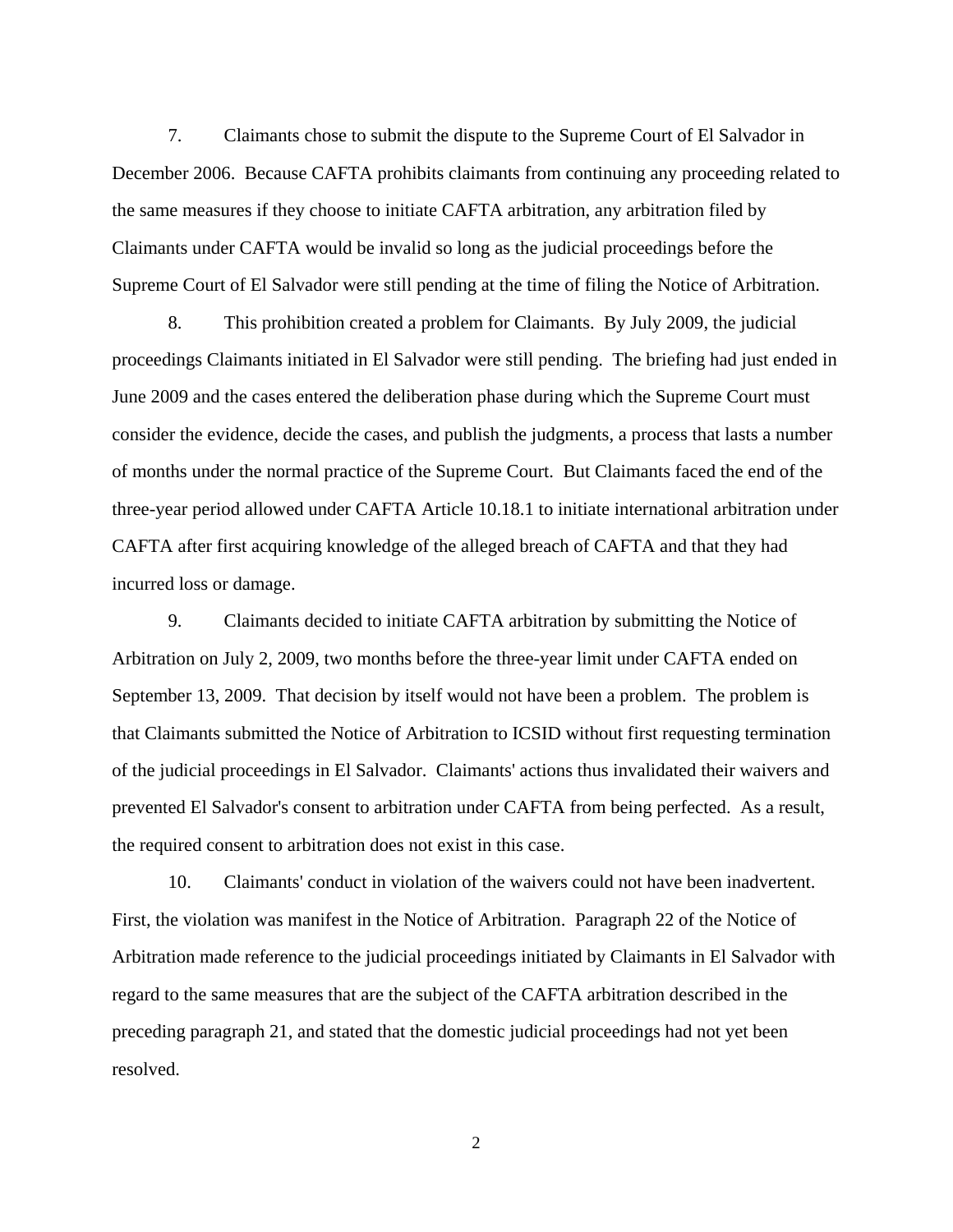11. Second, El Salvador gave Claimants specific notice of the violation of the waivers at the outset of this arbitration and provided two opportunities to correct it. El Salvador first made reference to the waiver problem in a letter sent to the ICSID Secretariat on August 14, 2009. ICSID transmitted a copy of this letter to Claimants on the same date, but Claimants simply ignored the letter. El Salvador then sent a second letter to the ICSID Secretariat immediately after ICSID registered the case, inviting Claimants to withdraw the CAFTA arbitration because of the violation of the waivers. In this letter, which was notified to Claimants on August 25, 2009, El Salvador even provided its advance consent to the discontinuance of the case if Claimants requested discontinuance before the Tribunal was constituted. But Claimants again ignored the warning about the problem with the waivers.

12. Had Claimants taken advantage of either of those two opportunities to correct their violation of the provisions of CAFTA, they would have been able to discontinue the CAFTA arbitration, request termination of the judicial proceedings in El Salvador, and submit a new Notice of Arbitration under CAFTA *after terminating the local proceedings*. But Claimants chose to continue with both sets of proceedings with respect to the same measures, something CAFTA simply does not allow.

13. Having initiated CAFTA arbitration while in violation of the waivers, Claimants maintained the CAFTA arbitration alive but dormant for many months, hoping for a favorable result in the judicial proceedings before the Supreme Court of El Salvador. Only after the ICSID Secretariat warned Claimants that it intended to apply the provisions of ICSID Arbitration Rule 45 to discontinue the arbitration due to inactivity in the case for more than six months did Claimants request the constitution of this Tribunal. Now that the proceedings before the Supreme Court of El Salvador have ended with a negative outcome for Claimants, Claimants are entirely focused on the CAFTA arbitration option that they attempted to preserve with minimum effort until now. But because they chose to violate the terms of CAFTA in an attempt to improperly maximize the probability of a favorable result, this arbitration must be dismissed due to lack of jurisdiction caused by Claimants' violation of the waivers.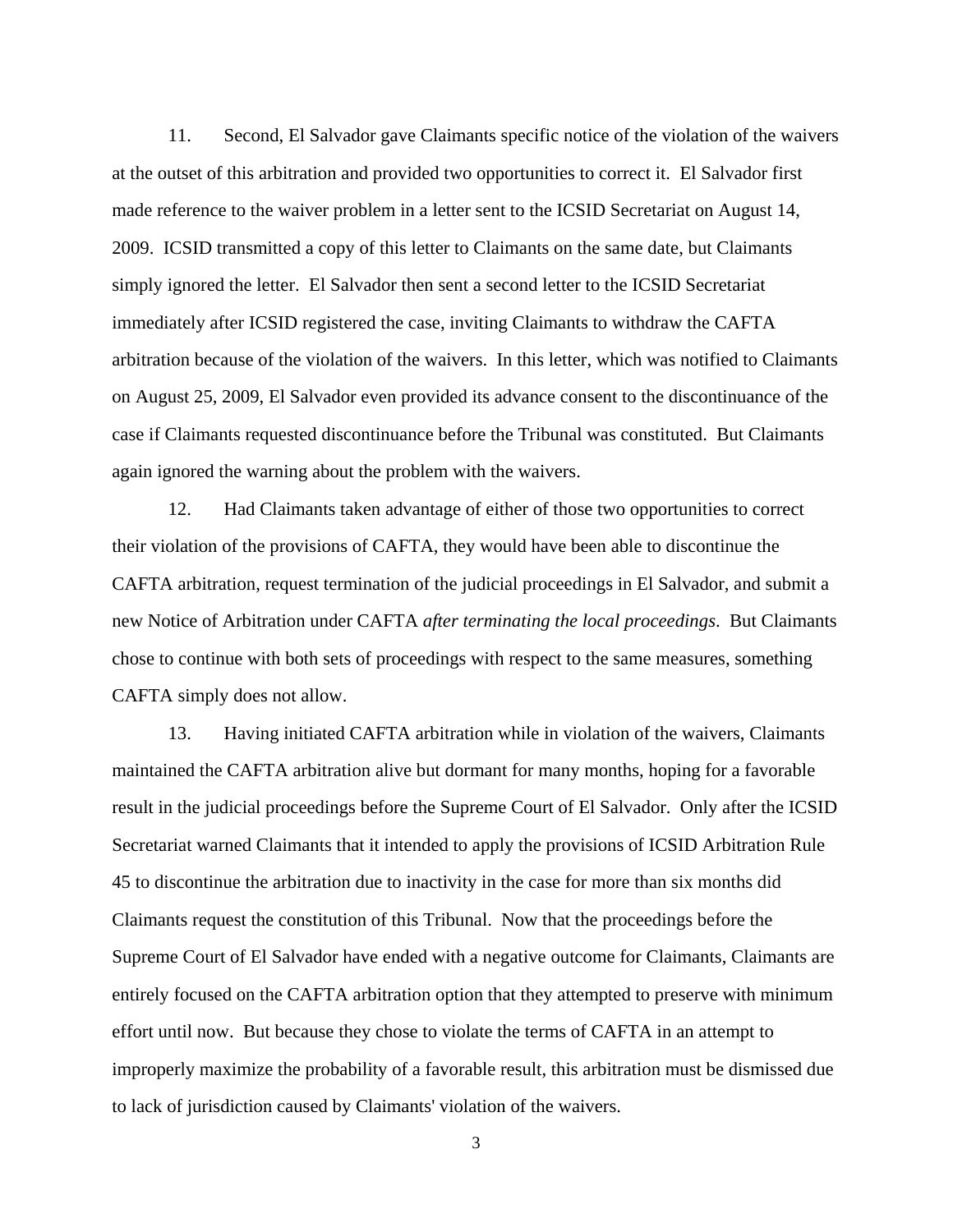14. El Salvador is convinced that as a matter of treaty interpretation and international law, Claimants' violation of their waivers has resulted in a lack of jurisdiction to continue this arbitration. But Claimants' conduct goes beyond a simple failure to comply with the terms of a legal document. Claimants' willful disregard of the express waivers Claimants themselves filed in an attempt to perfect El Salvador's consent and create jurisdiction in this matter amounts to an act of bad faith and an affront to the international arbitration process.

15. If Claimants are permitted to reap the benefits of such willful misconduct, it will threaten the integrity of the increasingly fragile international arbitration system in which States have willingly given up the absolute protection international law provides them from being forced into binding international legal proceedings by private parties. One of the most basic premises of international law, which is as valid today as ever, is the rule that a State may not be subject to the jurisdiction of an international tribunal without its express consent. As a part of regimes established to help promote international trade and investment, some States, through a variety of legal instruments, have voluntarily given their consent under specifically defined conditions to provide certain investors the extraordinary remedy of international arbitration. This has created the existing investor-State arbitration system. The continued viability and very existence of this system thus depends on the willingness of States to accept and maintain their consent to arbitration in legal instruments such as CAFTA, which in turn depends on States having confidence that arbitration tribunals will properly enforce their agreements and the specific limits on consent contained in these agreements. Permitting claimants to benefit from their flagrant willful disregard of provisions that address the cornerstone issue of a State's consent to arbitration would certainly go a long way to undermining that confidence.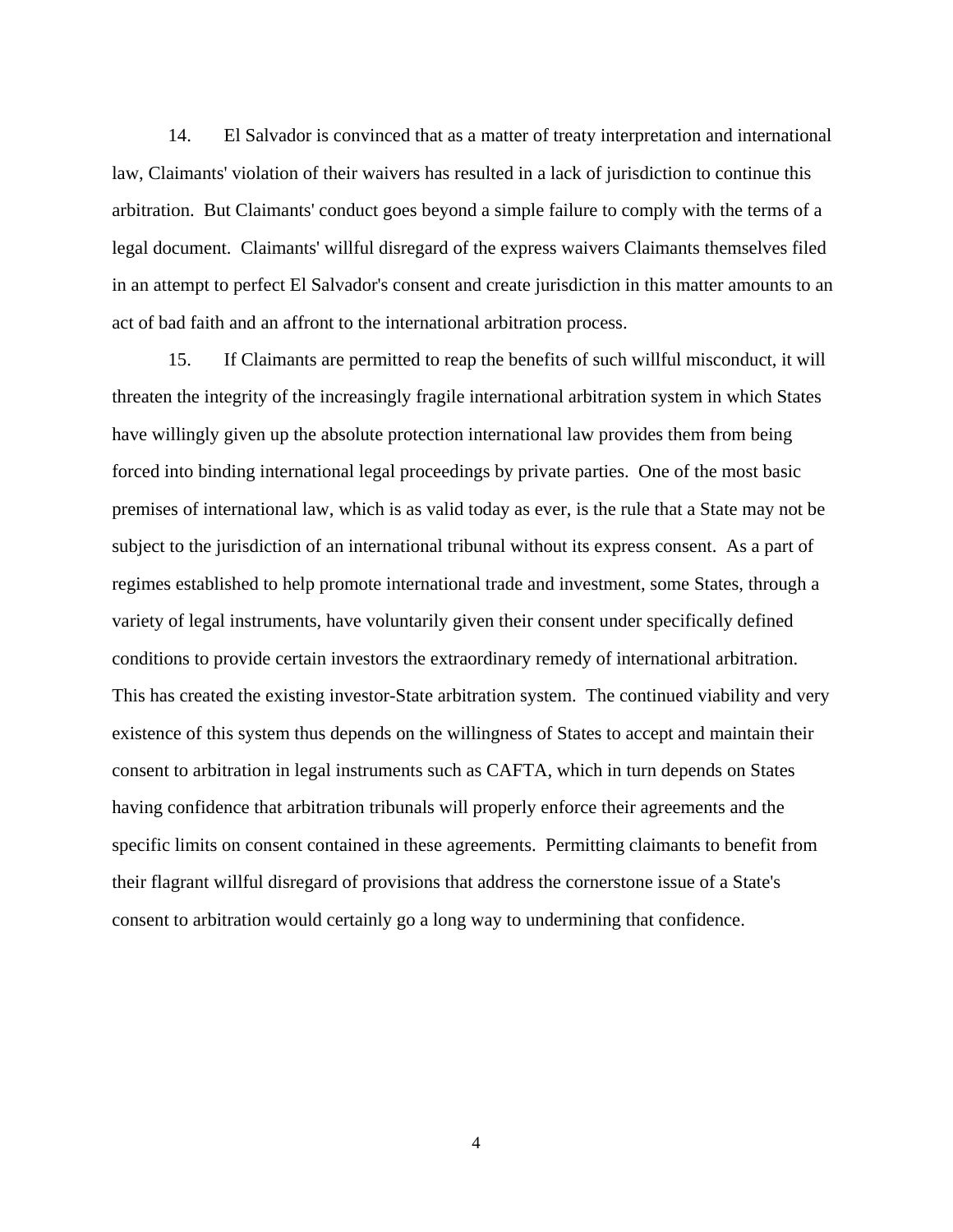# **II. CLAIMANTS' VIOLATION OF THE WAIVERS COMPELS DISMISSAL OF THIS ARBITRATION**

# **A. The Waiver Requirement Is a Condition to Consent**

16. CAFTA requires exclusivity of proceedings with respect to any measure alleged

to constitute a breach of CAFTA. This exclusivity requirement is a condition to the consent of

the CAFTA Parties to submit disputes to arbitration under CAFTA Chapter  $10<sup>1</sup>$ 

17. CAFTA's exclusivity requirement is included in CAFTA Article 10.18, which

requires the submission of a waiver as a condition to consent:

# **Article 10.18: Conditions and Limitations on Consent of Each Party**

- . . . .
- 2. No claim may be submitted to arbitration under this Section unless: . . .
	- (b) the notice of arbitration is accompanied,
		- (i) for claims submitted to arbitration under Article 10.16.1(a), by the claimant's written waiver, and
		- (ii) for claims submitted to arbitration under Article 10.16.1(b), by the claimant's and the enterprise's written waivers

of any right to initiate or continue before any administrative tribunal or court under the law of any Party, or other dispute settlement procedures, any proceeding with respect to any measure alleged to constitute a breach referred to in Article 10.16.

<sup>&</sup>lt;sup>1</sup> CAFTA Chapter 10 is provided as **Respondent's Authority 1**.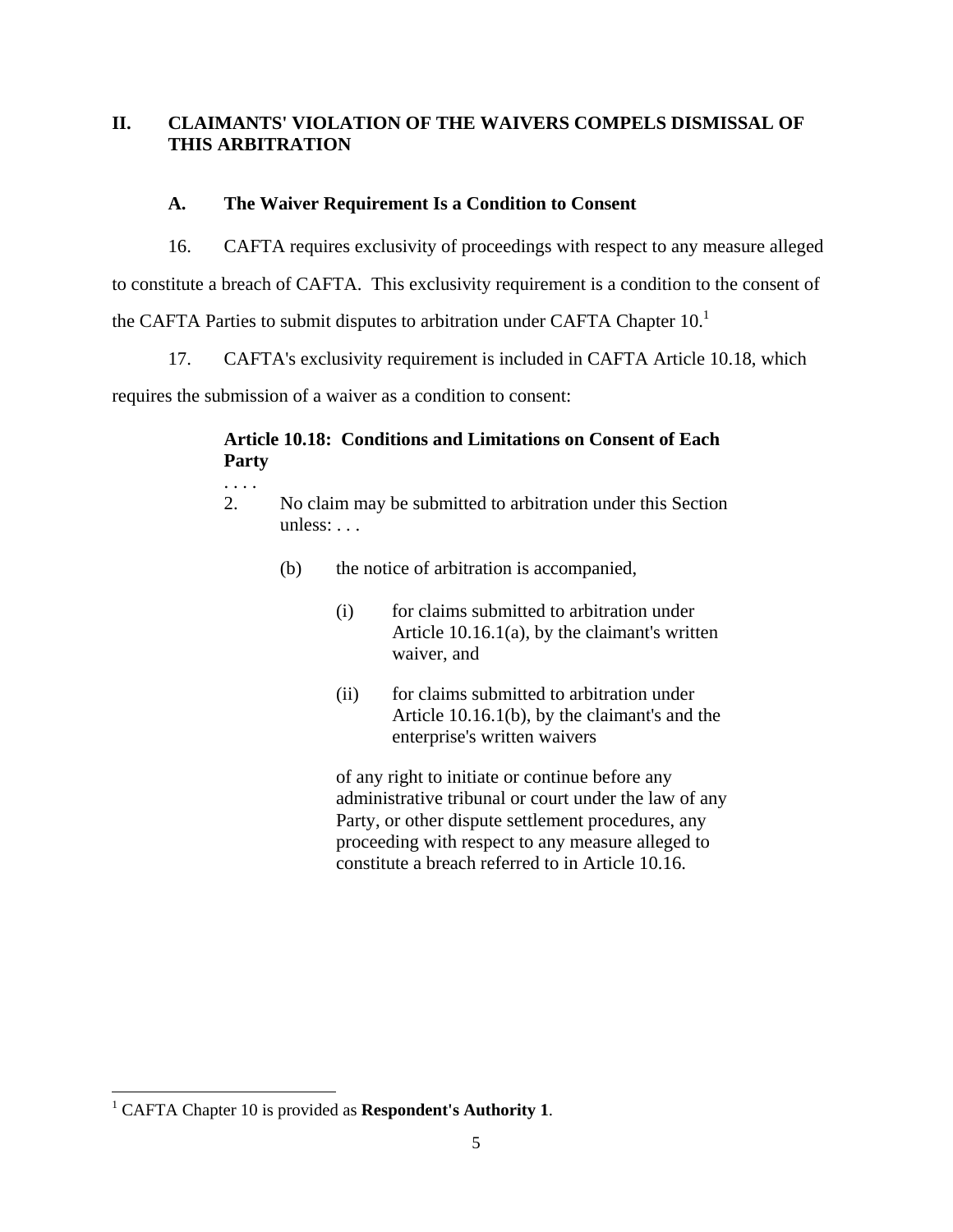# **B. Claimants Waived Any Right to Initiate or Continue Any Proceeding with Respect to Any Measure Alleged to Constitute a Breach of CAFTA**

18. Claimants submitted the waivers because they wanted to take advantage of El

Salvador's offer of consent to submit disputes to arbitration in accordance with the provisions of

CAFTA.

19. Claimants were fully aware of the requirement to actually waive any right to continue the local proceedings they had initiated in El Salvador before submitting their CAFTA claims to arbitration, as an integral part of the waiver requirement. In fact, Claimants inserted the following statement in paragraph 36 of the Notice of Arbitration:

> As required by Article 10.18.2(b)(ii) of CAFTA, the claimants hereby waive their rights to initiate or continue any domestic proceeding with respect to any measure alleged to constitute a breach for purposes of the present Notice of Arbitration. . . . Copies of the waivers are attached as Exhibit "A" and Exhibit "B".

20. Exhibits A and B to the Notice of Arbitration are the waivers of Claimants

Commerce Group Corp. and San Sebastian Gold Mines, Inc., including the text of CAFTA

Article 10.18.2(b). In these waivers, each Claimant expressed that it

waives any rights that it has to initiate or continue before any administrative tribunal or court under the laws of any country that is a party to the Central America Free Trade Agreement, or other dispute settlement procedures, any proceeding with respect to any measure alleged to constitute a breach under Article 10.16 of the CAFTA-DR Treaty.

21. Claimants therefore knowingly and willingly waived any right to initiate or continue any proceeding before any administrative tribunal or court of El Salvador, or any other dispute settlement procedures, with respect to any measure Claimants allege to constitute a breach under Article 10.16 of CAFTA.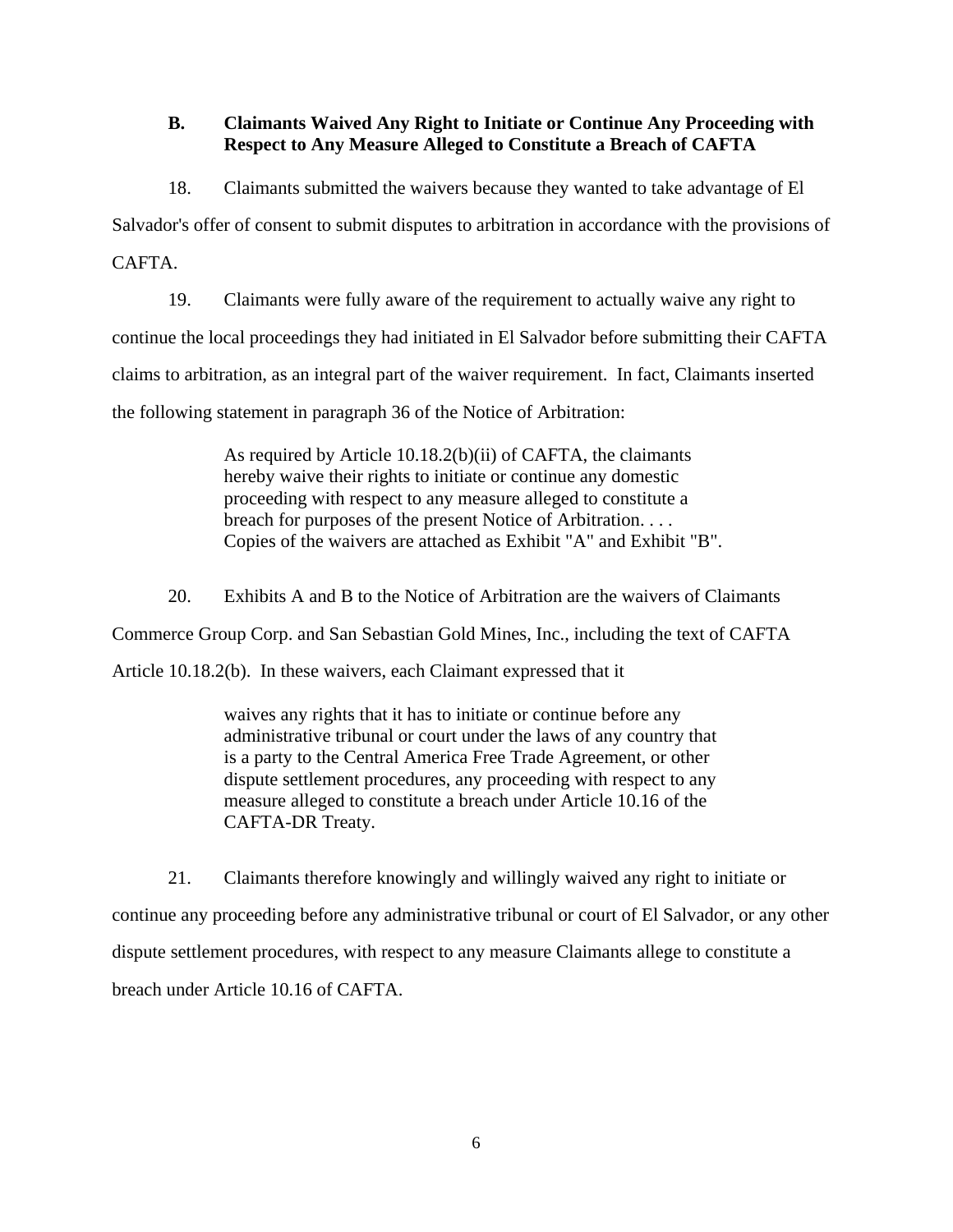### **C. Claimants Intentionally Violated Their Waivers**

22. It is evident that Claimants' waivers covered the proceedings before the Supreme Court of El Salvador and that Claimants willfully violated their waivers.

### 1. The waiver requirement applies to *measures*

23. The Article 10.18.2 waiver applies to proceedings "with respect to any measure alleged to constitute a breach" of CAFTA. The only tribunal to rule on CAFTA Article 10.18.2 so far, in *RDC v. Guatemala*, pointed out that the key question in deciding whether a waiver has been violated is "whether the measures before the domestic [proceedings] are the same measures which are 'alleged to constitute a breach referred to in Article 10.16.<sup>"2</sup>

24. CAFTA Article 2.1, "Definitions of General Application," provides that "**measure** includes any law, regulation, procedure, requirement, or practice." In order to fit within the scope of CAFTA Chapter 10, a measure must be "adopted or maintained by a Party" and "relat[e] to" investors of another Party or covered investments.<sup>3</sup> In other words, measures are actions by or attributable to the State that have an actual effect on investors or investments.

25. In interpreting the same definition of *measure* in NAFTA, the tribunal in *Loewen v. United States* cited the European Court of Justice's view that measure "embraces 'any *action* which affects the rights of persons' coming within the application of the relevant treaty provision."4 Similarly, the NAFTA tribunal in *International Thunderbird Gaming v. Mexico* related measures to "conduct."<sup>5</sup>

<sup>&</sup>lt;sup>2</sup> Railroad Development Corporation v. Republic of Guatemala, ICSID Case No. ARB/07/23, Decision on Objection to Jurisdiction under CAFTA Article 10.20.5, Nov. 17, 2008, para. 48 (**Respondent's Authority 2**).

<sup>3</sup> CAFTA Article 10.1.1 (RL-1).

<sup>4</sup> *The Loewen Group, Inc. and Raymond L. Loewen v. The United States of America*, ICSID Case No. ARB(AF)/98/3, Decision on hearing of Respondent's objection to competence and jurisdiction, Jan. 5, 2001, para. 45 (emphasis added) (**Respondent's Authority 3**).

<sup>5</sup> *International Thunderbird Gaming Corporation v. The United Mexican States*, UNCITRAL, Award, Jan. 26, 2006, para. 118 (commenting that the specific purpose of the Article 1121 provisions is "to prevent a party from pursuing concurrent domestic and international remedies, which could . . . lead to double redress for the same conduct or measure") (**Respondent's Authority 4**).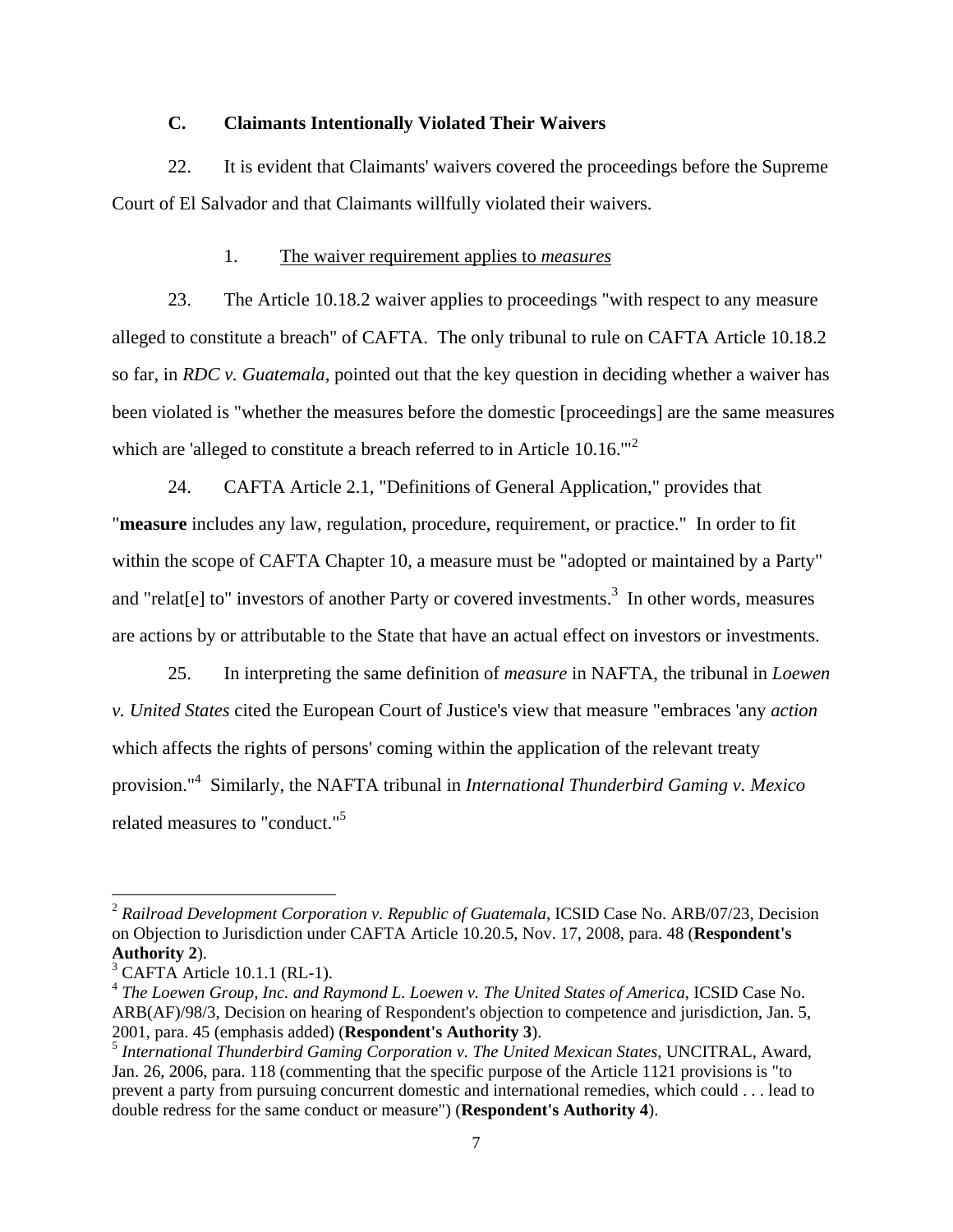26. In *RDC v. Guatemala*, the tribunal identified three measures involved in the arbitration. The first two measures were the alleged failure by Guatemala to pay into the trust fund and the alleged failure by Guatemala to remove squatters from the right of way. The other measure was a Resolution signed by the President of Guatemala.<sup>6</sup> In deciding an objection *ratione temporis* by Guatemala, the tribunal interpreted that even if the preparation of the Resolution had lasted several months, it was not until the Resolution was signed by the President and the Cabinet and published as required by law, that the Resolution became a *measure* for purposes of CAFTA.<sup>7</sup>

## 2. The relevant *measures* in this arbitration are the revocations of the environmental permits

27. The current arbitration before this Tribunal, initiated by Commerce Group Corp. and San Sebastian Gold Mines, Inc. against the Republic of El Salvador, alleges breaches of CAFTA based on certain measures of the Ministry of the Environment and Natural Resources ("MARN"), one of the ministries of the Executive Branch of the Government of the Republic of El Salvador, in relation to a mining exploitation concession and processing plant.

28. The Notice of Arbitration explains that in 2003, the Ministry of Economy of El Salvador converted Claimants' former gold mining exploitation concession granted under the old mining law in 1987, to a new 20-year concession under the new mining law. The new concession was granted on the basis of Claimants' application that was required to meet the requirements under the new mining law, which included environmental permits granted by the Ministry of the Environment. The term of the concession was extended to thirty years in 2004, to conform to the term specified in the new mining law. $8$ 

<u>.</u>

<sup>6</sup> *RDC v. Guatemala*, paras. 52, 62 (RL-2).

<sup>7</sup> *Railroad Development Corporation v. Republic of Guatemala*, ICSID Case No. ARB/07/23, Second Decision on Objections to Jurisdiction, May 18, 2010, paras. 118-119, 136 (**Respondent's Authority 5**). 8 NOA, paras. 15-16.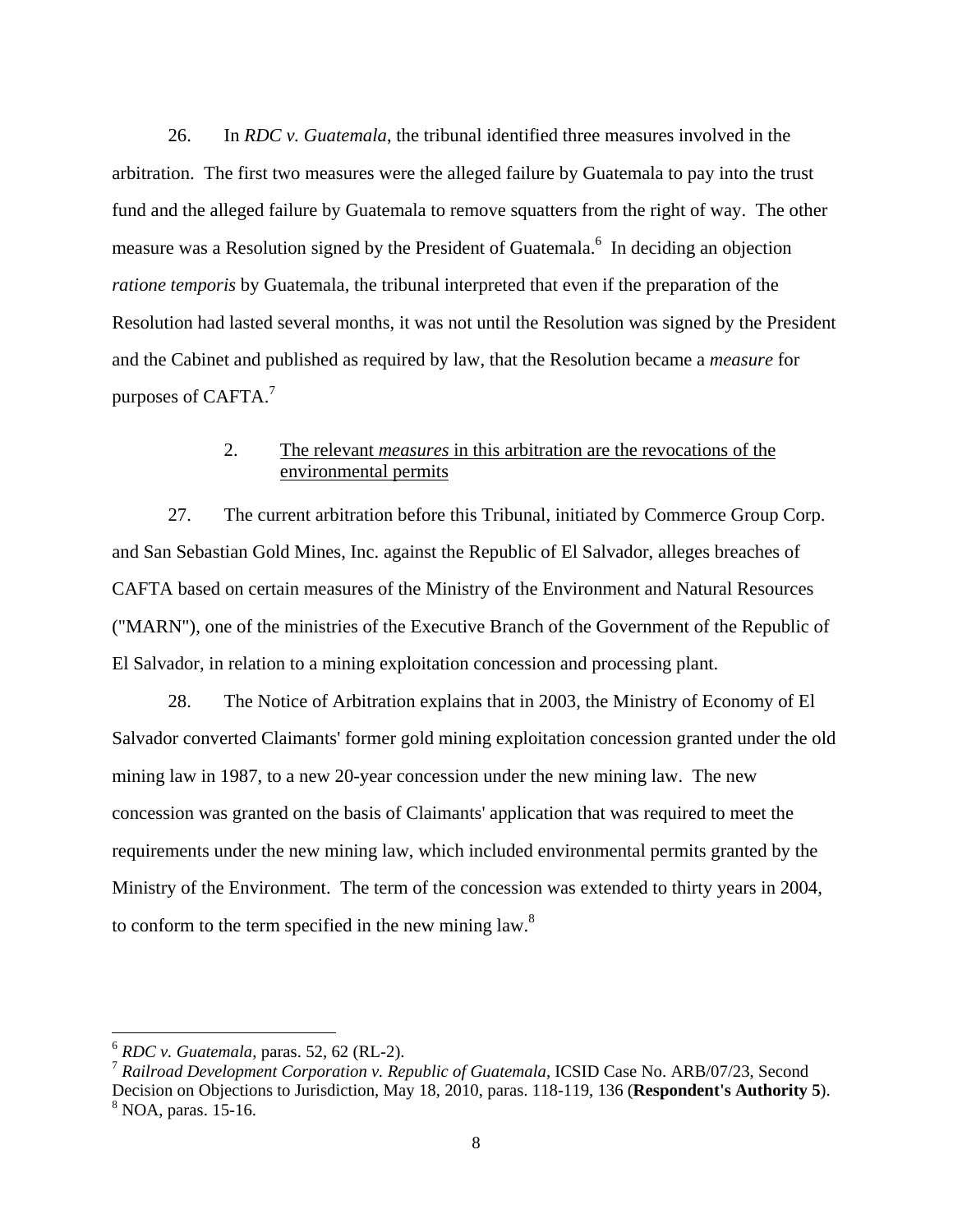29. The Notice of Arbitration then complains that

on or about September 13, 2006, MARN delivered to Commerce/Sanseb's El Salvadoran legal counsel its revocation of the environmental permits issued for the San Sebastian Gold Mine exploitation concession and the San Cristóbal Mill and Plant, *effectively terminating Commerce/Sanseb's right to mine and process gold and silver.*<sup>9</sup>

30. Claimants refer to the revocation of the environmental permits, as well as decisions not to renew two exploration licenses, as "actions of the El Salvadoran government, through its ministries . . . [that reflect] an ongoing government policy since September 2006 to de facto deny foreign companies the right to develop mining interests in the country of El Salvador."<sup>10</sup> El Salvador emphatically denies that such policy exists or ever existed. But even assuming for the sake of argument that such policy existed, the *actions* necessary to *apply* or *implement* a policy would be the *measures* that may constitute a breach of CAFTA. Claimants recognize this obvious point when they base their complaints not against the alleged policy, but against the alleged policy "*as applied*."<sup>11</sup> Any governmental policy can only be applied through government *action* that has a direct impact on Claimants. This obvious point is further recognized in the only paragraph in the Notice of Arbitration that includes specific allegations of breaches of CAFTA, which refers to the "conduct" of the Republic of El Salvador.<sup>12</sup> The *actions* by the Government, *i.e.* its conduct, are the *measures* that need to be compared for purposes of determining if there has been a violation of the waivers under CAFTA Article 10.18.2.

31. Thus, MARN's two resolutions revoking the environmental permits in 2006 are the measures that affected Claimants with regard to the San Sebastian Gold Mine exploitation concession and the San Cristobal Mill and Plant. Those resolutions are the basis for Claimants'

<sup>&</sup>lt;sup>9</sup> NOA, para. 21 (emphasis added).

 $^{10}$  NOA, para. 25.

 $11$  NOA, paras. 26, 27 (emphasis added).

<sup>12</sup> NOA, para. 30.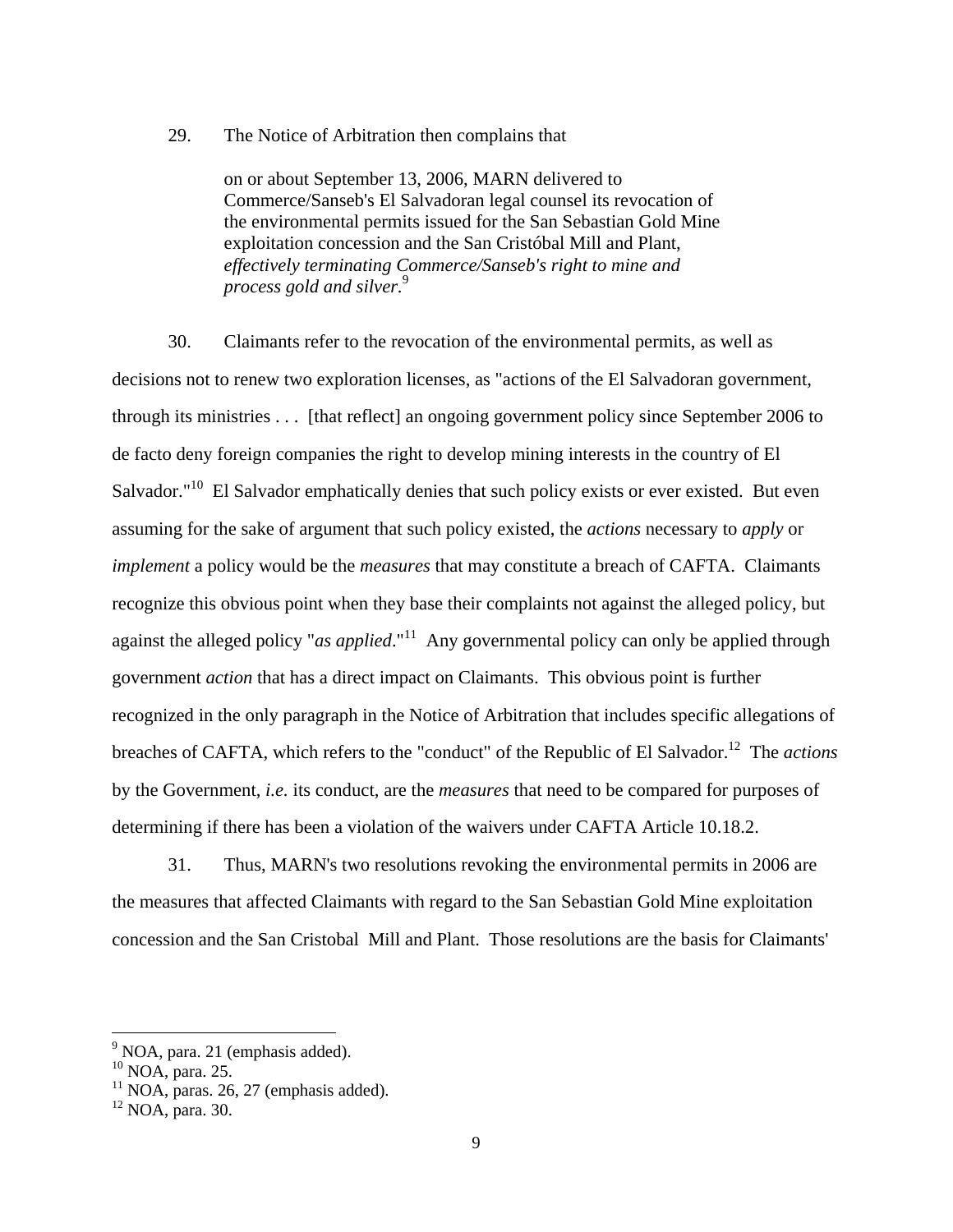allegations of breaches of CAFTA with regard to the exploitation concession and the processing plant, which constitute by far the most significant claims in this arbitration.

### 3. The same *measures* are the basis of the domestic judicial proceedings initiated by Claimants

32. The MARN resolutions revoking the environmental permits are the very same measures involved in two judicial proceedings that Commerce Group Corp. and San Sebastian Gold Mines, Inc. initiated against MARN prior to starting this arbitration. In December 2006, less than three months after being notified of the MARN resolutions, Claimants filed two judicial proceedings before the Administrative Litigation Chamber of the Supreme Court of El Salvador challenging the revocations.

33. In the judicial proceeding regarding the San Sebastian Gold Mining exploitation concession, Case No. 308-2006 filed on December 6, 2006, Claimants requested the Supreme Court to invalidate MARN Resolution No. 3026-783-2006, dated July 6, 2006 (notified to Claimants on September 13, 2006), which revoked the environmental permit for the San Sebastian Gold Mine exploitation project. Claimants requested the Supreme Court of El Salvador to suspend the MARN resolution while the case was being decided, to declare the MARN resolution illegal and without force, and to award Claimants monetary damages and costs.13

34. Likewise, in the judicial proceeding filed in the Salvadoran Supreme Court regarding the San Cristobal Plant, Case No. 309-2006, filed on December 6, 2006, Claimants challenged the legality of MARN Resolution No. 3249-779-2006, dated July 5, 2006 (notified to Claimants on September 13, 2006), which revoked the environmental permit for the San Cristobal Plant project. Claimants requested the Supreme Court of El Salvador to suspend the MARN resolution while the case was being decided, to declare the MARN resolution illegal and without force, and to award Claimants monetary damages and costs.<sup>14</sup>

<sup>&</sup>lt;sup>13</sup> Petition to Supreme Court of El Salvador, Case 308-2006, Dec. 6, 2006 (Respondent's Exhibit 1).

<sup>&</sup>lt;sup>14</sup> Petition to Supreme Court of El Salvador, Case 309-2006, Dec. 6, 2006 (Respondent's Exhibit 2).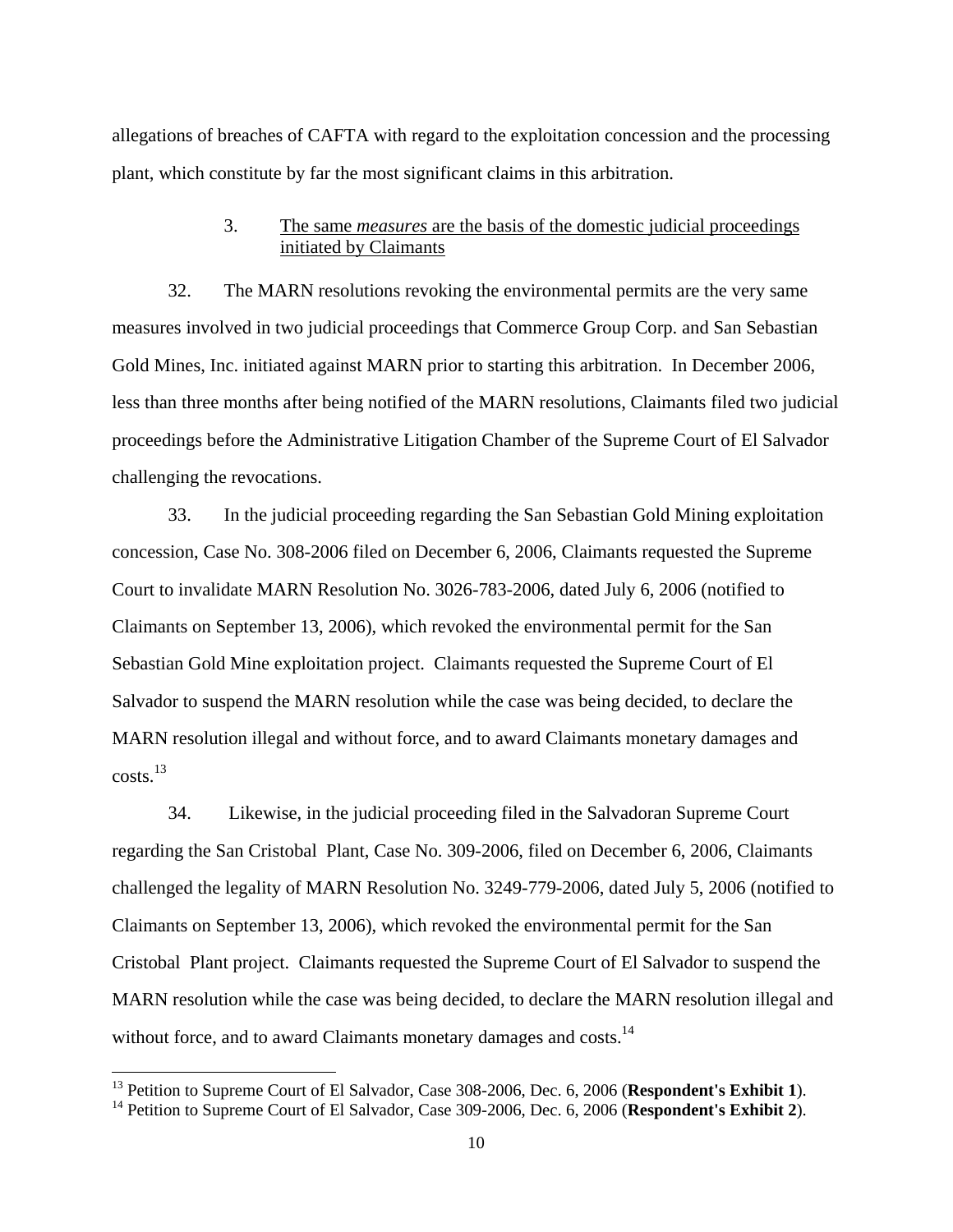35. In addition to the identity of the measures complained about in those two judicial proceedings when compared to the measures complained about in this arbitration, there is a striking similarity between the other elements of the relief requested in the domestic judicial proceedings and in this arbitration.

36. In the current CAFTA arbitration, Claimants have requested "[p]ayment of compensation from the government of El Salvador to Commerce Group in an amount of not less than \$100 [million] for its losses; and [g]ranting of permits allowing Commerce Group to resume its mining activities in the Country of El Salvador subject to reasonable and appropriate environmental protection conditions . . . ."<sup>15</sup>

37. Likewise, in the two judicial proceedings before the Supreme Court of El Salvador related to the San Sebastian Gold Mine exploitation concession and the San Cristobal Plant and Mill, Claimants quantified the monetary damages caused by the MARN resolutions at over \$111 million. Claimants requested the Supreme Court to set aside the two MARN resolutions, to allow Claimants to resume operations under the environmental permits that the two MARN resolutions had revoked, and to award Claimants costs and damages.<sup>16</sup>

38. Thus, it is clear from the Notice of Arbitration and the documents in the domestic judicial proceedings that the measures alleged to constitute CAFTA breaches are the very same measures that were challenged in the domestic judicial proceedings.

## 4. Claimants were required to request termination of the domestic judicial proceedings before initiating arbitration under CAFTA but did not

39. It is not enough to submit the written waivers as a formality. Claimants had to act in accordance with the waivers to fulfill the waiver requirement. This they failed to do.

40. The basic principle that conduct consistent with the waiver is part of the waiver requirement and must exist before the waiver requirement may be deemed fulfilled has been confirmed by relevant jurisprudence and State practice.

 $15$  NOA, para. 31.

<sup>&</sup>lt;sup>16</sup> Petitions to Supreme Court, Case 308-2006 and Case 309-2006 (R-1 and R-2).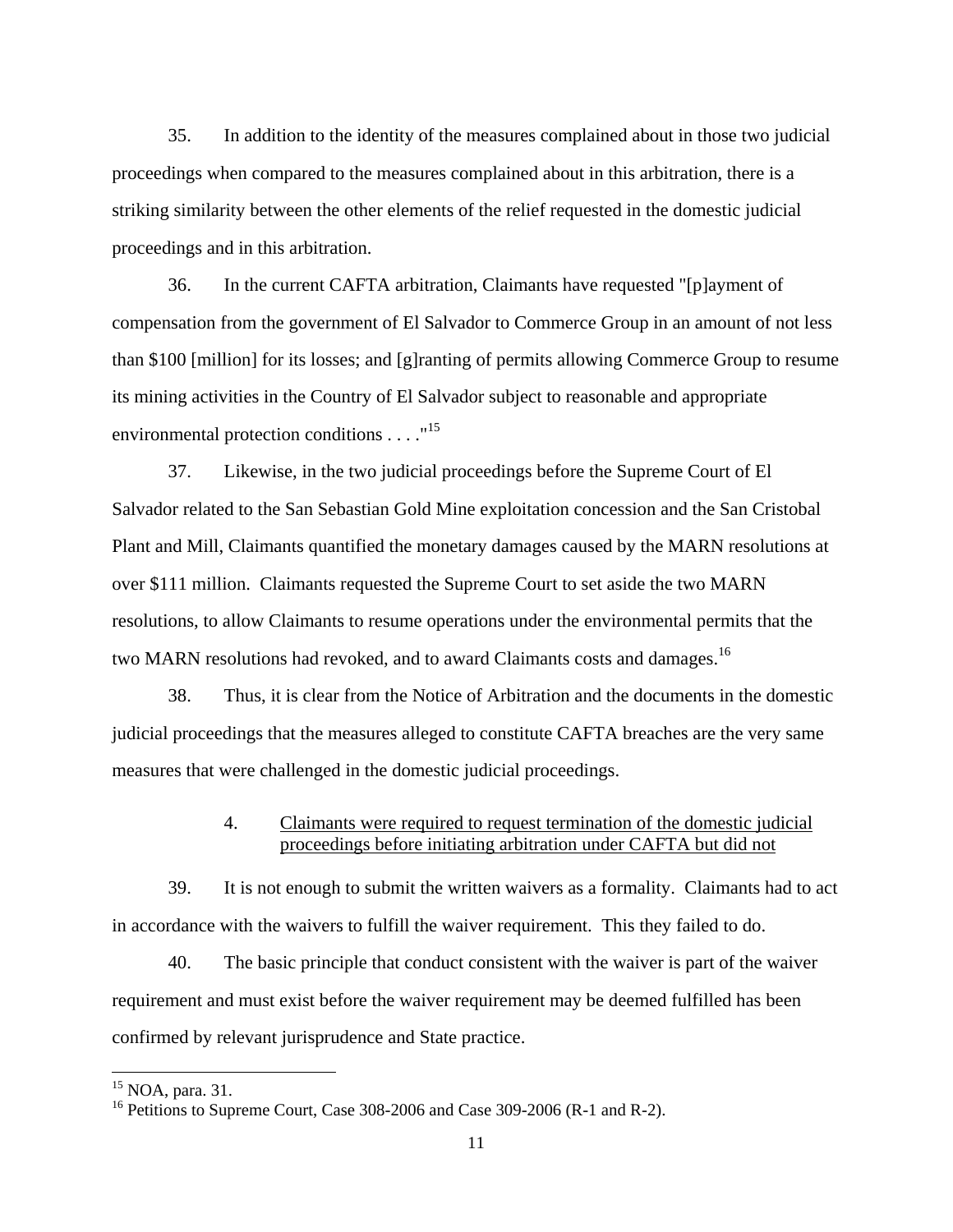41. The tribunal in *Waste Management v. Mexico*, interpreting the similar NAFTA requirement, determined that the intent expressed in the written waiver must be demonstrated by "specific conduct on the part of the waiving party in line with the declaration made."<sup>17</sup> The tribunal emphasized that the waiving party is solely liable for making the waiver effective. Thus, the tribunal concluded that the waiver "calls for a show of intent by the issuing party vis-à-vis its waiver of the right to initiate or continue any proceedings whatsoever before other courts or tribunals with respect to the measure allegedly in breach of the NAFTA provisions."<sup>18</sup>

42. The tribunal in *Waste Management II* also recognized that the waiver in NAFTA requires conduct consistent with the waiver in order for the waiver requirement to be fulfilled.<sup>19</sup>

43. The principle that the waiver requirement includes the material element of conduct in conformity with the waiver is so solidly established that it was not in dispute between the parties in *RDC v. Guatemala* and the tribunal applied it without elaboration.<sup>20</sup>

44. With regard to State practice, in the context of NAFTA, the United States (the CAFTA Party of which Claimants are nationals) has noted that the requirement that a claimant act consistently with the waiver for the NAFTA waiver requirement to be deemed fulfilled has been "confirmed" by all three NAFTA parties.<sup>21</sup>

45. In the context of CAFTA, at least three State Parties—the Dominican Republic, Guatemala, and El Salvador in the present proceedings—have expressed their understanding that the waiver requirement in CAFTA includes this material element, *i.e.*, that a claimant must act in conformity with the waiver for the waiver requirement to be deemed fulfilled.<sup>22</sup> Taking into

<sup>17</sup> *Waste Management, Inc. v. United Mexican States*, ICSID Case No. ARB(AF)/98/2, ["*Waste Management I*"], Award, June 2, 2000, § 24 (**Respondent's Authority 6**).

<sup>18</sup> *Waste Management I*, § 24.

<sup>19</sup> *Waste Management, Inc. v. United Mexican States*, ICSID Case No. ARB(AF)/00/3 ["*Waste Management II*"], Decision of the Tribunal on Mexico's Preliminary Objection concerning the Previous Proceedings, June 26, 2002, para. 31 (**Respondent's Authority 7**). <sup>20</sup> *RDC v. Guatemala*, (RL-2).

<sup>21</sup> *Tembec Inc., Tembec Investments Inc. and Tembec Industries Inc. v. United States of America*,

Objection to Jurisdiction of Respondent United States of America, Feb. 4, 2005, at 36 (**Respondent's Authority 8**).

<sup>&</sup>lt;sup>22</sup> *TCW Group, Inc., Dominican Energy Holdings, L.P. v. The Dominican Republic, Respondent's* Memorial on Jurisdiction, Nov. 21, 2008, paras. 35-38 (**Respondent's Authority 9**); *Railroad*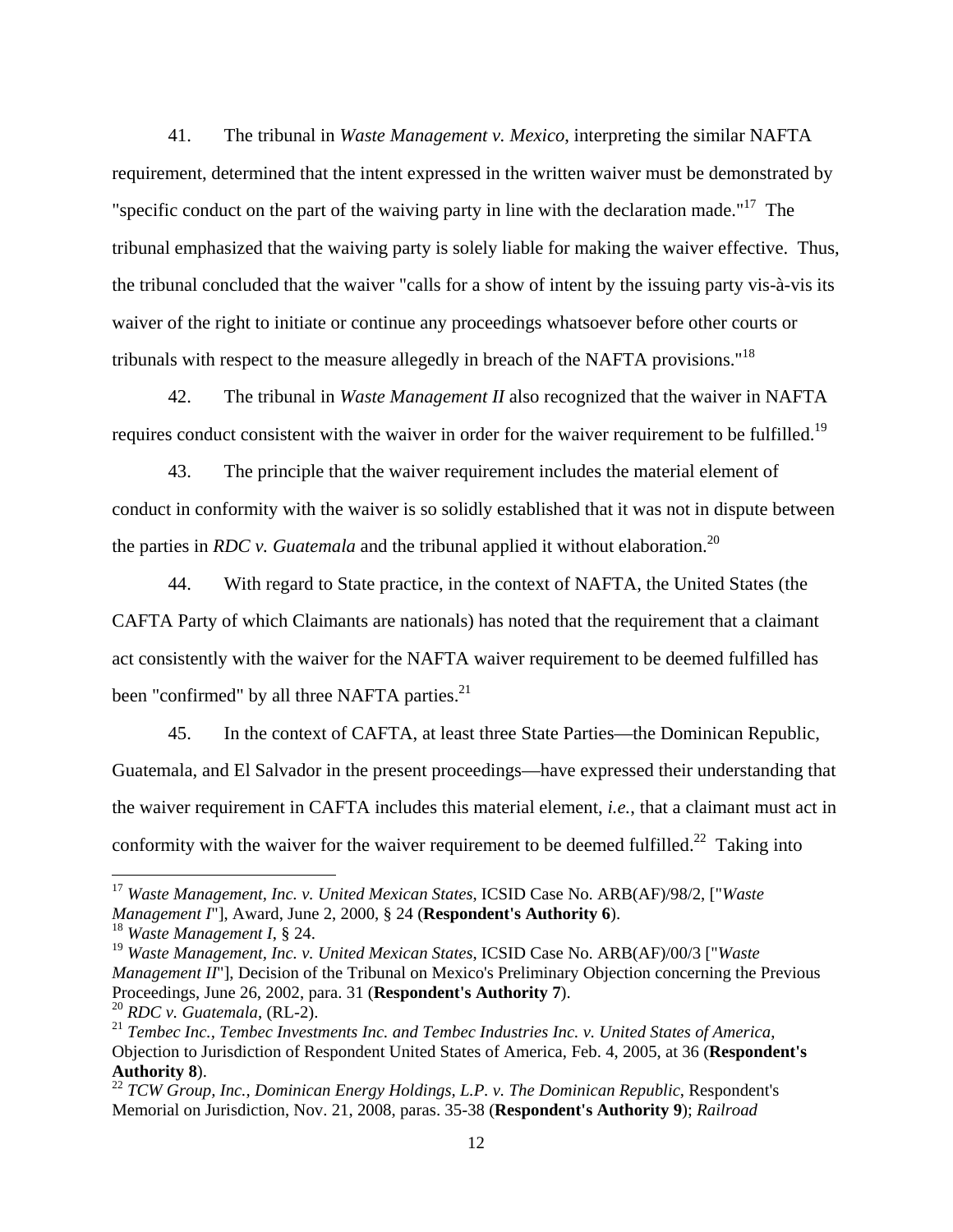account its position concerning the waiver requirement in NAFTA, it is reasonable to assume that the United States would extend this understanding to the context of CAFTA. This would make at least four State Parties to CAFTA that expressly share this understanding of the waiver requirement.

46. Therefore, CAFTA required Claimants to request the discontinuance of any other proceeding with respect to any measure alleged in this arbitration to constitute a breach of CAFTA by the time Claimants filed their Notice of Arbitration with ICSID. The critical date for compliance with the waiver is the date the Notice of Arbitration is filed.<sup>23</sup>

47. Notwithstanding the clear language in the waivers and the clear legal precedents under NAFTA and CAFTA, Claimants chose not to request termination of the judicial proceedings they had previously initiated before the Supreme Court of El Salvador with respect to the same measures that Claimants alleged in the Notice of Arbitration constitute breaches under CAFTA Article 10.16.

48. As explained above, Claimants had initiated two legal proceedings related to the revocation of their environmental permits before the Administrative Litigation Chamber of the Supreme Court of El Salvador on December 6, 2006 requesting that the Court invalidate the two MARN resolutions revoking the environmental permits and award Claimants costs and damages.<sup>24</sup>

49. The proceedings were still pending when Claimants filed their Notice of Arbitration on July 2, 2009. The petitions to the Supreme Court were admitted in March 2007.<sup>25</sup>

*Development Corporation v. The Republic of Guatemala*, ICSID Case No. ARB/07/23, Respondent's Reply on Jurisdiction Regarding Claimant's Failure to Comply with CAFTA Article 10.18, Aug. 11, 2008, paras. 27-28 (**Respondent's Authority 10**).

<sup>23</sup> *See Waste Management I*, § 5 (RL-6).

<sup>&</sup>lt;sup>24</sup> *See* Petitions to Supreme Court, Case 308-2006 and Case 309-2006 (R-1 and R-2).

<sup>&</sup>lt;sup>25</sup> See Notification from the Supreme Court admitting Case 308-2006, Mar. 19, 2007 and Notification from the Supreme Court admitting Case 309-2006, Mar. 21, 2007 (**Respondent's Exhibits 3 and 4**).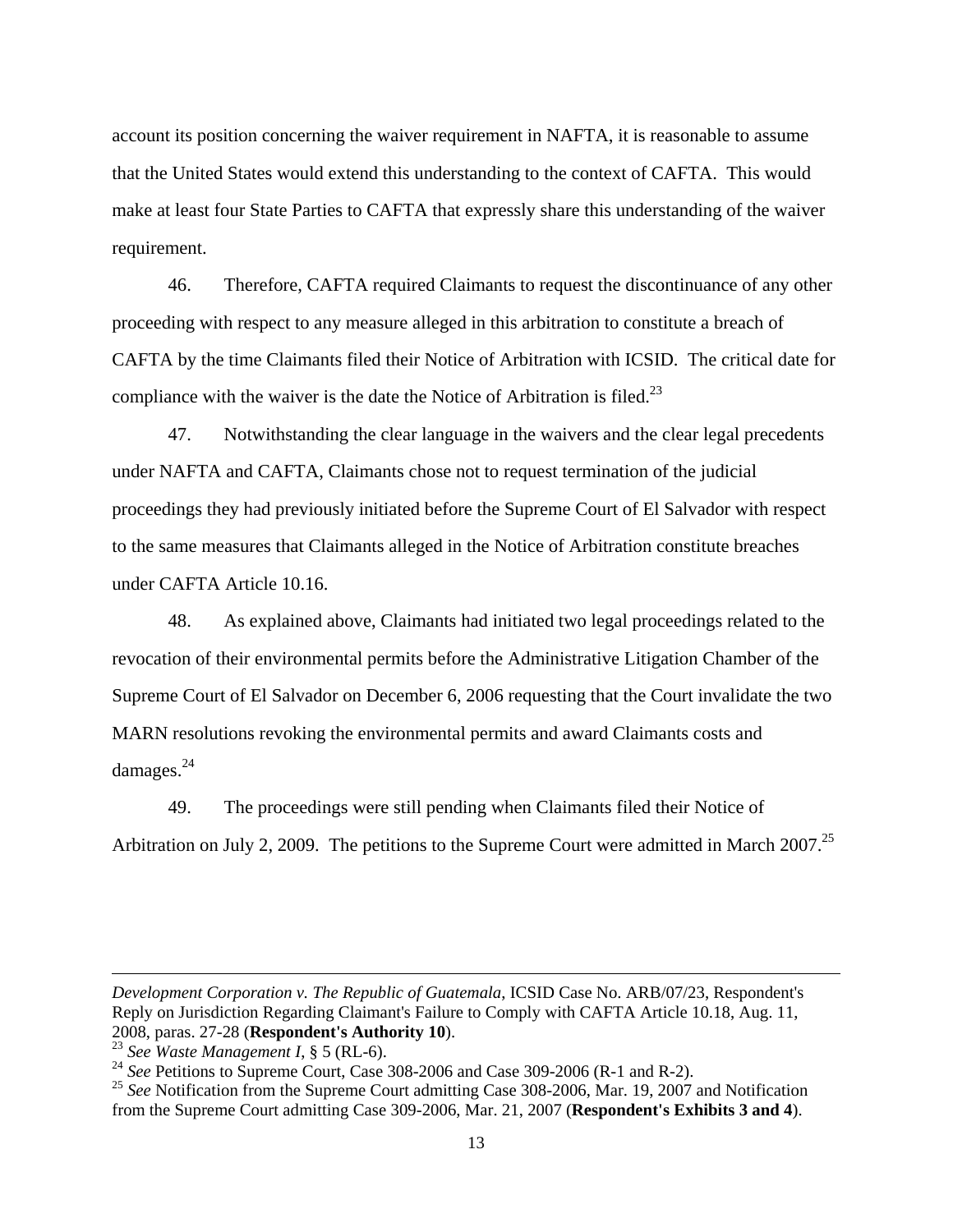The briefing period ended in June 2009. The Supreme Court decided these cases in February and March 2010, and the parties were notified of the judgments on April 29, 2010.<sup>26</sup>

50. Thus, for more than eight months after filing the Notice of Arbitration, Claimants intentionally violated the CAFTA waivers as they waited for a favorable result in the pending judicial proceedings before the Supreme Court of El Salvador while the Republic faced proceedings with respect to the same measures in two fora.

51. The following timeline shows key dates relevant to the waiver violation:



52. Furthermore, Claimants' willful decision to continue the local judicial proceedings in violation of the waivers, despite the clear text of CAFTA, despite El Salvador's repeated notices of this failure, and despite NAFTA and CAFTA jurisprudence on the effects of such violations, amounts to bad faith. The principle of good faith is recognized in all legal systems,

<sup>26</sup> *See* Supreme Court Decision, Case 308-2006, Feb. 26, 2010 and Supreme Court Decision, Case 309- 2006, Mar. 18, 2010 (**Respondent's Exhibits 5 and 6**); both decisions were notified to the parties on April 29, 2010.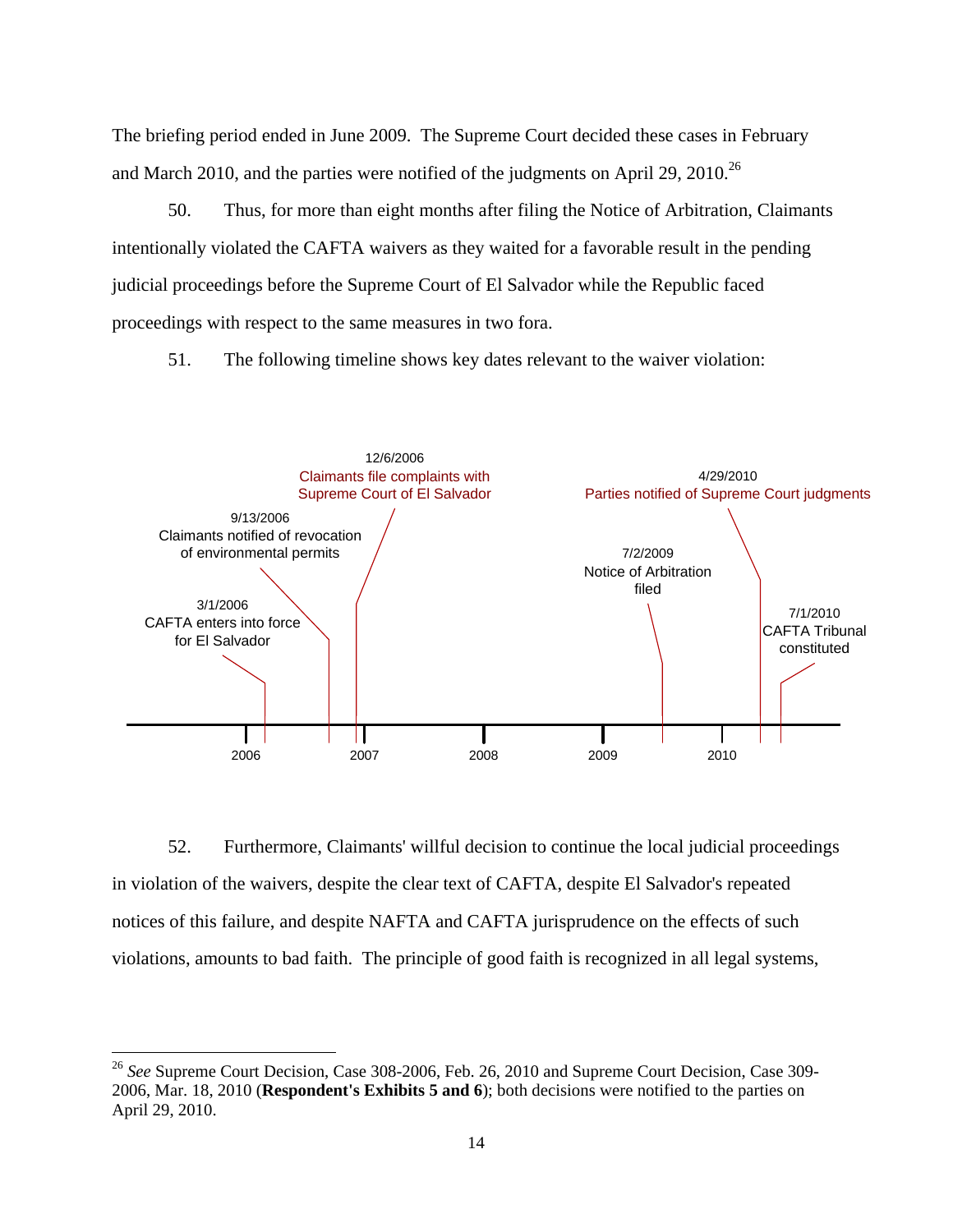and indeed is a fundamental principle of international law.<sup>27</sup> This principle has been not only adopted, but has been decisive, in the context of ICSID arbitrations.28 The tribunal in *Phoenix Action v. The Czech Republic* noted that the principle of good faith "governs the relations between States, but also the legal rights and duties of those seeking to assert an international claim under a treaty. Nobody shall abuse the rights granted by treaties, and more generally, every rule of law includes an implied clause that it should not be abused."<sup>29</sup>

53. Qualifying investors are given a right of access to international arbitration under CAFTA, in accordance with its terms. In the circumstances of the present case, where Claimants have willfully violated their waivers, to allow this arbitration to proceed would condone Claimants' abuse of their right under CAFTA to initiate arbitration proceedings.

### 5. Claimants cannot avoid the conclusion that they violated the waivers

54. The waiver requirement under CAFTA, like the waiver requirement under NAFTA, does not depend on the source of law of the claims in the domestic judicial proceedings. In *Waste Management v. Mexico*, the ICSID Secretariat and the respondent alerted the claimant to potential problems with the waiver before registering the case. The claimant responded that its domestic proceedings were based on other sources of law, $30$  but the tribunal called this reasoning "unsustainable" and correctly recognized that the waiver extended to any claims based on the same measures, no matter their legal basis. $31$ 

55. Thus, it is not the legal basis for the claims that determines a violation of the waivers, but an overlap of the measures at issue. As the *Waste Management* tribunal stated when

<sup>27</sup> *Mobil Corporation, Venezuela Holdings, B.V., Mobil Cerro Negro Holding, Ltd., Mobil Venezolana de Petróleos Holdings, Inc., Mobil Cerro Negro, Ltd., and Mobil Venezolana de Petróleos, Inc. v. Bolivarian Republic of Venezuela*, ICSID Case No. ARB/07/27, Decision on Jurisdiction, June 10, 2010, para. 170 (**Respondent's Authority 11**).

<sup>28</sup> *See Phoenix Action, Ltd. v. The Czech Republic*, ICSID Case No. ARB/06/5, Award, Apr. 15, 2009, para. 107 (**Respondent's Authority 12**); *Cementownia "Nowa Huta" S.A. v. Republic of Turkey*, ICSID Case No. ARB(AF)06/2, Award, Sept. 17, 2009, para. 157 (**Respondent's Authority 13**).

<sup>29</sup> *Phoenix Action v. The Czech Republic*, para. 107.

<sup>30</sup> *Waste Management I*, § 5 (RL-6).

<sup>&</sup>lt;sup>31</sup> *Waste Management I*, § 27 (concluding that proceedings in a national forum and in a NAFTA arbitration with "a legal basis derived from the same measures" could not "continue simultaneously").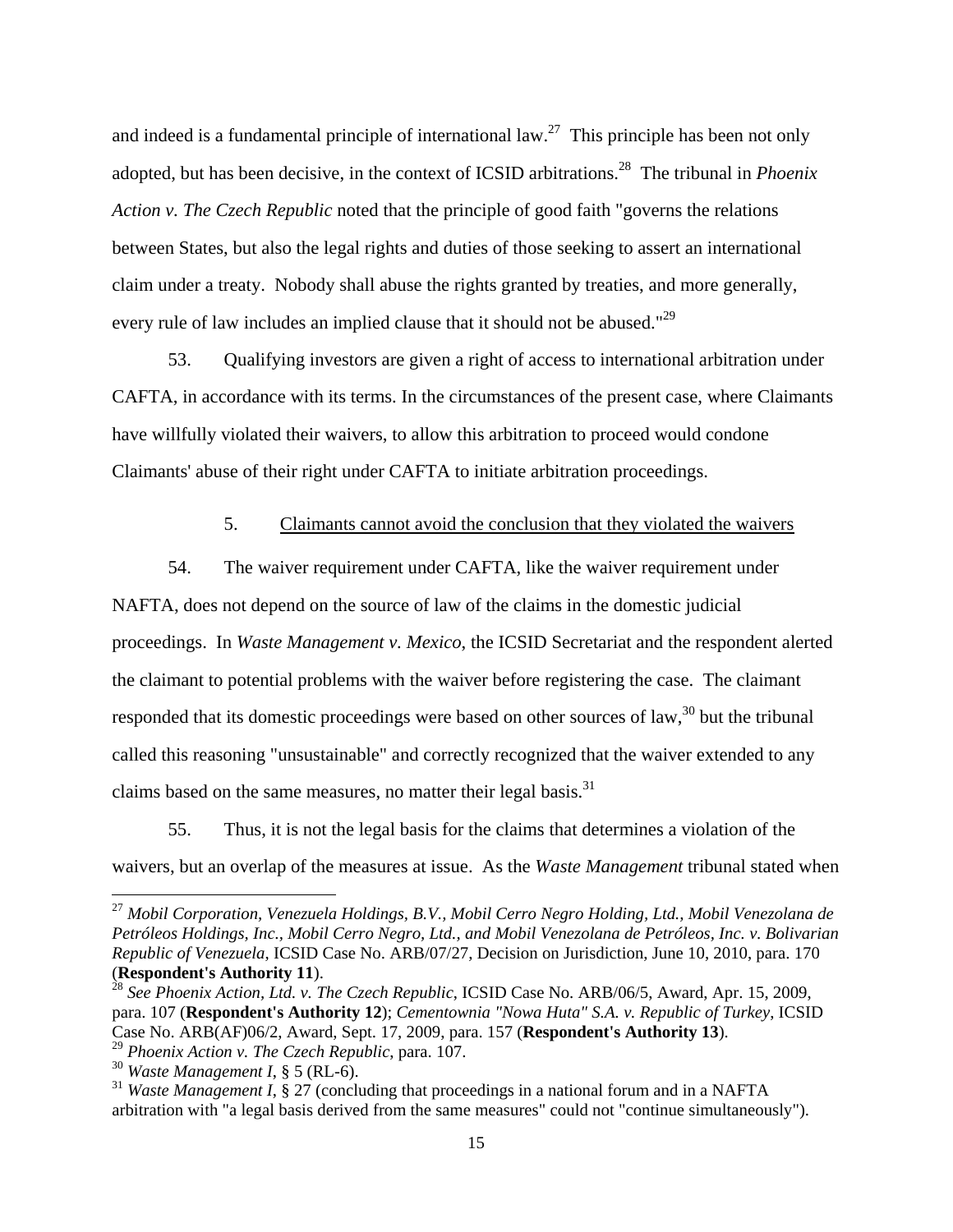it expressly rejected the theory that the NAFTA waiver would apply only to proceedings in which NAFTA breaches are invoked, "it is not imperative to know the merits of the question submitted for arbitration, but to have proof that the actions brought before domestic courts or tribunals directly affect the arbitration in that their object consists of measures also alleged in the present arbitral proceedings to be breaches of the NAFTA."<sup>32</sup>

56. In addition, the *RDC* tribunal explained that likelihood of success in the domestic proceeding is of no consequence "[i]t is the fact that two domestic arbitration proceedings exist and overlap with this arbitration  $\dots$  that triggers the defect in the waiver."<sup>33</sup>

57. Claimants' Notice of Arbitration and their domestic judicial proceedings complain of the exact same measures and clearly invalidated their waivers.

# 6. The domestic judicial proceedings do not fall within the exception of CAFTA Article 10.18.3

58. CAFTA Article 10.18.3 provides that domestic judicial and administrative proceedings seeking "interim injunctive relief and [not involving] the payment of monetary damages . . . brought for the sole purpose of preserving the claimant's or the enterprise's rights and interests during the pendency of the arbitration" are exempt from the waiver requirement under CAFTA Article 10.18.2(b).

59. The two proceedings initiated by Claimants before the Supreme Court of El Salvador do not fall within this exception. They were not brought for the purpose of, much less the *sole* purpose of, preserving the Claimants' rights and interests during the pendency of arbitration.

60. First, although the two domestic judicial proceedings included a request for interim injunctive relief, the requests were made in connection with the protection of Claimants' rights *during the pendency of the domestic judicial proceedings*, not during the pendency of the CAFTA arbitration as required by CAFTA Article 10.18.3. In any event, the Supreme Court of

<sup>32</sup> *Waste Management I*, § 27.

<sup>33</sup> *RDC v. Guatemala*, para. 54 (RL-2).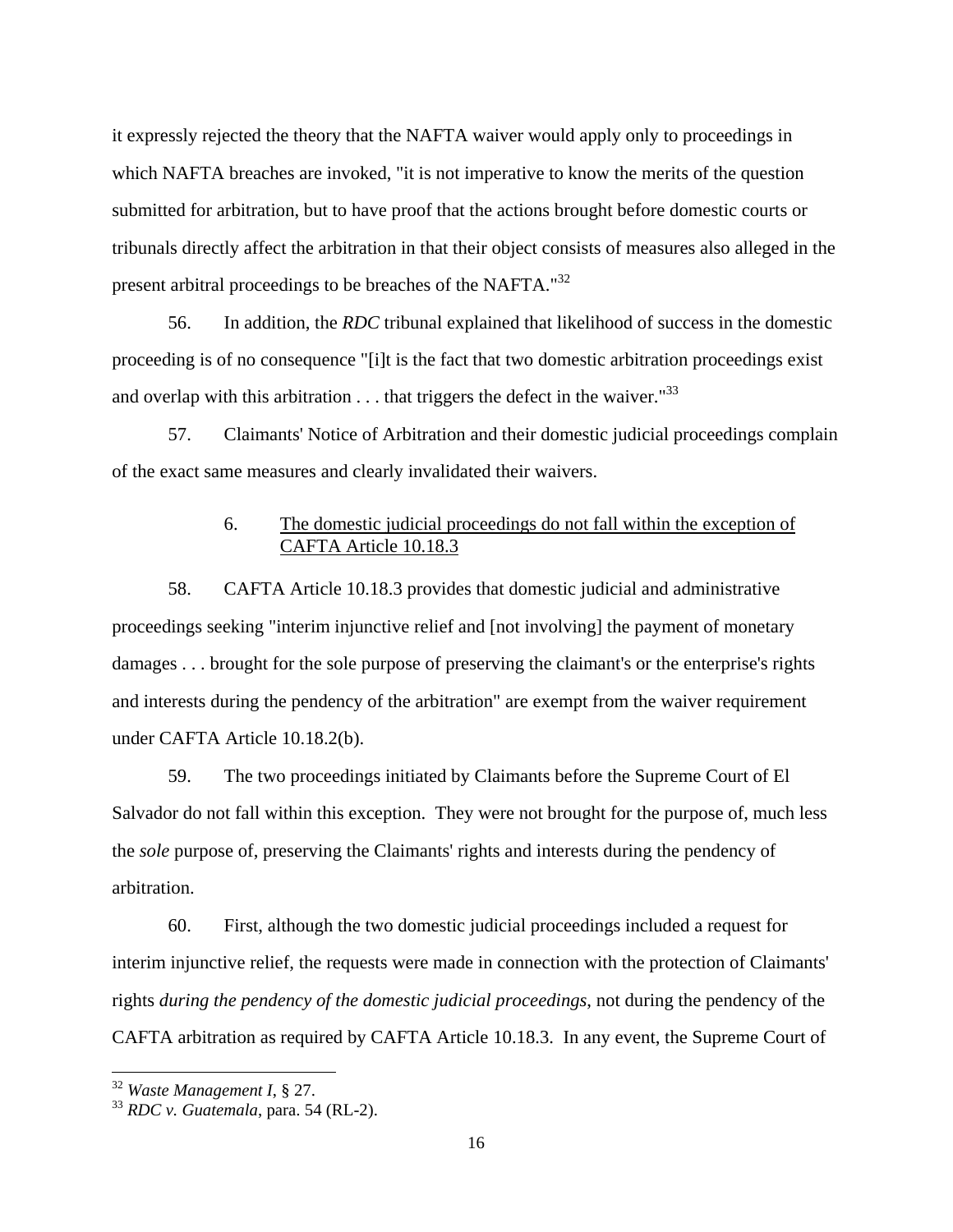El Salvador rejected Claimants' request for interim injunctive relief when it decided to admit the two complaints in March of  $2007<sup>34</sup>$ . Thus, the two judicial proceedings that were still pending when Claimants filed their Notice of Arbitration in July 2009 did not even include the possibility of interim injunctive relief.

61. Second, the domestic judicial proceedings included a request for the payment of monetary damages, contrary to the requirement of the Article 10.18.3 exception. In both judicial proceedings, Claimants requested the Supreme Court to order MARN to pay costs and damages to Claimants. Claimants had quantified their damages resulting from the two resolutions at an amount in excess of \$111 million.

62. Finally, the domestic judicial proceedings sought to invalidate the measures in question, which clearly puts these proceedings beyond the scope of the Article 10.18.3 exception.

#### **D. The Result of Claimants' Violation of Their Waivers Is Lack of Consent**

### 1. There is no consent under CAFTA

 $\overline{a}$ 

63. CAFTA Article 10.17 provides that each CAFTA Party consents "to the submission of a claim to arbitration under this Section in accordance with this Agreement." In order for that consent to become effective, a claimant must comply with Article 10.18— "Conditions and Limitations on Consent of Each Party." There is no consent for claims submitted not in accordance with CAFTA, *i.e.*, claims submitted without valid and effective waivers.

64. Claimants' refusal to abide by the waivers prevented El Salvador's consent to arbitration from being perfected. The provisions of Article 10.18, titled "Conditions and Limitations on Consent of Each Party" begin: "*No claim* may be submitted to arbitration under

<sup>&</sup>lt;sup>34</sup> See Notifications from the Supreme Court admitting Case 308-2006 and Case 309-2006 (R-3 and R-4).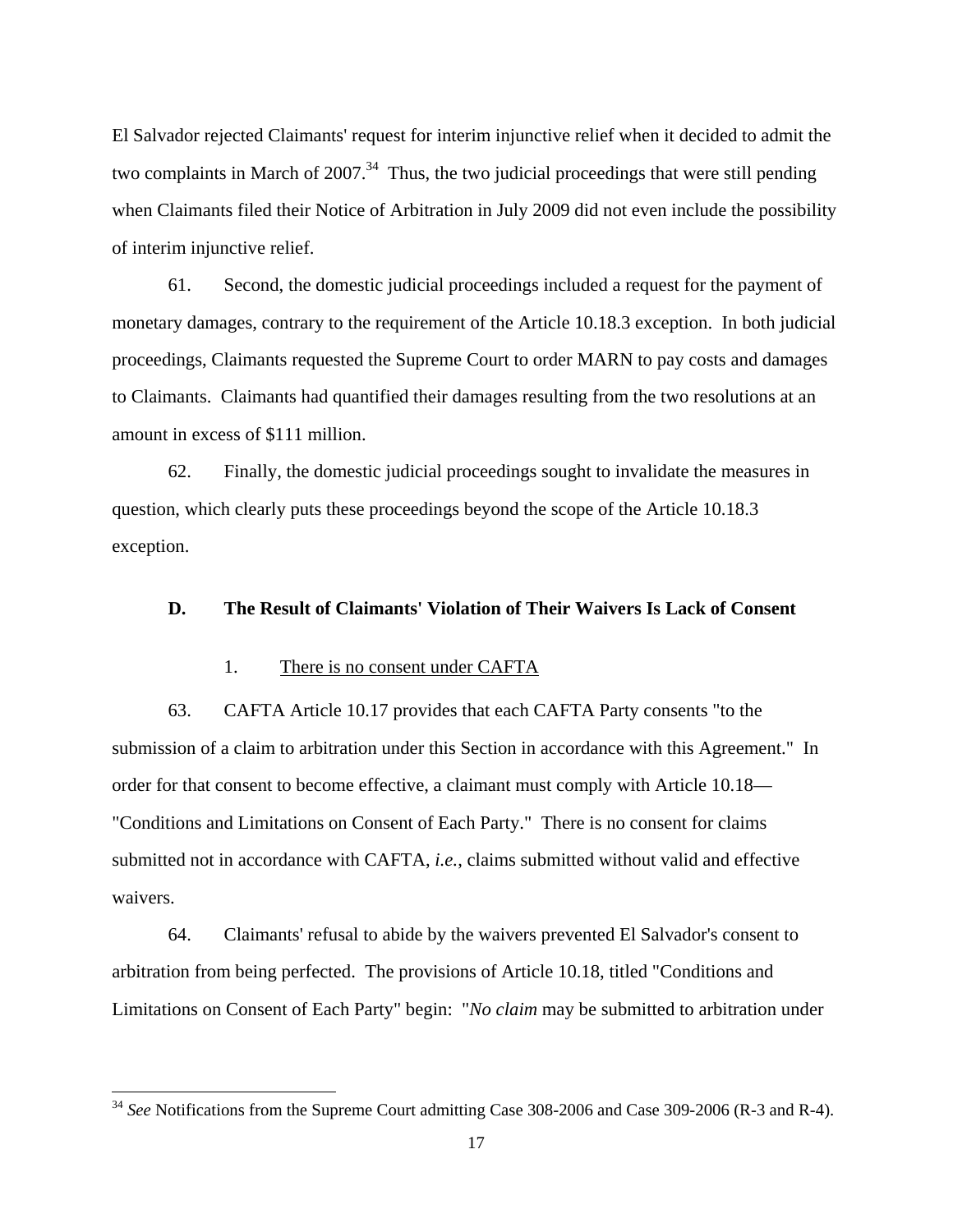this Section unless . . ." In other words, if Article 10.18 is not complied with, there is no consent by the respondent State for *any claims* to be submitted to arbitration.

65. The only tribunal to rule on CAFTA Article 10.18 so far, in the ICSID arbitration *RDC v. Guatemala,* affirmed that the validity of the waiver is a "matter pertaining to the consent of the Respondent to this arbitration  $\ldots$ ."<sup>35</sup> and that "the conditions set forth in Article 10.18 need to be met before the consent of the Respondent to arbitration is perfected."<sup>36</sup>

66. As noted by previous tribunals, the analysis of the fulfillment of conditions and limitations on consent "calls for the utmost attention" as their non-fulfillment means lack of consent, and results in a tribunal being bereft of jurisdiction.<sup>37</sup> The CAFTA Parties granted investors an extraordinary remedy when they agreed to the dispute settlement procedures of CAFTA. The contracting States, agreeing to be perpetual respondents under CAFTA, with no opportunity to initiate arbitration as claimants, justifiably included conditions and limitations to their consent. Arbitral tribunals are entrusted with enforcing the protections the States built into the agreement. The CAFTA Parties agreed that investors choosing to submit disputes to CAFTA arbitration would have to waive the right to initiate or continue any proceedings with respect to the same measures, thereby providing for an orderly regime where the CAFTA Parties would not have to defend themselves against multiple proceedings in regard to the same measures. If investors do not comply with these provisions, *i.e.*, do not bring their claims in accordance with CAFTA, there is no consent by the CAFTA Party, and arbitration may not proceed.

<sup>35</sup> *RDC v. Guatemala*, para. 61 (RL-2).

<sup>36</sup> *RDC v. Guatemala*, para. 56. The tribunal distinguished the NAFTA case, *International Thunderbird Gaming Corporation v. United Mexican States*, in which the tribunal held that the failure to file the waivers with the Notice of Arbitration was merely a formal defect when the waivers were presented with the Statement of Claim. The *RDC* tribunal explained, "[i]n the present case, by contrast, the Claimant has maintained the domestic arbitrations over the Respondent's objection, and there is no question of a merely formal defect at the outset of the international arbitral procedure." *Id.*, para. 61, n. 36.

<sup>37</sup> *Waste Management I*, § 17 (RL-6).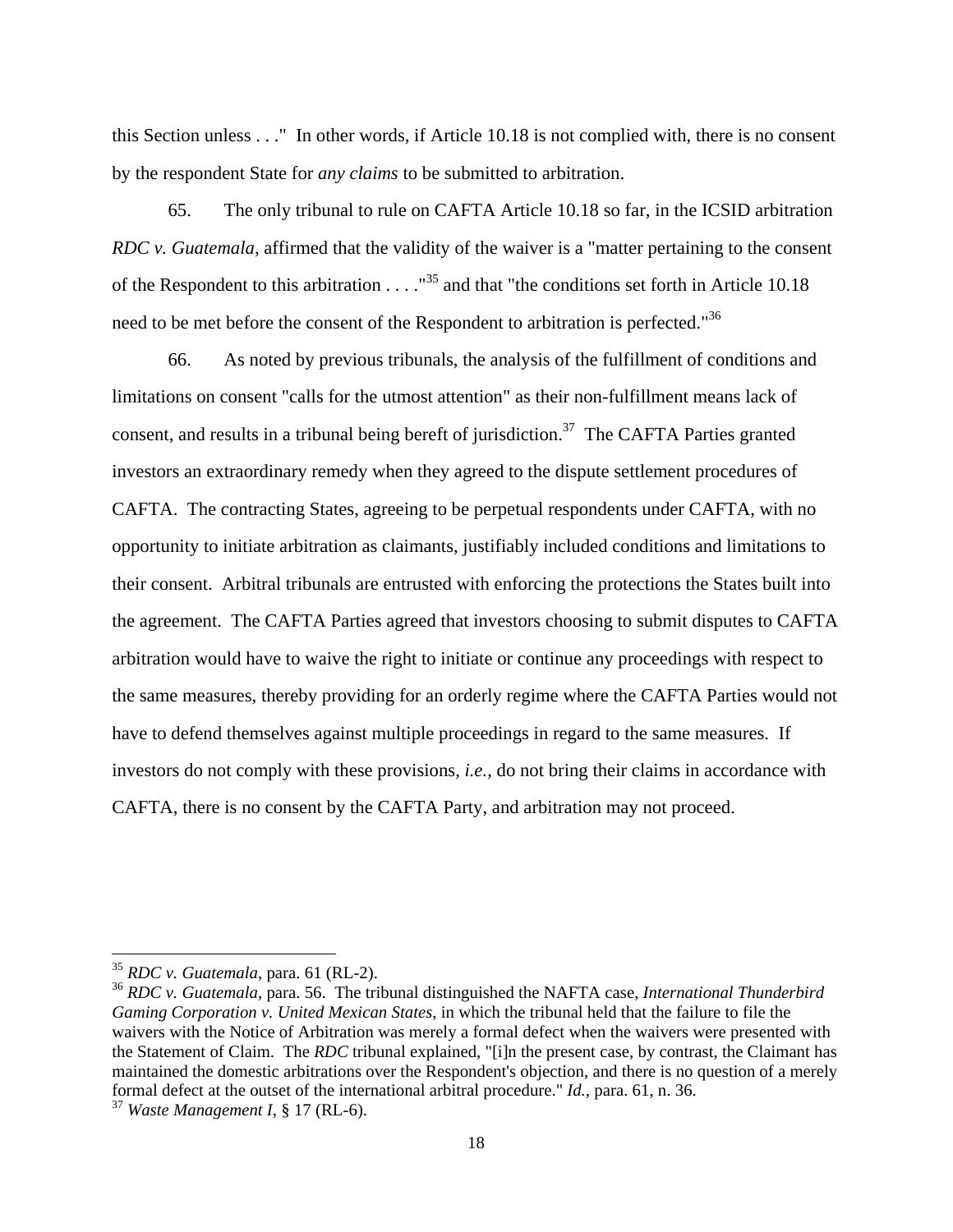### 2. There is no consent under the ICSID Convention

67. Lack of consent to arbitration under CAFTA also means lack of consent under the ICSID Convention.

68. Consent of the parties is the "cornerstone" of the jurisdiction of ICSID.<sup>38</sup> Pursuant to Article 25, the jurisdiction of the Centre extends to legal disputes arising out of investments between a Contracting State and nationals of other Contracting States, "which the parties to the dispute consent in writing to submit to the Centre." Thus, Article 25 of the ICSID Convention requires consent of both parties to the dispute.

69. In the case of bilateral and multilateral international agreements, provisions on consent to arbitration contained in those instruments are conditional offers given by the State Parties that need to be accepted by the foreign investors to amount to an agreement on consent.

70. For example, the tribunal in *LG&E v. Argentina*, deciding claims under the United States-Argentina Bilateral Investment Treaty, emphasized the vital importance of the need to find consent by both parties under the terms of the relevant treaty. The tribunal noted that it was necessary to "determine whether *both parties* have expressed their consent to submit to the Centre, since consent of the parties is the 'cornerstone of the jurisdiction of the Centre'."<sup>39</sup>

71. In the same vein the tribunal in *Plama v. Bulgaria* was mindful of this basic prerequisite of arbitration: the need of an agreement of *both parties* to the dispute for consent to exist. The tribunal noted that "[i]n the framework of a BIT, the agreement to arbitrate is arrived at by the consent to arbitration that a state gives in advance in respect of investment disputes falling under the BIT, *and* the acceptance thereof by an investor if the latter so desires."<sup>40</sup>

<sup>&</sup>lt;sup>38</sup> Report of the Executive Directors on the Convention on the Settlement of Investment Disputes Between States and Nationals of Other States, Mar. 18, 1965, para. 23 (**Respondent's Authority 14**).

<sup>39</sup> *LG&E Energy Corp., LG&E Capital Corp. and LG&E International Inc. v. Argentine Republic*, ICSID Case No. ARB/02/1, Decision of the Arbitral Tribunal on Objections to Jurisdiction, Apr. 30, 2004, para. 70 (emphasis added) (**Respondent's Authority 15**).

<sup>40</sup> *Plama Consortium Limited v. Republic of Bulgaria*, ICSID Case No. ARB/03/24, Decision on Jurisdiction, Feb. 8, 2005, para. 198 (emphasis added) (**Respondent's Authority 16**).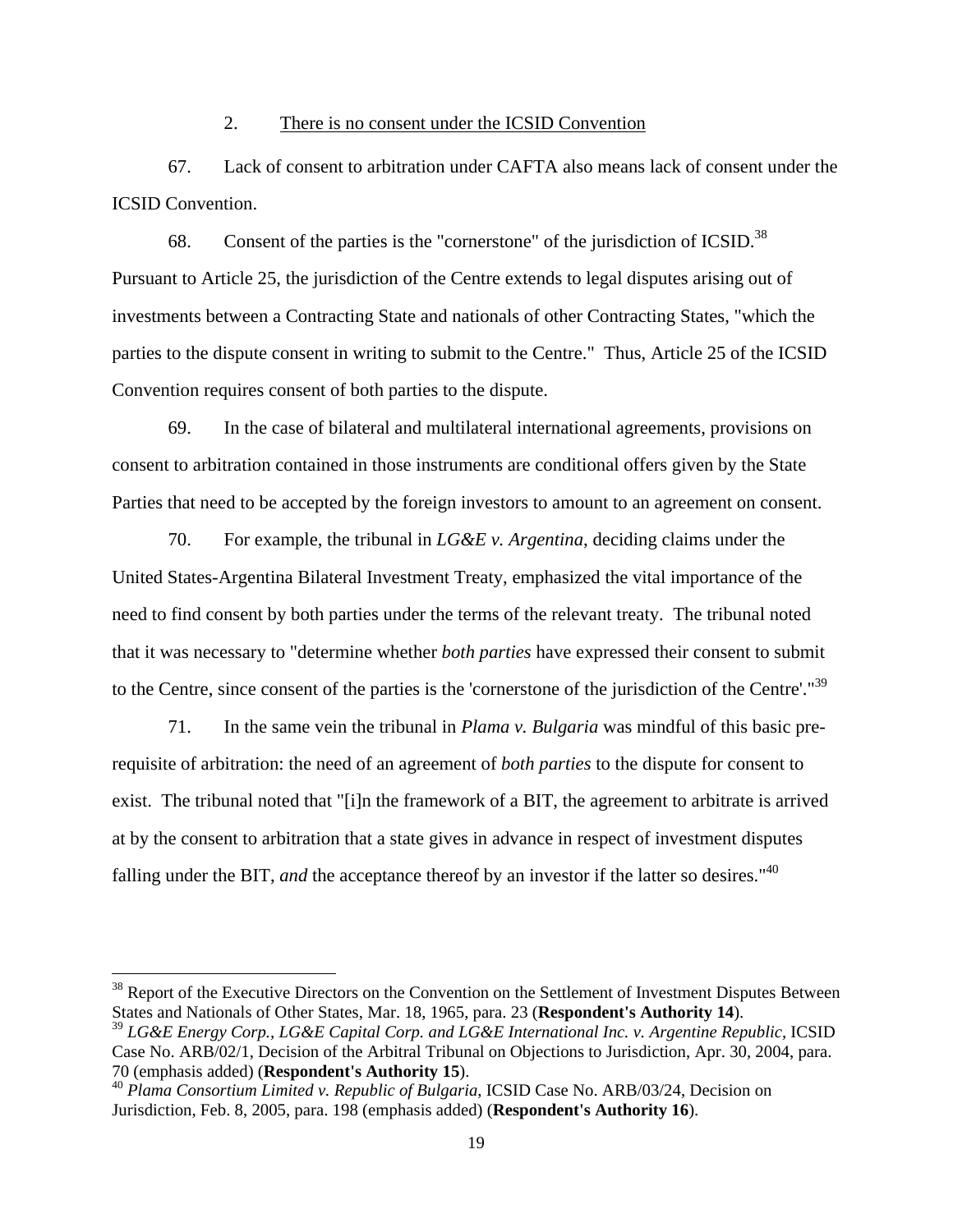72. CAFTA is no different. In the present case, consent to arbitration is contained, and is perfected only in accordance with the relevant provisions of CAFTA. CAFTA Article 10.17 includes El Salvador's consent to arbitration. Article 10.18 contains the Conditions and Limitations of the State Parties' consent. If, as in this case, the conditions for consent under CAFTA are not met, there is no consent for purposes of Article 25 of the ICSID Convention.

73. Claimants failed to comply with the waiver requirement in CAFTA, which is a condition precedent to El Salvador's consent to arbitration. As noted by the tribunal in *Waste Management II*, if a condition precedent to consent to arbitration is not satisfied, there is simply no consent under the relevant treaty.41 In *Wintershall v. Argentina*, the tribunal considered the general approach of an ICSID tribunal in deciding objections to jurisdiction. The tribunal noted the principle that international tribunals constituted under the ICSID Convention are bodies of limited competence. Indeed, such tribunals are "empowered to adjudicate [ICSID] cases *only if the conditions for the exercise of their jurisdiction are fulfilled.*"<sup>42</sup> The tribunal found that the claimants had failed to comply with the conditions set forth in the relevant treaty for the State Party's consent to operate, and consequently, it declared it had no competence to hear the case on the merits and that therefore, access to ICSID was not available to the claimants.<sup>43</sup> More recently, in *Burlington Resources v. Ecuador*, the tribunal found that the claimant in that case failed to "abide by the conditions of the offer of ICSID arbitration" contained in the relevant provision of the relevant treaty and therefore, it declared that it lacked jurisdiction over claimant's treaty claims.44 Therefore, because there is no consent under CAFTA in this arbitration, there is no consent under the ICSID Convention.

<sup>41</sup> *Waste Management II*, para. 33 (RL-7).

<sup>42</sup> *Wintershall Aktiengesellschaft v. Argentine Republic*, ICSID Case No. ARB/04/14, Award, Dec. 8, 2008, para. 65 (emphasis added) (**Respondent's Authority 17**).

<sup>43</sup> *Wintershall*, paras. 156 and 198(1).

<sup>44</sup> *Burlington Resources, Inc. v. Republic of Ecuador*, ICSID Case No. ARB/08/5, Decision on Jurisdiction, June 2, 2010, paras. 317, 318 (**Respondent's Authority 18**)*.*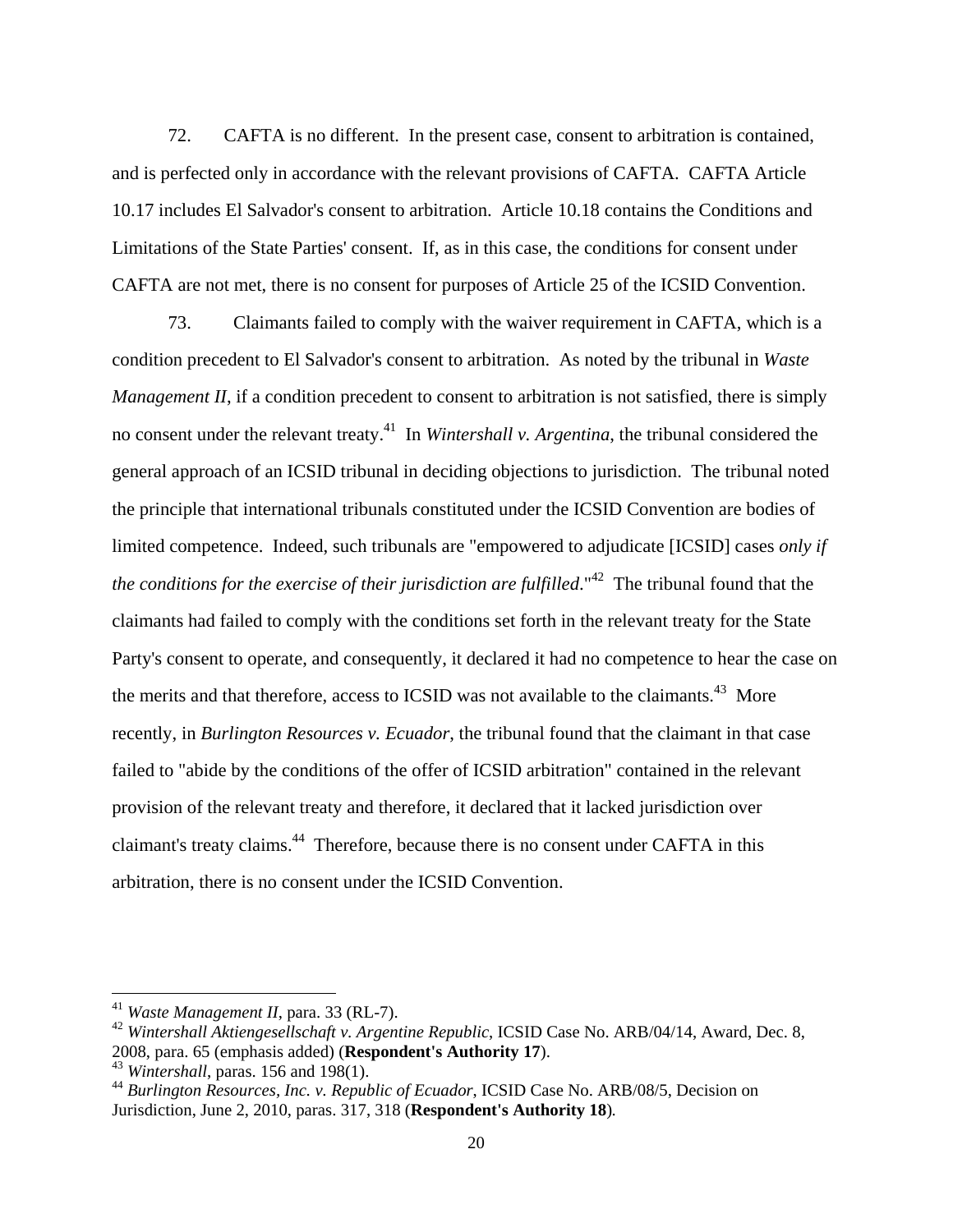### **E. Without Consent, the Tribunal Must Dismiss this Arbitration**

# 1. Lack of consent deprives ICSID of jurisdiction and the Tribunal of competence

74. Failure to meet the conditions to consent in accordance with CAFTA deprives ICSID of jurisdiction and the Tribunal of competence to decide this arbitration.

75. If a claimant tries to bring arbitration claims based on the same measures at issue in other concurrent proceedings, the claimant violates the waiver and renders the waiver invalid, requiring the dismissal of the arbitration because of lack of consent. Thus, the first *Waste Management* tribunal dismissed the entire case because the claimant maintained domestic proceedings related to the same measures after initiating the arbitration, in violation of the NAFTA waiver. The tribunal found that the waiving party must act in accordance with the written waiver and that the claimant had failed to do so.

76. Claimants in this case, as in *Waste Management*, ignored warnings and proceeded to willfully act in violation of the waivers. The tribunal in *Waste Management* held that the claimant's conduct violated the waiver because the claimant continued its domestic proceedings after the date of submission of the waiver and "until all avenues of recourse had been exhausted."45 The same is true for Claimants in the current arbitration, who allowed the domestic judicial proceedings before the Supreme Court of El Salvador to run their full course until judgment. The *Waste Management* tribunal held that it lacked jurisdiction "owing to breach by the Claimant of one of the requisites laid down by NAFTA Article 1121(2)(b) and deemed essential in order to proceed with submission of a claim to arbitration."46 Claimants' breaches of CAFTA Article 10.18.2 are analogous and must likewise result in lack of jurisdiction and competence.

<sup>45</sup> *Waste Management I*, § 30 (RL-6).

<sup>46</sup> *Waste Management I*, § 31.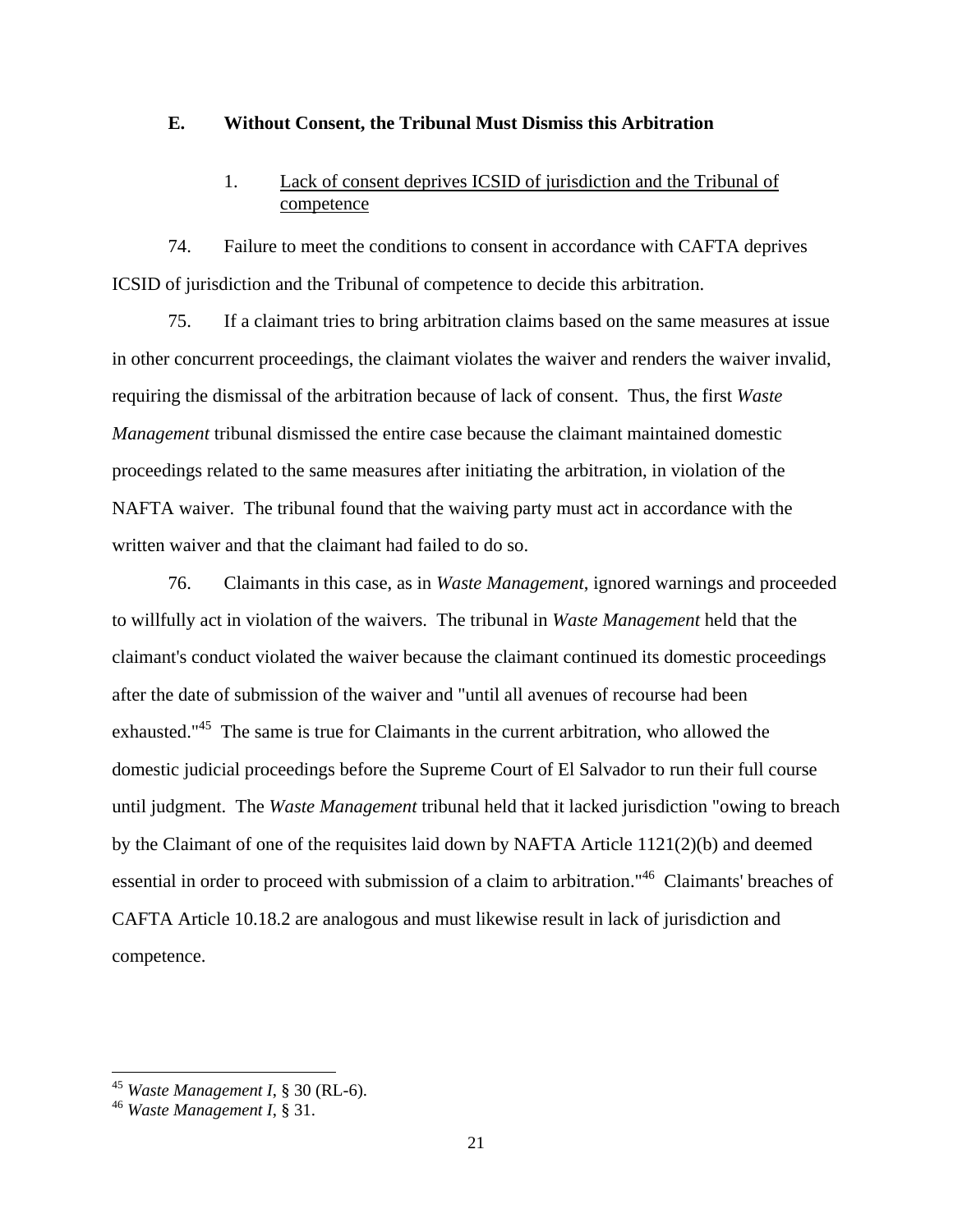## 2. There is no consent and, therefore, no jurisdiction and competence with respect to the entire arbitration

77. It is important to note that the waiver requirement in CAFTA prohibits parallel proceedings with respect to *any measure* alleged to constitute a breach of CAFTA. The CAFTA waiver requirement prevents identity of measures, *any measure*. Not necessarily all measures, but *any measure*, in the singular.

78. If a claimant has initiated and continues *any* proceeding with respect to *any measure* alleged to constitute a breach of CAFTA after having filed a notice of arbitration, *i.e.*, if the claimant does not waive such rights as required by CAFTA, the automatic result under CAFTA Article 10.18.2 is that *no claim* ("*ninguna reclamación*") may be submitted to arbitration. In short, if there is an impermissible identity of *any* measure, *no claim* ("*ninguna reclamación*") may be submitted to arbitration.

79. There is nothing linking an impermissible identity of measures with a particular claim. There is only one waiver submitted for the entire arbitration applicable to any, and all, measures. The waiver is designed to cover all the claims in the arbitration by being directed to cover the *measures* giving rise to such claims. The requirement is not to submit one waiver for each individual claim. The requirement is to submit a waiver covering all measures. If there is an impermissible identity of *any measure*, the result is the invalidity of the waiver and a lack of consent to the entire arbitration proceeding and *no claim* ("*ninguna reclamación*") may be submitted to arbitration.

80. Claimants have failed to comply with a fundamental condition for El Salvador's consent. Claimants failed to effectively waive their right to continue with the domestic judicial proceedings they had initiated with respect to the same measures alleged to constitute a breach of CAFTA. El Salvador's consent to arbitration is thus lacking and the Tribunal is bereft of jurisdiction for lack of consent.

81. Finally, El Salvador would like to address the different effect that two tribunals gave to an apparent similar violation of a waiver by the claimant. Contrary to the result of the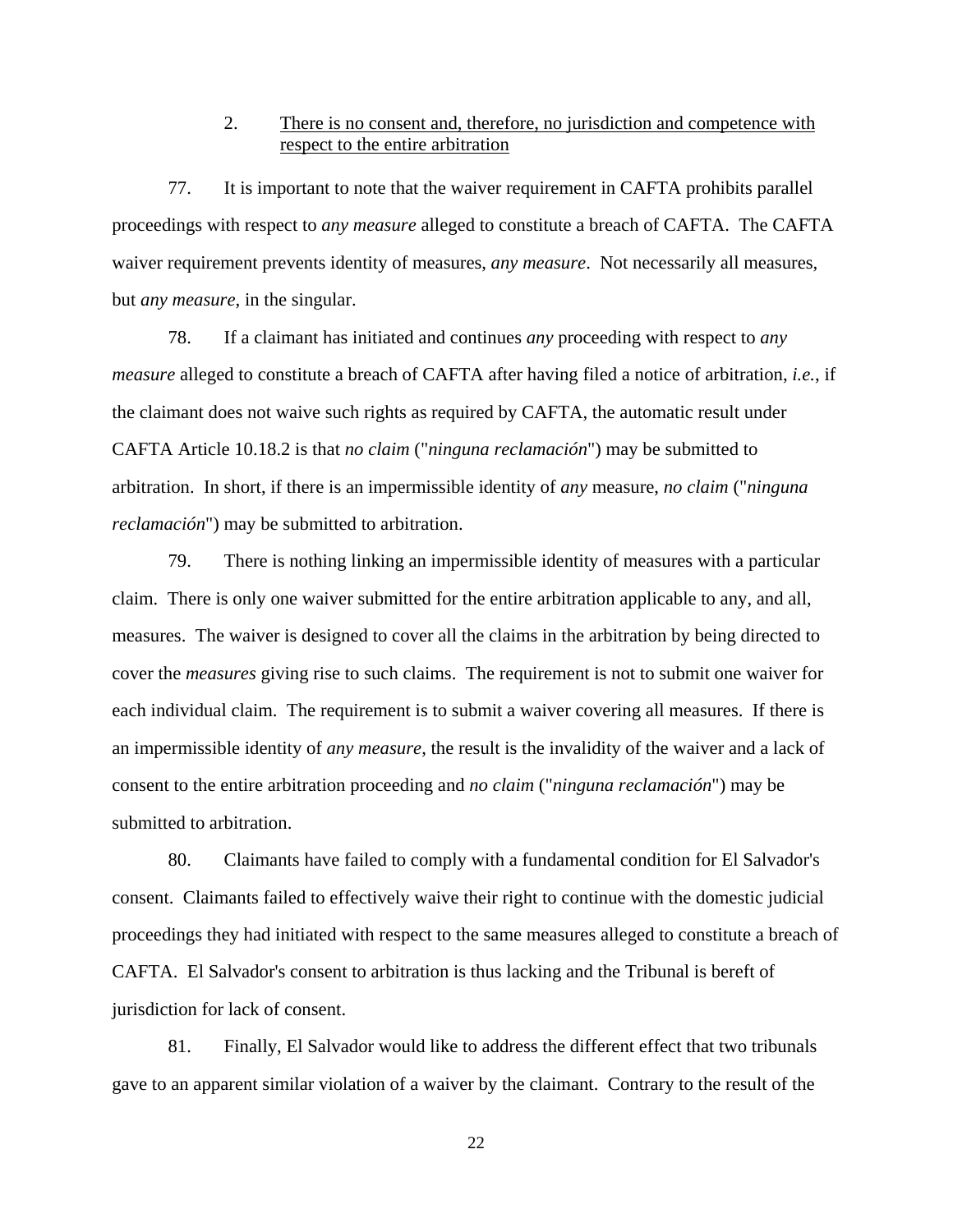violation of the waivers in *Waste Management,* which resulted in the dismissal of the entire arbitration, the tribunal in *RDC v. Guatemala* declined to dismiss the entire arbitration as a result of the overlapping measures that violated the waivers. The claimant was allowed to proceed with a claim that was unrelated to the measures complained of in the domestic proceedings.

82. The tribunal in *RDC v. Guatemala*, instead of focusing its analysis on whether the overlap of measures invalidated *the waiver* and this in turn invalidated the consent to arbitration, entered into an analysis of defective *claims*. 47 The tribunal engaged in a prolonged discussion on how the word *claim* is used in the relevant articles in NAFTA and CAFTA.<sup>48</sup> But regardless of the soundness of the tribunal's analysis about the word *claim*, that discussion is irrelevant for purposes of ascertaining the consequences of a violation of the waivers because it focuses on the wrong legal issue.

83. The waiver requirement has been conclusively tied to consent by the *Waste Management* and the *RDC* tribunals. It cannot be conceived otherwise since such a requirement is included in the text of CAFTA as a Condition to the State Parties' consent. Therefore, the relevant issue in a discussion of the effects of violating a waiver is what effects such *violation of the waiver, which inevitably invalidates the waiver*, has on the State Parties' consent. Without a waiver, there is no consent to arbitration. Without consent, there is no jurisdiction and competence over the entire arbitration proceeding initiated by the Notice of Arbitration, which includes all claims asserted in the Notice of Arbitration.

84. For avoidance of doubt, El Salvador is arguing in this arbitration before this Tribunal that Claimants' violation and repudiation of their waivers has resulted in the waivers being invalid*.* Invalid waivers must be treated as if no waivers had been submitted. Without waivers, there is no consent to arbitration. Without consent to arbitration there is no jurisdiction, and without jurisdiction this entire arbitration and all claims included in it must be dismissed.

<sup>47</sup> *RDC v. Guatemala*, para. 63 (RL-2).

<sup>48</sup> *RDC v. Guatemala*, paras. 63-72.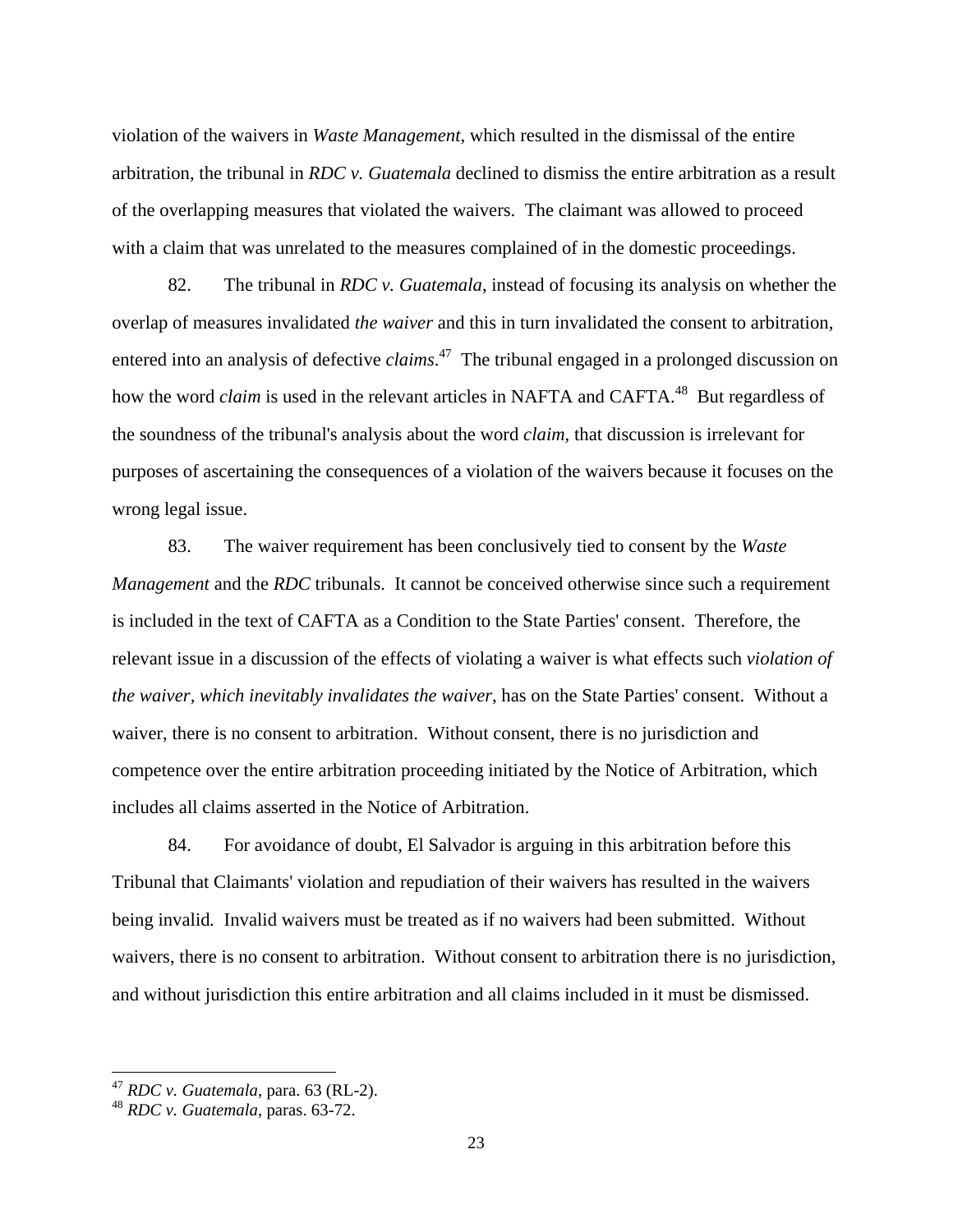85. A factor that may have weighed in the *RDC v. Guatemala* tribunal in favor of not dismissing the entire arbitration is that the overlap of measures between the domestic proceedings and the CAFTA arbitration only related to measures concerning secondary claims. In *RDC v. Guatemala*, the principal claim related to the *Lesivo* Resolution, but the impermissible identity of measures only overlapped with respect to secondary claims related to the removal of squatters and deposits to a trust account. There was no overlap of measures with respect to the Lesivo Resolution.<sup>49</sup>

86. That situation, which should not have been relevant to the legal analysis, does not exist in this case. In the current arbitration before this Tribunal, the measures Claimants alleged breached the laws of El Salvador in the domestic judicial proceedings are the same measures Claimants allege are the principal breaches of CAFTA. There is an identity of measures with regard to those principal claims, which account for almost all the damages alleged in this arbitration.<sup>50</sup>

87. In sum, the absence of a valid waiver means that El Salvador's consent to CAFTA arbitration was not perfected. Therefore, there is no jurisdiction and this Tribunal has no competence to decide this case. As a consequence, the entire arbitration must be dismissed.

## **F. Claimants Refused to Take Advantage of Opportunities to Correct the Waiver Problem**

1. Claimants missed the opportunities to preserve their claims

88. Claimants elected to initiate CAFTA arbitration without first terminating their domestic proceedings, rather than comply with the waiver requirement before submitting their claims under CAFTA. Even assuming for the sake of argument the possibility that Claimants at

<sup>49</sup> *RDC v. Guatemala*, paras. 62, 76(b).

<sup>&</sup>lt;sup>50</sup> Claimants alleged damages of more than \$111 million in the domestic judicial proceedings before the Supreme Court of El Salvador, which only involved the exploitation concession and the processing plant. In contrast, in information submitted to the Government of El Salvador, Claimants allege that they spent a total of \$206,851.89 in the New San Sebastian License area and a total of \$167,142.39 in the Nueva Esparta License area.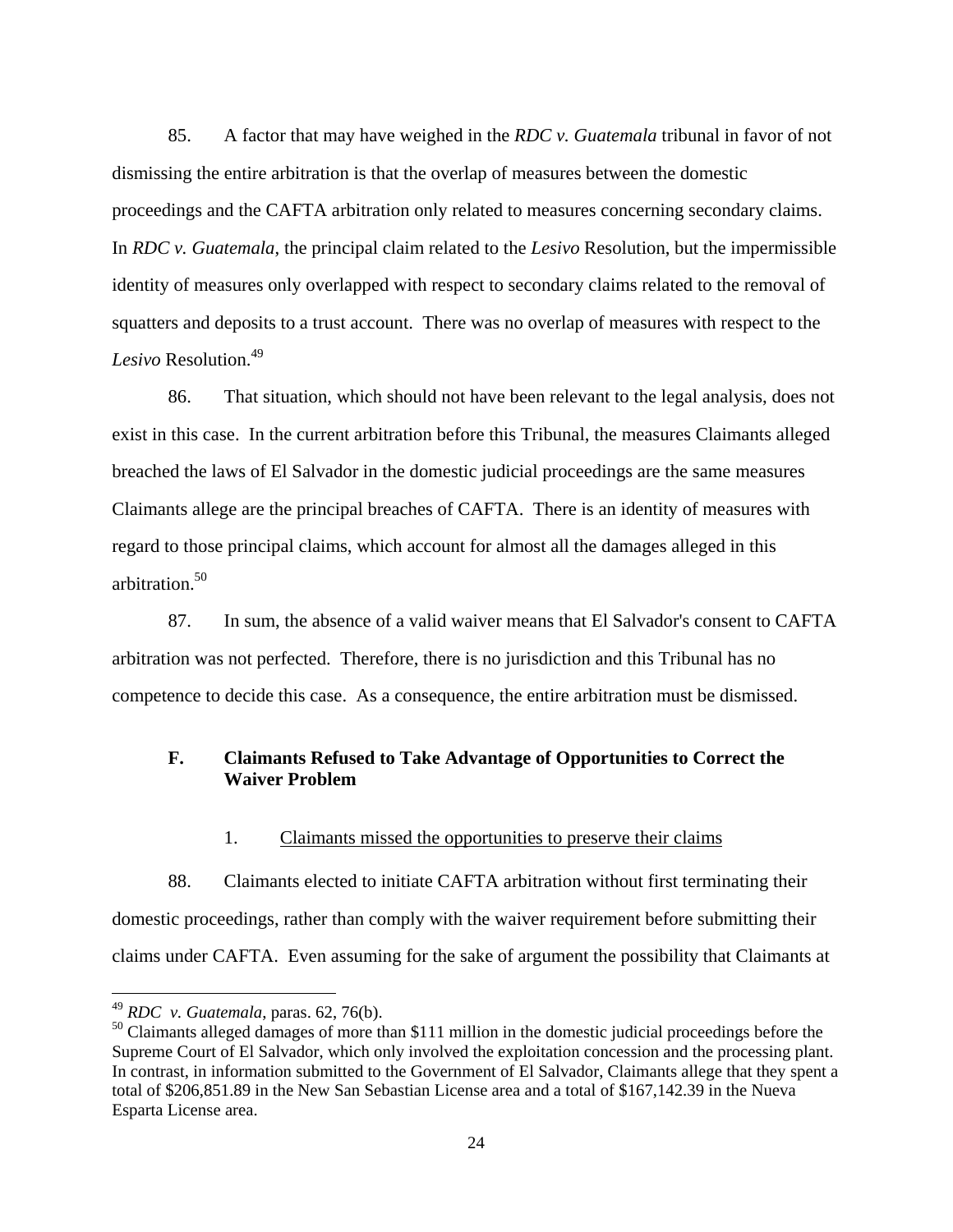first misinterpreted the meaning of Article 10.18.2 and thought they could pursue both remedies concurrently, they were timely informed of the problem but ignored these warnings and thus missed the opportunity to correct it and preserve the opportunity to file arbitration under CAFTA.

89. ICSID drew Claimants' attention to Article 10.18.4 during the registration process. On July 29, 2009, the ICSID Secretariat wrote to Claimants requesting, "[a]n explanation as to whether Commerce and Sanseb are in compliance with CAFTA Article 10.18.4, with respect to any previous submissions addressing the same alleged breaches to: i) an administrative tribunal of El Salvador; and to ii) a court of El Salvador for adjudication or resolution, particularly in view of paragraphs 22 and 24 of the request for arbitration."<sup>51</sup>

90. After Claimants requested an extension to respond to the ICSID Secretariat's inquiries, El Salvador sent a letter dated August 14, 2009 drawing the attention of the ICSID Secretariat and Claimants to a different provision in CAFTA, Article 10.18.2, and explaining that "the measures subject of the proceedings filed by claimants in El Salvador are the same measures upon which claimants base their entire claim submitted to arbitration under the ICSID Convention."52 El Salvador further explained that the Salvadoran judicial proceedings initiated by Claimants were not solely for "interim injunctive relief to preserve claimants' rights, as would be allowed under CAFTA-DR article 10.18.3," but were seeking "the complete reversal of the measures complained about both in El Salvador and before ICSID." El Salvador highlighted: "claimants have failed to comply with the waivers required by CAFTA-DR article 10.18.2."<sup>53</sup>

91. Claimants did not respond to El Salvador's letter, and made no reference to Article 10.18.2 or their compliance with the waiver in their answer to ICSID on August 19.<sup>54</sup> ICSID registered the request for arbitration two days after receiving Claimants' response.

<u>.</u>

<sup>51</sup> Letter from ICSID Senior Counsel to Claimants, July 29, 2009 (**Respondent's Exhibit 7**).

<sup>&</sup>lt;sup>52</sup> Letter from Attorney General of El Salvador to Secretary-General of ICSID, Aug. 14, 2009 (**Respondent's Exhibit 8**).

<sup>&</sup>lt;sup>54</sup> Letter from Claimants' counsel to ICSID Senior Counsel, Aug. 19, 2009 (Respondent's Exhibit 9).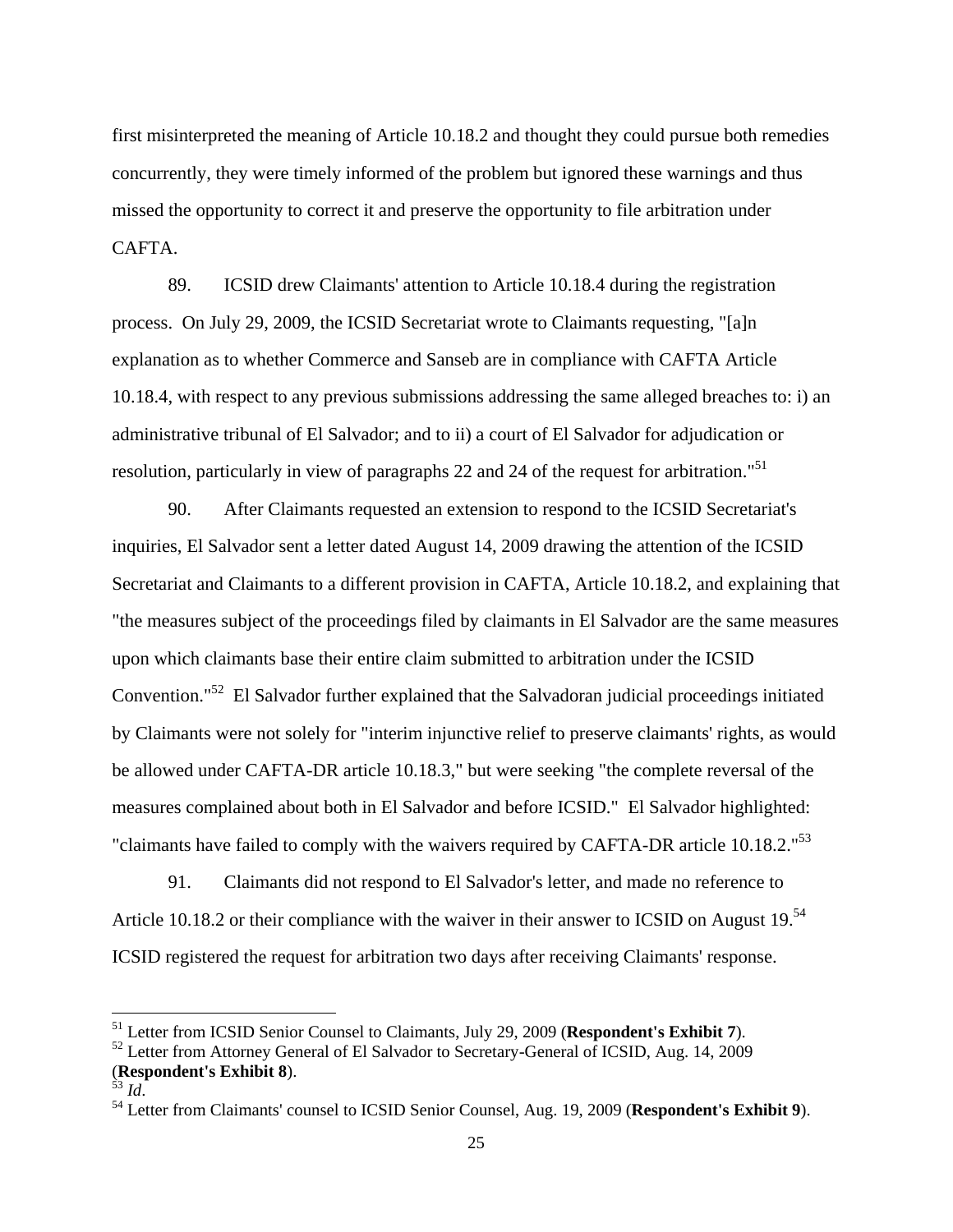92. El Salvador offered Claimants a second opportunity to correct their waiver problem. On August 24, 2009, El Salvador wrote to ICSID recalling that "Claimants have been made fully aware during the registration process, through the letter of the Attorney General to the Secretary-General together with claimants' knowledge about the nature of the pending legal proceedings claimants filed in El Salvador, that they did not comply with the jurisdictional requirements under CAFTA-DR article 10.18.2."<sup>55</sup> In addition, in an unprecedented step, El Salvador provided written advance consent to discontinue the proceedings if Claimants would so request prior to the constitution of the Tribunal.<sup>56</sup>

93. Claimants again chose to ignore El Salvador's offer and continue their intentional violation of their waivers. In fact, Claimants could have saved their CAFTA claims by immediately accepting the offer. If Claimants had requested discontinuance of the CAFTA arbitration, to which the Republic had already given its advance written consent, Claimants could have terminated the domestic judicial proceedings and initiated a new CAFTA arbitration with a valid waiver.

# 2. Claimants' ability or inability to resubmit their claims is immaterial to the fact that violation of the waivers requires dismissal

94. The violation of the waivers, in and of itself, requires the dismissal of the claims related to the invalid waivers. Whether Claimants would be able to file a new arbitration the day after dismissal of the claims is immaterial. The stated objective of creating an efficient procedure for dispute settlement in CAFTA cannot be read as overriding the text of the treaty itself where that procedure, including the Conditions and Limitations on Consent, is established.

95. It is perhaps useful to take a step back and reflect that an enterprise of a CAFTA Party can only bring international arbitration under CAFTA because of the State Parties' consent to arbitration. This consent to arbitration is premised on the condition that claimants follow

<sup>55</sup> Letter from counsel for El Salvador to ICSID Senior Counsel, Aug. 24, 2009 (**Respondent's Exhibit 10**). <sup>56</sup> *Id*.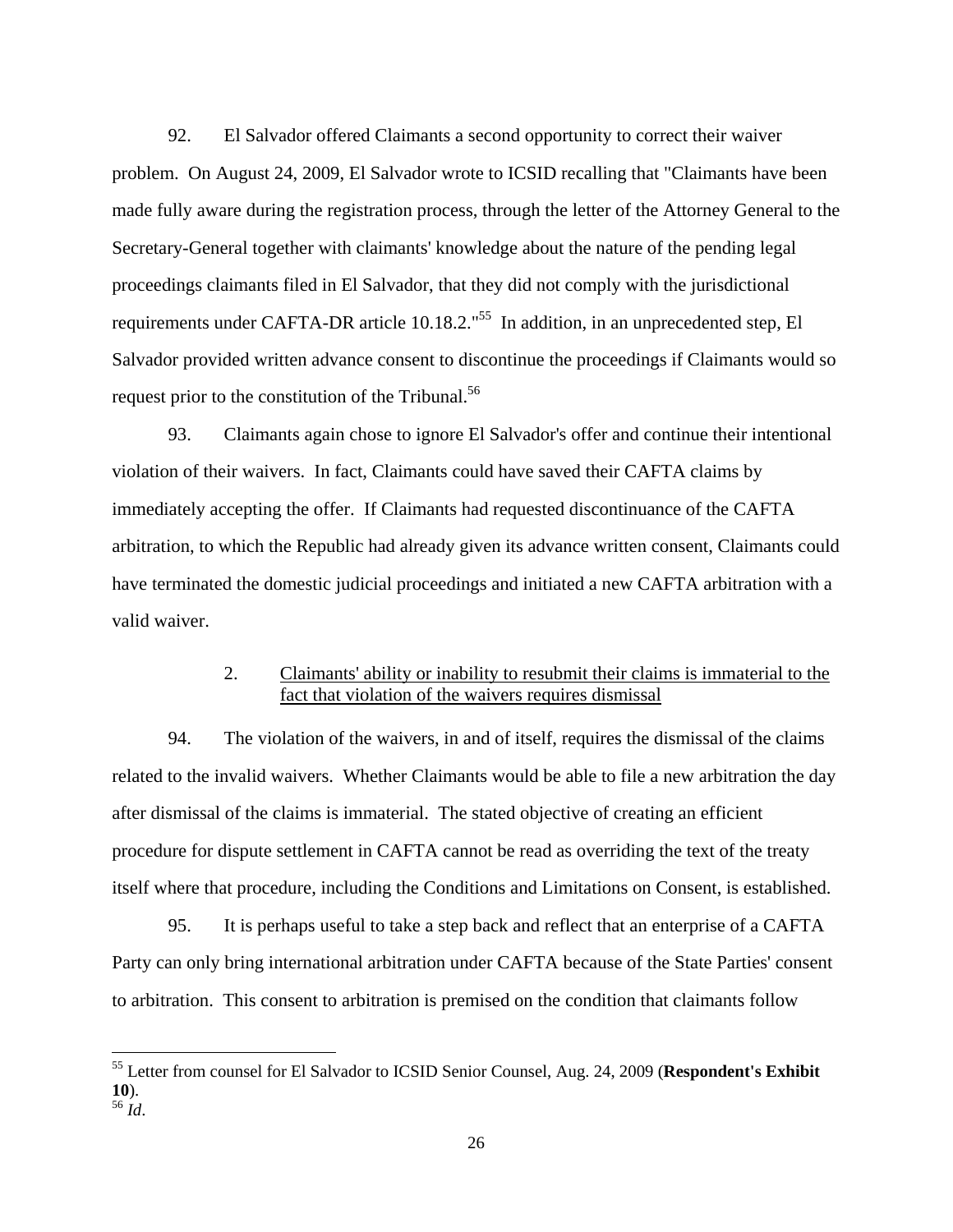specific procedures and meet specific conditions before they may start arbitration under CAFTA. Where a claimant has not met those requirements and conditions, the arbitration could only continue by express consent of the relevant Respondent CAFTA Party to waive those requirements and conditions.

96. Some State Parties to multilateral treaties such as CAFTA and NAFTA have considered waiving the effects of invalid waivers for the sake of efficiency where the claimant could have begun a new arbitration if the claims in the case at hand were dismissed as a result of the defective waiver. That is, however, a sovereign decision of each State made on a case-bycase basis, and does not create any obligation for that State or for any other State Party to the multilateral treaty to act in a similar manner in future situations. Moreover, when State Parties have allowed an invalid waiver to be corrected, the date of the new, effective waiver has been used as the date of the initiation of proceedings. For example, in *Methanex v. United States of America*, the United States consented to reconstituting the same tribunal with the same members upon the submission of the valid waivers, but only on the condition that the tribunal "issue an order deeming the arbitration to be duly commenced only as of the date that Methanex submits the effective waivers."<sup>57</sup>

97. El Salvador does not waive the consequences of Claimants' violation of the waivers in this case, particularly taking into account that El Salvador timely informed Claimants about the manifest defect in the Notice of Arbitration and Claimants consciously decided to ignore El Salvador's correspondence to such effect. Absent a waiver of consent, no tribunal would have the power to ignore the plain text of the CAFTA treaty for the sake of efficiency.

# 3. Effects of Claimants' choices

 $\overline{a}$ 

98. The violation of the waiver requirement in this case has serious consequences for Claimants and it would not be a mere formality to dismiss the claims based on the measures

<sup>57</sup> *Methanex Corporation v. United States of America*, Memorial on Jurisdiction and Admissibility of Respondent United States of America, Nov. 13, 2000, at 77 (**Respondent's Authority 19**).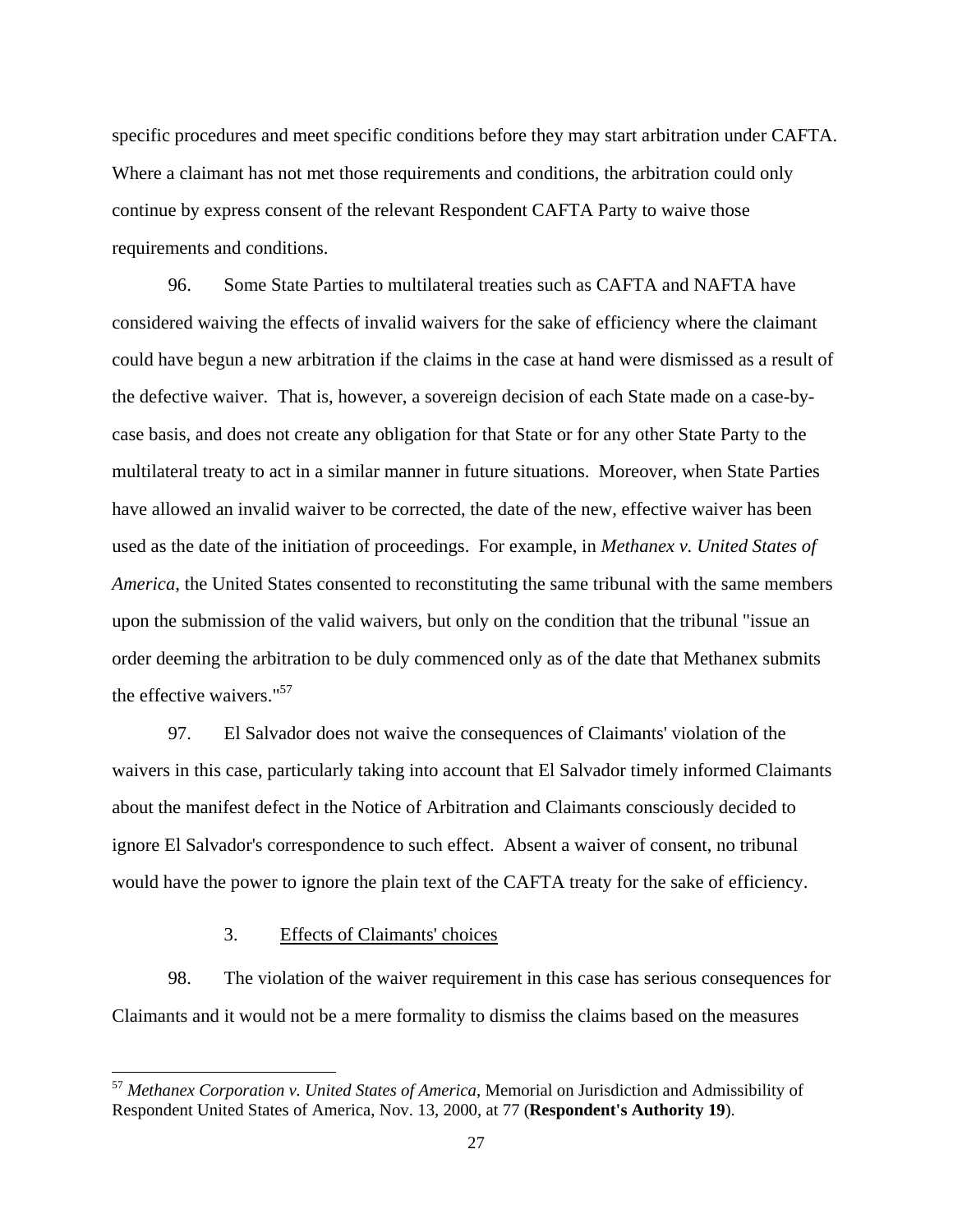related to the invalid waiver. Claimants have also lost the opportunity to initiate a new CAFTA arbitration because the three-year statute of limitations under CAFTA Article 10.18.1 has already lapsed. Claimants have thus lost the opportunity to bring CAFTA claims regarding the measures related to the San Sebastian Gold Mine concession and San Cristobal Plant, solely due to their refusal to comply with CAFTA Article 10.18.2 in spite of repeated warnings.

99. CAFTA provides that no claim may be submitted to arbitration under CAFTA "if more than three years have elapsed from the date on which the claimant first acquired, or should have first acquired, knowledge of the breach alleged under Article 10.16.1 and knowledge that the claimant . . . has incurred loss or damage."<sup>58</sup> Claimants were notified of the revocation of their environmental permits on September 13, 2006. Thus, for Claimants to be able to initiate CAFTA claims, they had to submit their notice of arbitration by September 13, 2009. Claimants were waiting for decisions in their domestic judicial proceedings initiated in December 2006 before the Salvadoran Supreme Court with respect to these measures. To get in within the three years, Claimants submitted their Notice of Arbitration on July 2, 2009, while still awaiting the judgments from the Supreme Court.

100. Claimants were required to terminate the domestic judicial proceedings prior to filing the Notice of Arbitration and even had ample time to request such termination and still file a new Notice of Arbitration with a valid waiver by September 13, 2009, after El Salvador advised Claimants that CAFTA precluded them from initiating CAFTA arbitration while continuing domestic proceedings related to the same measures. But Claimants chose not to terminate the domestic judicial proceedings because they wanted to maximize the probability of a favorable decision while hoping to preserve the CAFTA option in the event their domestic litigations did not go as they wanted. This is precisely what CAFTA prohibits and what Claimants expressly committed *not* to do in their written waivers filed as a prerequisite to initiating this arbitration.

<sup>58</sup> CAFTA Article 10.18.1 (RL-1).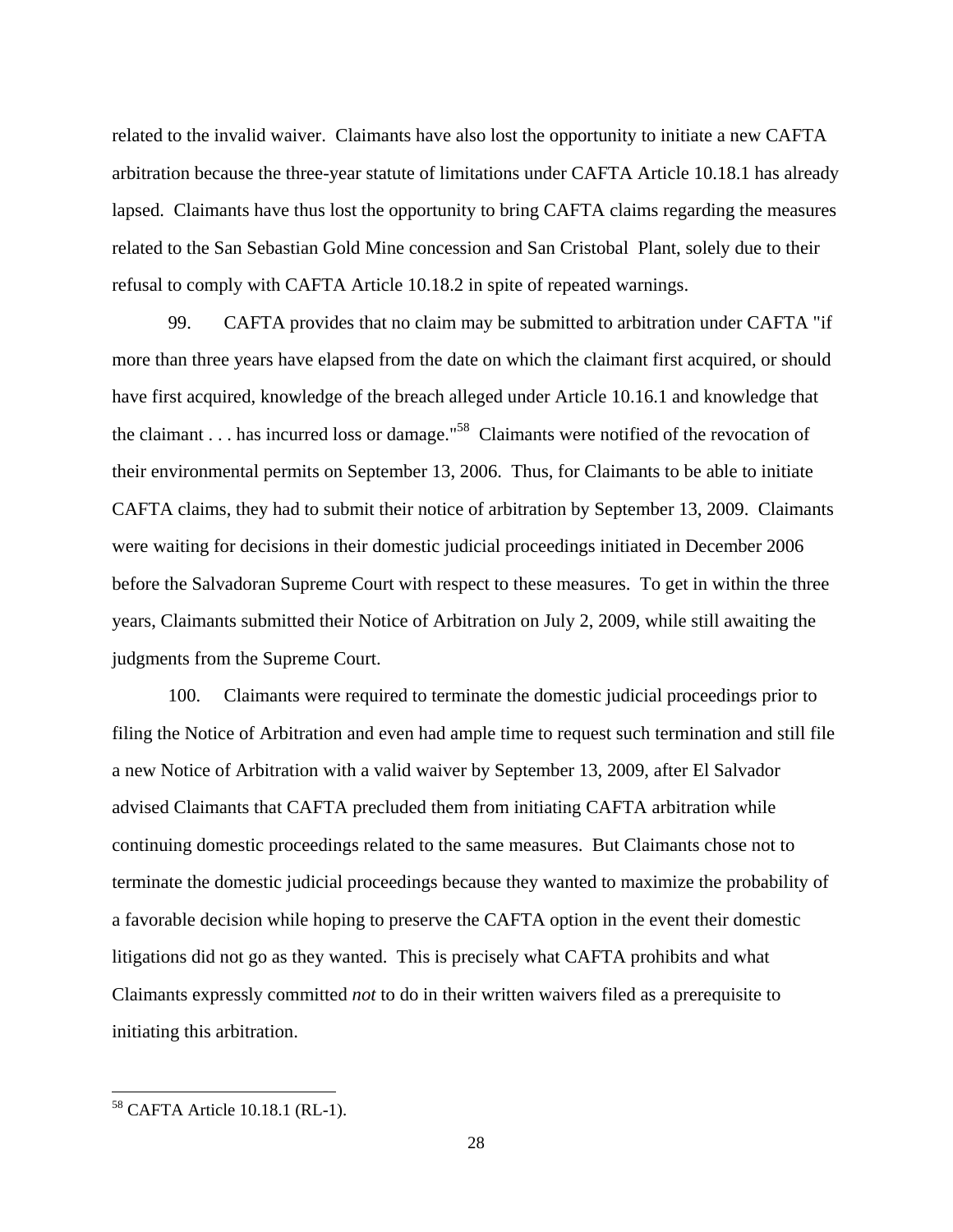101. Now that the Supreme Court of El Salvador has ruled that the acts of the Ministry of the Environment were legal, Claimants want to continue the CAFTA arbitration. This is not allowed because Claimants invalidated their waivers and prevented El Salvador's consent from being perfected.

# **III. CLAIMANTS' INCORRECT FACTUAL ALLEGATIONS REGARDING OTHER CLAIMS**

102. Claimants' Notice of Arbitration provides incorrect information for claims related to two exploration licenses.

103. Claimants alleged in the Notice of Arbitration that on October 28, 2008, the Ministry of Economy denied their application for extensions of their New San Sebastian and Nueva Esparta exploration licenses.<sup>59</sup> Claimants asserted that their local counsel "filed a challenge in the Courts to the government's refusal to honor Commerce/Sanseb's request to extend its exploration permits pursuant to the terms of the 2002 permits" and that these "legal proceedings have not been resolved."60 If, in fact, court proceedings were continuing related to the same measures alleged to constitute CAFTA breaches, there would be an additional impermissible identity of measures in violation of the waivers. At a minimum, the Notice of Arbitration confirms that Claimants intended to act in violation of the waivers and took no action to effectuate the written waivers that they provided.

104. But the Notice of Arbitration is factually incorrect. The Republic's review of the facts shows that, contrary to what Claimants stated in paragraph 24 of the Notice of Arbitration, Claimants' legal counsel never filed a challenge in the courts of El Salvador with regard to either exploration license. Instead, Claimants' local counsel only filed an administrative appeal related to one of the two exploration licenses.

<sup>59</sup> NOA, para. 23.

<sup>60</sup> NOA, para. 24.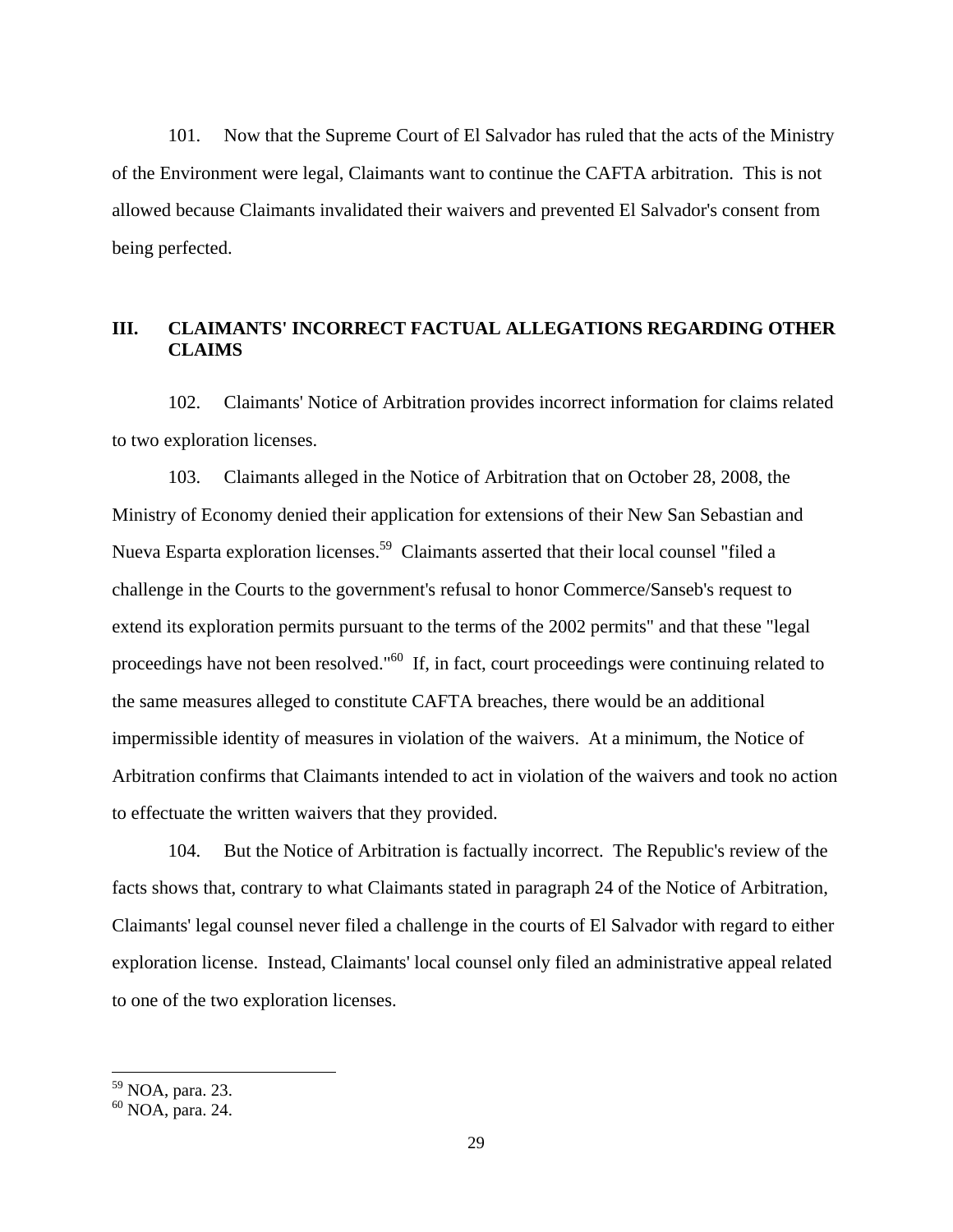105. Furthermore, the administrative appeal had ended before Claimants filed the Notice of Arbitration, and Claimants' local counsel had been so notified one month before Claimants filed the Notice of Arbitration. Yet, Claimants' counsel in this arbitration did not include the correct information in the Notice of Arbitration and could not even provide the correct information when requested by the Republic's counsel on July 26, 2010, the day before the first session of the Tribunal, a full year after filing the Notice of Arbitration with the incorrect information.

106. The correct facts about the two exploration licenses are that:

1) the exploration licenses were granted at different times, New San Sebastian in March 2003 and Nueva Esparta in May 2004;

2) in March 2007, Claimants applied for an extension for the New San Sebastian exploration license only;

3) *Claimants' request for an extension of the New San Sebastian exploration license was filed several days after the license had already expired, and thus the time for requesting an extension under the Salvadoran Mining Law had also expired*; 61

4) the request to extend the New San Sebastian license was rejected on October 28,  $2008$ ;<sup>62</sup>

5) Claimants' local counsel filed an administrative appeal related to the decision not to extend the New San Sebastian exploration license in November  $2008$ ;  $63$ 

6) there were no judicial proceedings related to either exploration license;

7) the administrative appeal was denied before the Notice of Arbitration was filed;<sup>64</sup>

8) Claimants' local counsel was notified that the administrative appeal was denied on June 2,

<sup>61</sup> *See* Regulations of the Mining Law of El Salvador and its Amendments, Art. 11, Legislative Decree No. 47, June 20, 2003, published in the Official Gazette No. 125, Book 359 of July 8, 2003 (**Respondent's Authority 20**).

<sup>62</sup> *See* MINEC Resolution No. 246, Oct. 28, 2008 (**Respondent's Exhibit 11**).

<sup>&</sup>lt;sup>63</sup> See Letter from Claimants' local counsel to Director of Mines and Hydrocarbons, Nov. 3, 2008 (**Respondent's Exhibit 12**).

<sup>64</sup> *See* MINEC Resolution No. 201, May 27, 2009 (**Respondent's Exhibit 13**).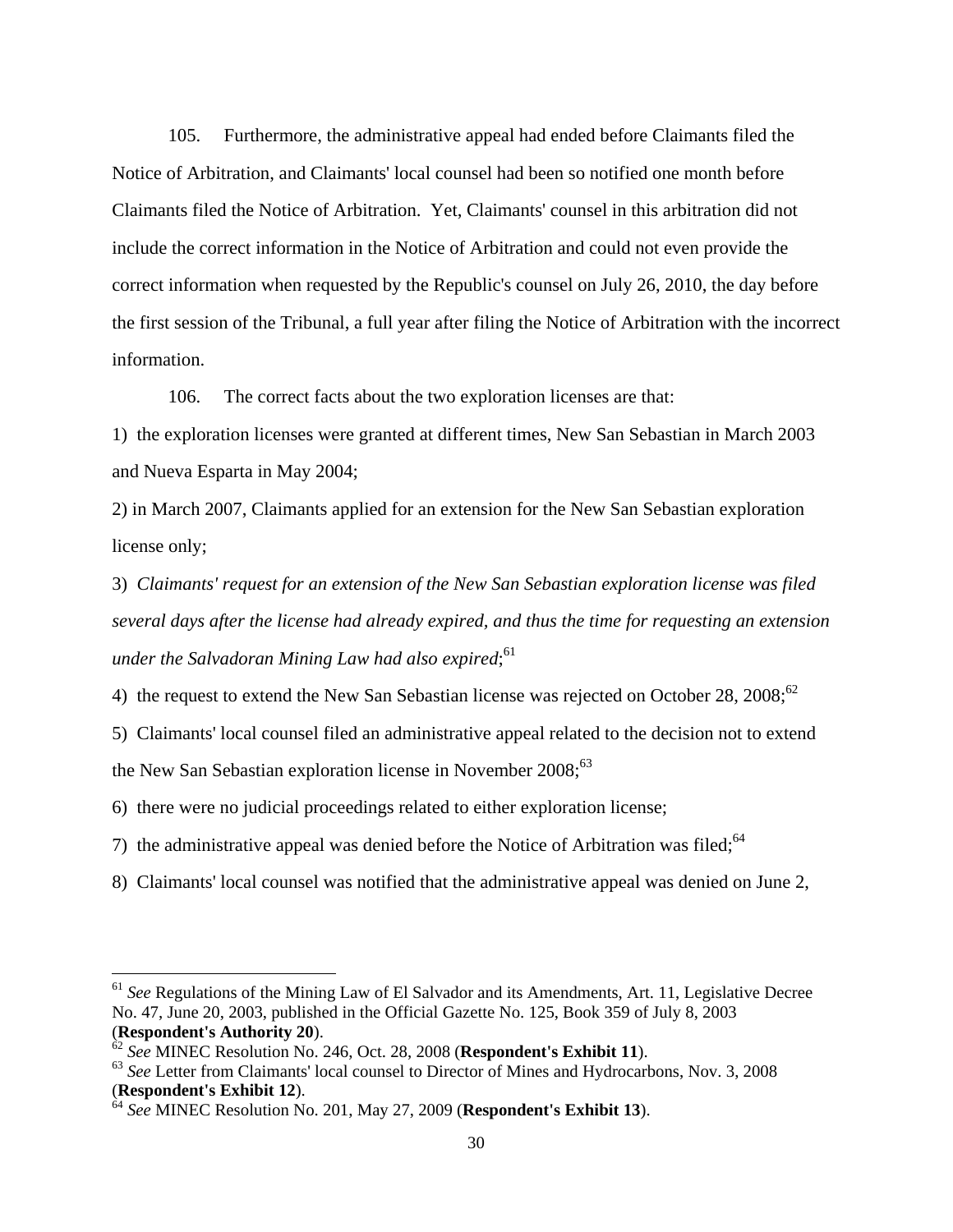2009, one month before Claimants filed the Notice of Arbitration;<sup>65</sup> and

9) the Ministry of Economy has not yet decided Claimants' request to extend the Nueva Esparta license.

107. Claimants' Notice of Arbitration, with substantially incorrect factual information related to the exploration licenses, on its face shows that at the very least, Claimants did not intend to act in compliance with the waivers with respect to these measures either.

108. However, there is no need for the Tribunal to make any decisions regarding this issue, because the impermissible overlap of the measures related to the principal claims in this arbitration compels the dismissal of the entire arbitration. In the alternative, El Salvador reserves its right to make objections under CAFTA Article 10.20.4 with regard to the lack of legal merit of any claims related to these two exploration licenses.

### **IV. CONCLUSION**

 $\overline{a}$ 

109. El Salvador has demonstrated that Claimants have not complied with the required waiver under CAFTA Article 10.18.2(b) and that, as a result, the Republic's consent to submit to CAFTA arbitration was not perfected. Claimants willfully violated the waivers by continuing proceedings before the Supreme Court of El Salvador related to the revocation of their environmental permits for the San Sebastian Gold Mining Exploitation Concession and the San Cristobal Mill and Plant. The violation of the waivers rendered the waivers invalid and as a result, there is no consent to arbitration under CAFTA or under the ICSID Convention. Without consent, there is no jurisdiction to proceed with this arbitration and this Tribunal does not have competence to decide any claims submitted in this arbitration.

<sup>65</sup> *See* MINEC Resolution No. 201 (showing Claimants' counsel's signature as having been notified on June 2, 2009).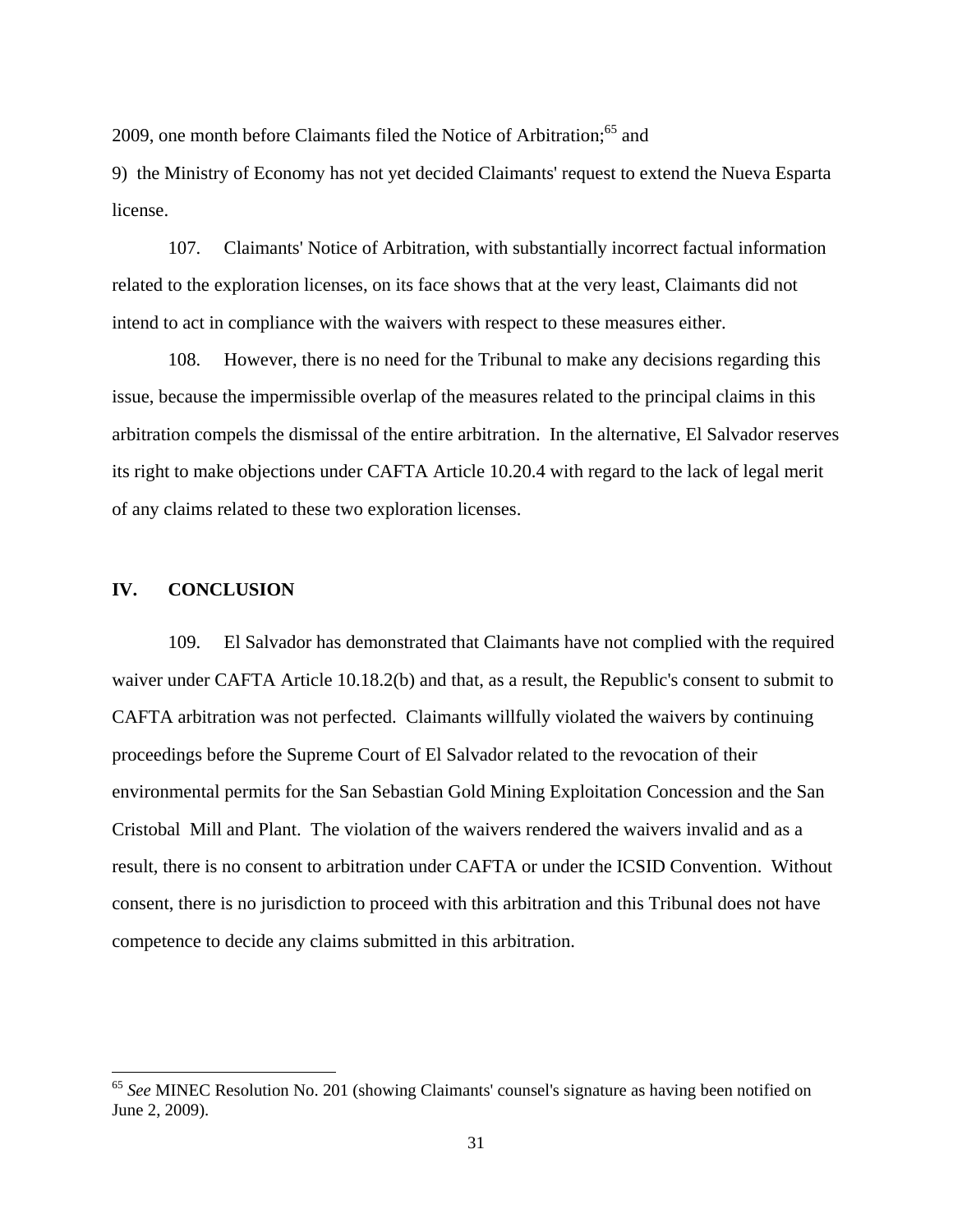### **V. COSTS**

110. CAFTA Article 10.20.6 specifically provides for costs to be awarded in the event of frivolous claims:

> When it decides a respondent's objection under paragraph 4 or 5, the tribunal may, if warranted, award to the prevailing disputing party reasonable costs and attorney's fees incurred in submitting or opposing the objection. In determining whether such an award is warranted, the tribunal shall consider whether either the claimant's claim or the respondent's objection was frivolous, and shall provide the disputing parties a reasonable opportunity to comment.

111. The Republic has been forced to defend itself in proceedings that should not have been initiated or gone forward because of the manifest violation of an explicit precondition to initiating CAFTA arbitration. Therefore, Claimants should bear all costs and expenses of this Preliminary Objection, including the Tribunal's expenses, the Republic's costs for legal representation, and interest.

112. Claimants brought this arbitration knowing that they had proceedings pending before the Supreme Court of El Salvador based on the same measures complained of in this arbitration. Claimants refused to discontinue the domestic judicial proceedings even after El Salvador informed them that CAFTA requires a claimant to waive the right to continue proceedings based on the same measures alleged as constituting breaches of CAFTA. Thus Claimants' claims are frivolous and an impermissible attempt to pursue multiple avenues against El Salvador.

113. Claimants' initiation and continuation of this arbitration despite the known waiver violation has forced El Salvador to spend its resources to bring this Preliminary Objection and otherwise defend itself in this matter. This is not an issue of first impression. Claimants could have looked to previous tribunal decisions to confirm that violation of the waiver by maintaining domestic proceedings based on the same measures would deprive this Tribunal of jurisdiction. El Salvador is thus entitled to reimbursement of its costs and expenses.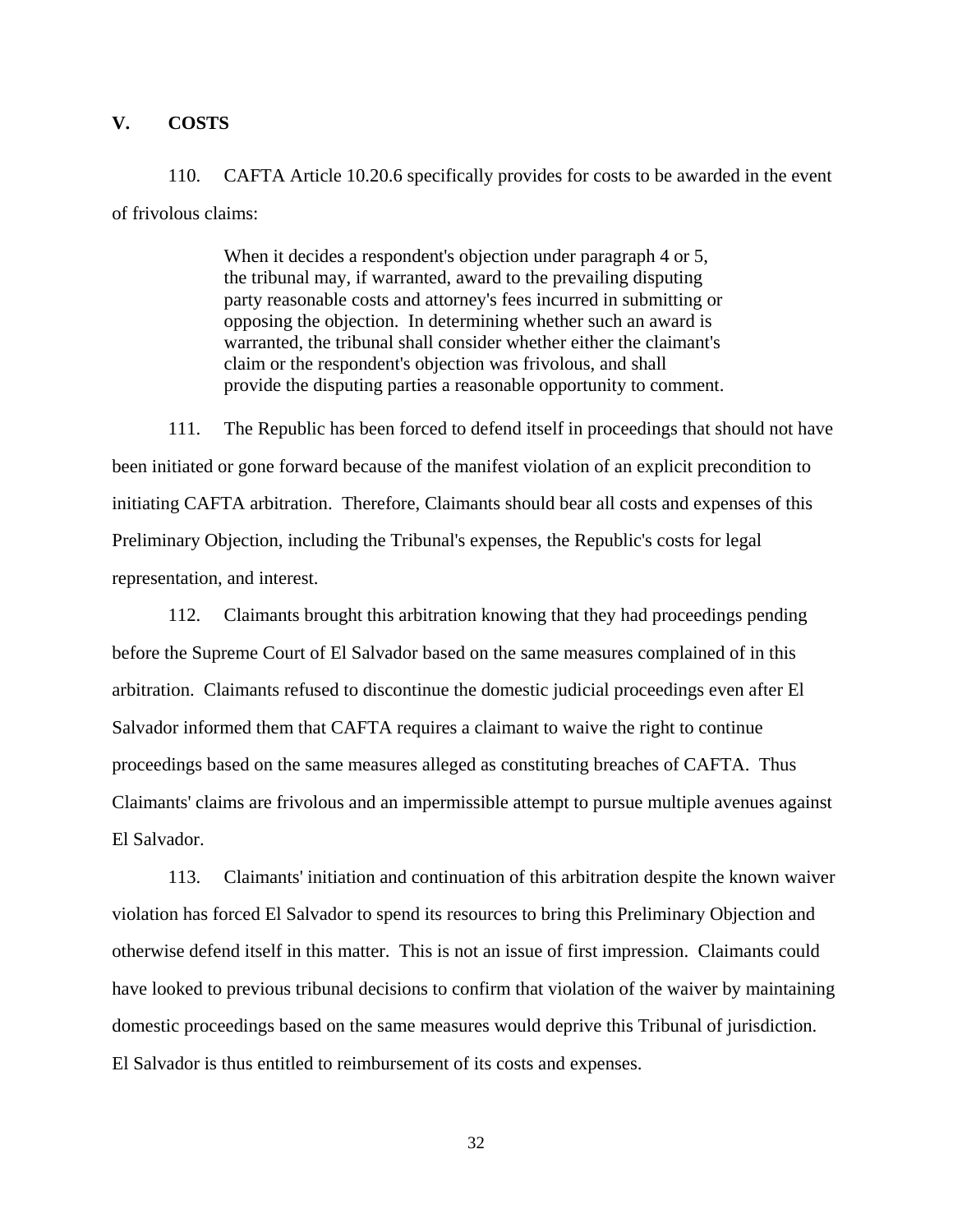114. The Republic requests an opportunity to submit evidence of its costs and of the appropriate rate of interest.

#### **VI. RESERVATION OF RIGHTS**

<u>.</u>

#### **A. The Republic Reserves its Right to Request Security for Costs**

115. El Salvador has objected to the continuation of this arbitration with the manifest violation of the waivers since the registration of the case. El Salvador is confident that this Tribunal will bring a swift end to this frivolous case. However, if for some reason this arbitration continues beyond this Preliminary Objection, El Salvador reserves the right to request security for costs. Such request would be justified by El Salvador's legitimate concerns that, if it successfully defends itself and the Tribunal awards costs to El Salvador, Claimants will be unable to pay.

116. Claimants have demonstrated a lack of financial capability in their work in El Salvador. Claimants obtained the San Sebastian Gold Mine exploitation concession in 2003 based on their application which included a feasibility study with a proposed investment of \$3.4 million dollars in the first five years of the concession.<sup>66</sup> By late 2006, however, Claimants had not begun work at the mine or the plant. In fact, Claimants had stopped work under the previous concession at the end of 1999 when the price of gold "suffered a severe decline."67 This was before the measures Claimants allege have destroyed their investment, namely the two MARN resolutions dated July 2006, notified to Claimants in September 2006.

117. Claimants even made reference to their lack of performance of any work in the new concession as an argument before the Supreme Court of El Salvador of why they should not have been held responsible for not having begun the environmental protection measures required

<sup>&</sup>lt;sup>66</sup> Claimants submitted this figure in their proposed "Investment Budget for First Five Years" appended to their 2002 Feasibility Study.

<sup>67</sup> Commerce Group Corp., Annual Report (Form 10-K), at 41 (July 14, 2010) (**Respondent's Exhibit 14**).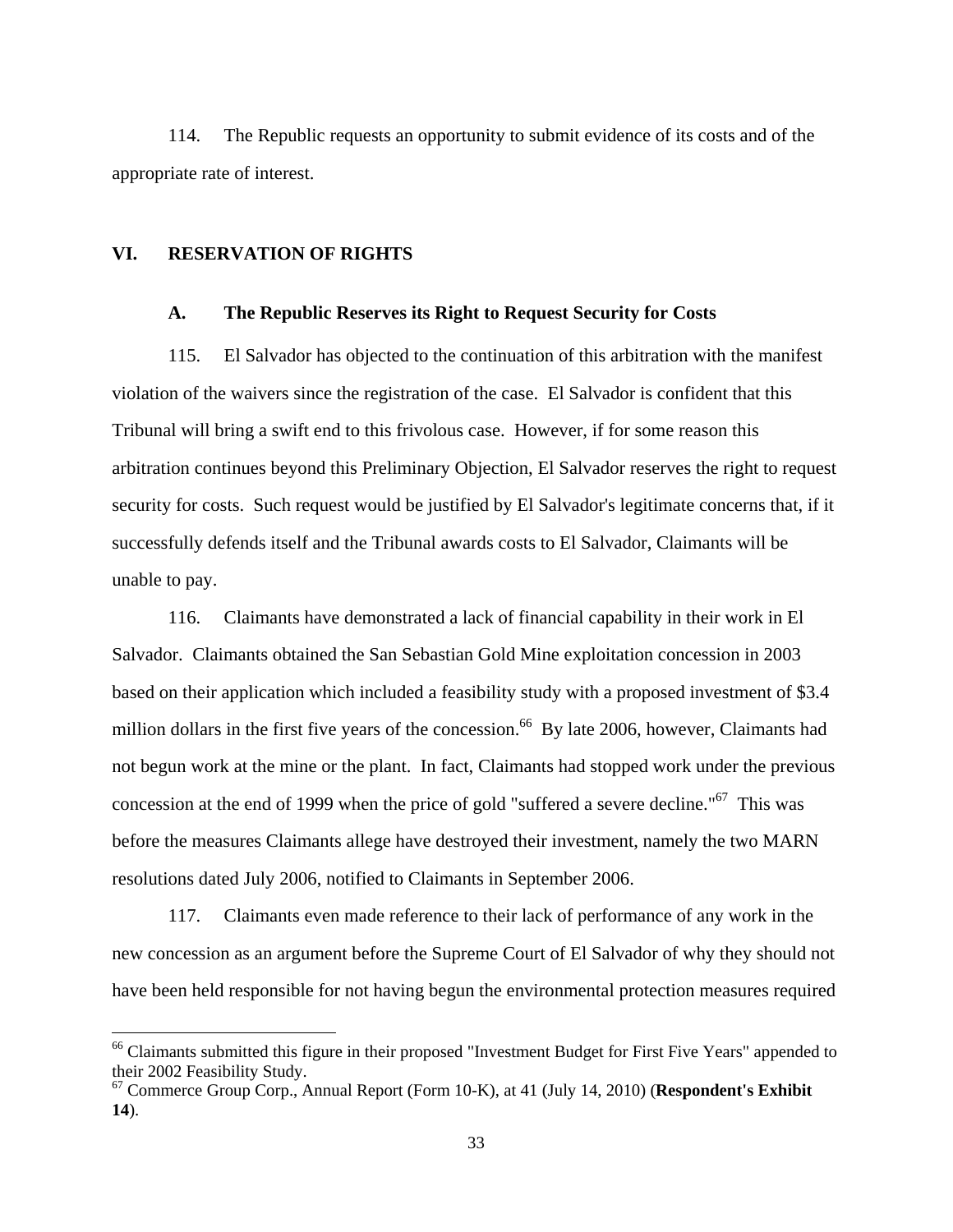by the environmental permit.<sup>68</sup> It was Claimants' financial situation, not any acts of the Government, that has prevented Claimants from beginning their gold mining exploitation project. Far from excusing Claimants' non-performance of environmental obligations, the lack of work during the first years of the concession should actually result in the cancellation of the concession according to Mining Law Article 23.69

118. The Republic's concerns are reinforced by Commerce Group's recent Annual Report to the U.S. Securities and Exchange Commission, dated July 2010. The company reports that it only has \$314,711 in assets and its obligations total \$33.8 million.<sup>70</sup> The vast majority of debt is owed to related third parties including decades of accrued salaries to the past and current Presidents, years of rent for the company's headquarters, *more than half a million dollars for legal fees going back to 1980*, *more than half a million dollars in consulting fees going back to*  1994, and deferred Directors' fees since 1981.<sup>71</sup> The Republic believes that this history of nonpayment and the evidence of increasing debt will support its request for security for costs if this arbitration goes forward.

#### **B. The Republic Reserves its Right to File Counterclaims**

119. The Government is not only concerned with the costs of this arbitral proceeding, but also with the clean-up of the San Sebastian River. Recent tests show that the river is contaminated with aluminum, arsenic, lead, lithium, and cyanide from acid drainage coming

<sup>&</sup>lt;sup>68</sup> See Supreme Court of El Salvador Decision, Case 308-2006 (R-5) ("plaintiff explains that there was no non-compliance because the project had not continued since issuance of resolution 3026-003-2006 dated the fourth of January, two thousand six, which granted a period of three years for compliance with the proposed environmental measures. Plaintiff supports its argument with that which was established in the same act, which noted that exploitation of gold-bearing material had not been initiated; consequently there could not have been any damage that would violate the Environmental Law.").

 $69$  Mining Law of El Salvador, Art. 23, Legislative Decree No. 544, Dec. 14, 1995, published in the Official Gazette No. 16, Book 330 of Jan. 24, 1996, *amended by* Legislative Decree No. 475, July 11, 2001, published in the Official Gazette No. 144, Book 352 of July 31, 2001 ("If within one year of the effective date of the contract the holder does not initiate the preparatory work for the exploitation of the deposit, the concession shall be cancelled following a summary procedure . . . .") (**Respondent's Authority 21**).

<sup>70</sup> Commerce Group Corp., 2010 Annual Report at 31 (R-14).

<sup>71</sup> Commerce Group Corp., 2010 Annual Report at 36, 63-65.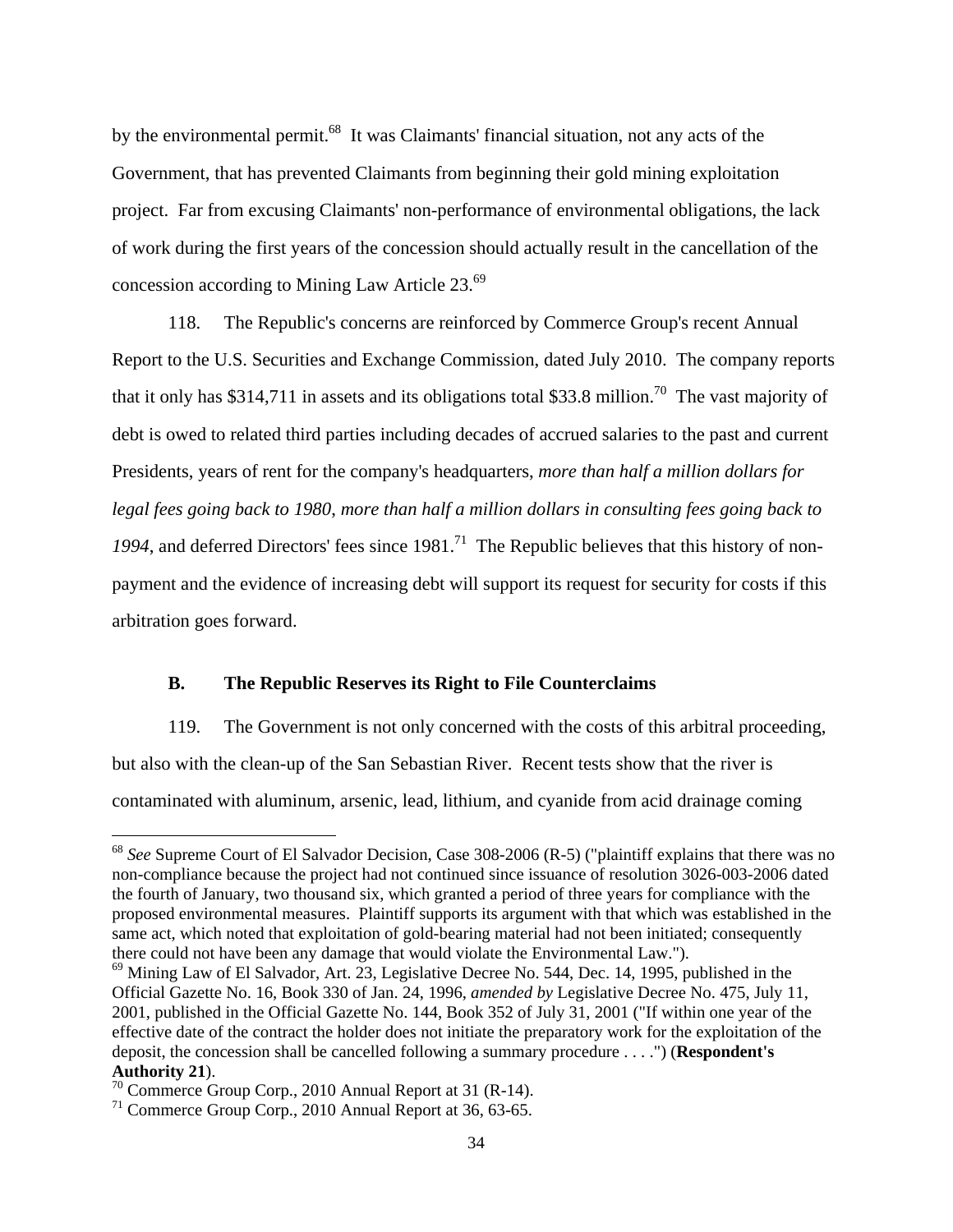from the mouth of the San Sebastian Gold Mine. The pollution has drastic effects on the health of the surrounding communities.

120. The Republic therefore reserves its rights under Article 46 of the ICSID Convention to file counterclaims related to Claimants' refusal to clean up or take appropriate protective measures after CAFTA entered into force in March 2006, to contain the contamination resulting from their previous mining activities under the old concession.<sup>72</sup>

## **C. The Republic Reserves its Rights to File Additional Preliminary Objections**

121. Should this arbitration continue beyond this Preliminary Objection, El Salvador reserves the right under CAFTA Article 10.20.4 and 10.20.4(d) to file objections under CAFTA Article 10.20.4 regarding the lack of legal merit of the claims and to present preliminary objections to jurisdiction, competence, and admissibility under Articles 25 and 26 of the ICSID Convention and Rule 41(1) of the ICSID Arbitration Rules.

122. This Preliminary Objection is being filed under the expedited procedure of CAFTA Article 10.20.5 within 45 days of the constitution of the Tribunal, as the most efficient way to dispose of an arbitration that should have never been filed. It would be entirely inefficient to force a respondent using an expedited procedure to make preliminary objections, to include all possible preliminary objections in the expedited procedure, when one objection can dispose of the entire case, as in the arbitration before this Tribunal.

123. This is the reason why CAFTA Article 10.20.4 includes provisions allowing State Parties to file preliminary objections under the expedited procedure of Article 10.20.5 without waiving the right to raise any preliminary objection later in the arbitration. This explicit right enabling the State Parties to CAFTA to raise additional preliminary objections means that

 $72$  Claimants stopped working under the old concession in 1999 because of their own financial condition and have not extracted or processed gold under the new concession. The toxic residues are tied to Claimants' previous gold mining exploitation activities under the old concession, but the damage to the people and to the environment in the area is ongoing.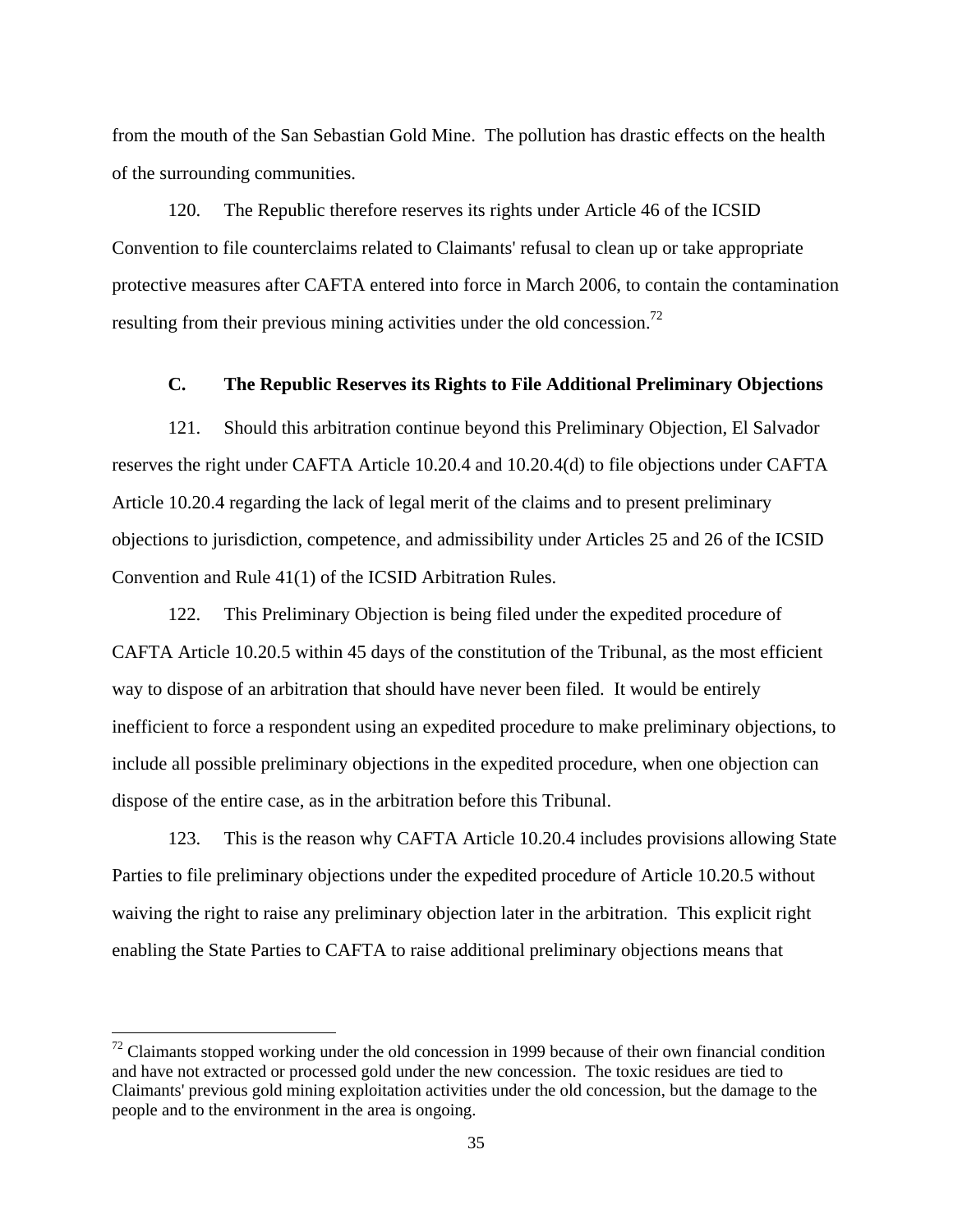CAFTA's Objective of creating effective procedures for the resolution of disputes must be interpreted within the text of CAFTA which expressly includes this right.

124. The dicta by the tribunal in *RDC v. Guatemala* regarding this issue must be understood within the facts of that case. The tribunal in that case was deciding a jurisdictional objection regarding an additional reservation of rights that the claimant included in the text of the waiver. At that moment, the tribunal was speculating whether Guatemala would later raise an objection related to consent that would have complemented perfectly the objection being decided by the tribunal. The tribunal's comment was that although Guatemala would be within its right to raise such an additional objection later, it would be inefficient not to have raised it at the same time as the objection that Guatemala did raise, if it was Guatemala's intention to raise the other objection later. The fact remains that Guatemala did not raise the other objection.

125. In this case before this Tribunal, El Salvador's Preliminary Objection filed under the expedited procedure of CAFTA Article 10.20.5 is self-contained and sufficient to dispose of the entire case. Filing it by itself is the most efficient use of resources, considering the straightforward basis of the objection, Claimants' clear violation, and the fact that the objection goes to the jurisdiction and competence of the Tribunal for the entire arbitration.